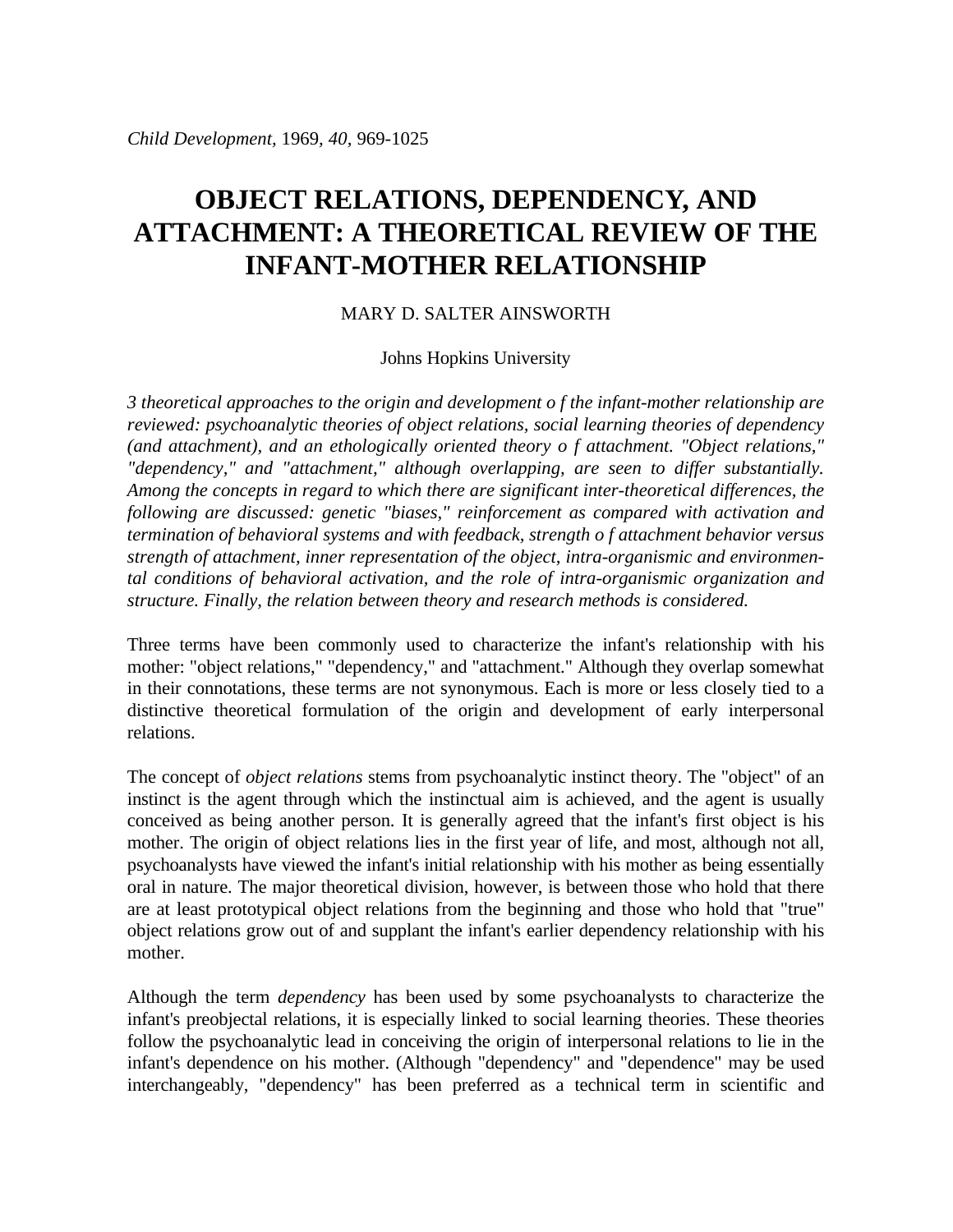professional writing.) Dependency was defined at first as a learned drive, acquired through its association with the reduction of primary drives. Dependency could become a generalized personality trait, in regard to which there were individual differences, presumably reflecting different learning histories. Or, more recently, dependency has been viewed by learning theorists as a class of behaviors, learned in the context of the infant's dependency relationship with his mother, and reinforced in the course of her care of him and interaction with him. In any case, although the first dependecy relationship is a specific one-with the mother or mother substitute dependency is viewed as generalizing to other subsequent interpersonal relations and to be commonly nonspecific in its implications. Dependence connotes a state of helplessness. Behavior described as dependent implies seeking not only contact with and proximity to other persons but also help attention, and approval; what is sought and received is significant, not the person from whom it is sought or received. Dependency in the psychoanalytic context also has nonspecific implications, but object relations once acquired are considered sharply specific.

Dependence implies immaturity, and, indeed, the term is the antonym of "independence." Although normal in the young child, dependence should gradually give way to a substantial degree of independence. And yet it may be observed that relationships to specific persons-whether termed "object relations," "attachments," or "dependency relationships"-develop concurrently with the development of the competencies upon which independence is based. Recognizing this paradox, some social learning theorists (e.g., Beller 1955; Heathers 1955) have disclaimed a bipolar dimension of dependence-independence, but this disclaimer leaves the term "dependency" a misleading one.

Occasionally, psychoanalytic writers from Freud onward have used the term *attachment* when referring to specific love relations. Its current use in the psychological literature stems, however, from Bowlby (1958) . In the course of proposing a new approach to the origins of a child's tie to his mother, a theory based on ethological principles, Bowlby sought a term to replace "dependency"-a term free of the theoretical connotations that "dependency" had accumulated, The term "attachment" then gained usage with some ethologists and spread from them to psychologists studying animal behavior and thus to some contemporary learning-theory formulations.

"Attachment" refers to an affectional tie that one person (or animal) forms to another specific individual. Attachment is thus discriminating and specific. Like "object relations," attachments occur at all ages and do not necessarily imply immaturity or helplessness. To be sure, the first tie is most likely to be formed to the mother, but this may soon be supplemented by attachments to a handful of other specific persons.

Once formed, whether to the mother or to some other person, an attachment tends to endure. "Attachment" is not a term to be applied to any transient relation or to a purely situational dependency transaction. Dependency relations vary according to the exigencies of the situation. Attachments bridge gaps in space and time. To be sure, attachment *behavior* may be heightened or dampened by situational factors, but attachments themselves are durable, even under the impact of adverse conditions. (The same enduring quality is attributed by psychoanalysts to "object relations.") This implies the formation of intra-organismic structures, presumably neuro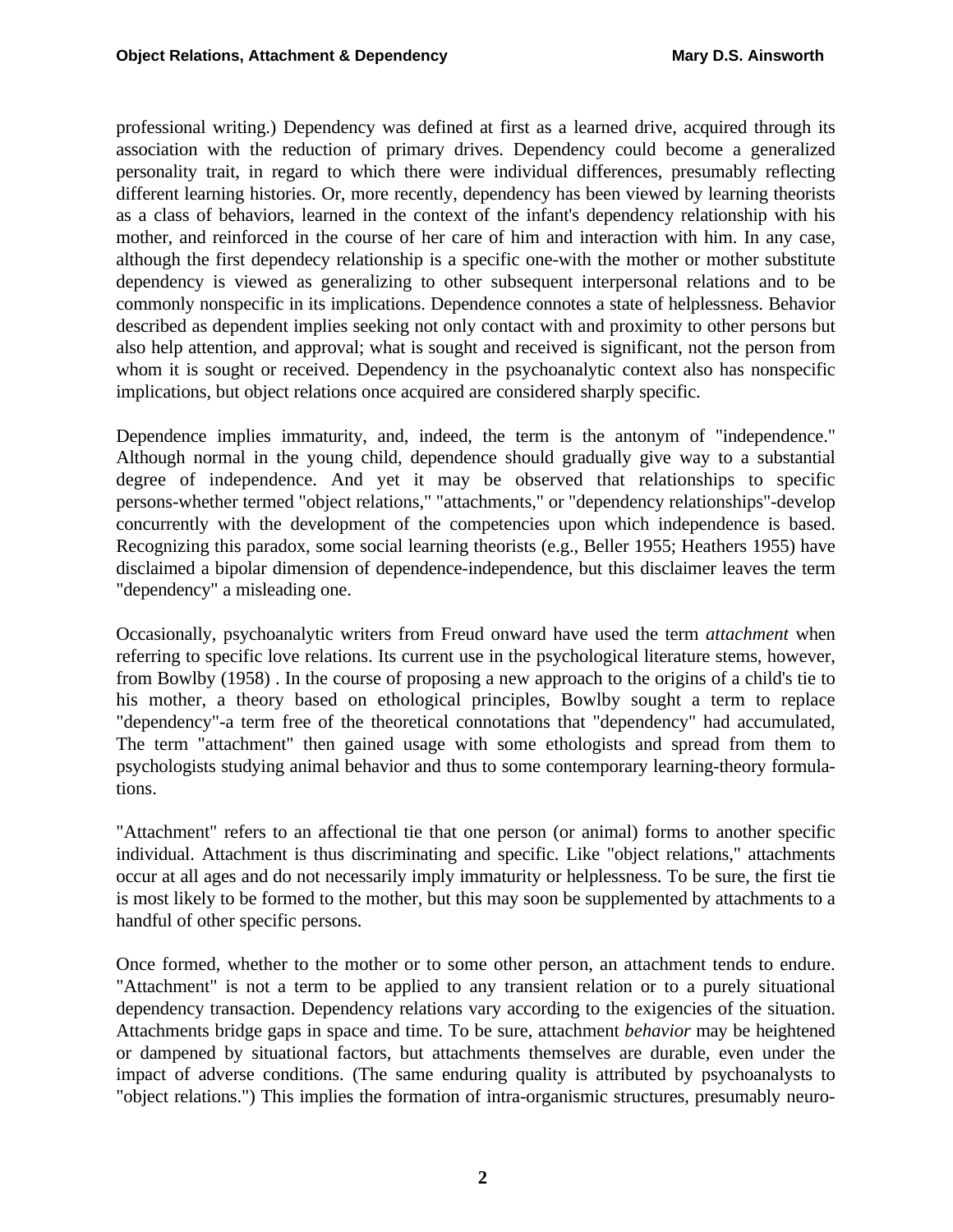physiological in nature, which provide the person with a continuing propensity to direct his attachment behaviors toward specific objects of attachment.

It is the purpose of this paper to review the corpus of theory that has accumulated in regard to each of these three terms. For convenience, the review will be ordered as follows: (a) psychoanalytic theories of object relations, (b) social learning theories of dependency and attachment, and (c) an ethological approach to attachment. Except for passing reference crucial to the comparison and evaluation of the theoretical formulations, pertinent research evidence cannot be reviewed here.

#### PSYCHOANALYTIC THEORIES OF OBJECT RELATIONS

According to Freud's instinct theory, an instinctual drive has a source and an aim, both of which are genetically determined and hence little influenced by environmental variations-and also an object, the means through which the aim is achieved, which is variable and environmentally labile (S. Freud [ 1914] 1957, pp. 122-123) . In 1905 (1953) Freud specified that the child's first love object is the mother's breast, and he referred to the early suckling relationship as the prototype of all later love relations. Even in this first statement, however, he broadened the basis of this earliest of relations beyond orality. The mother, in stroking, kissing, and rocking the baby, is fulfilling her task "in teaching him to love" (p. 222). In 1914 Freud characterized the first object relation as "anaclitic"-because he viewed the sexual instincts, in this phase of development, as finding their satisfaction through "leaning on" the self-preservative instincts (p. 87). The implication is that anaclitic love depends chiefly upon being fed. Later (1926) he observed that the infant experiences anxiety when his mother is absent or seems about to go. He identified this as "signal" anxiety; separation signals the danger to the child that his bodily needs will go unsatisfied ([1926] 1959, pp. 136-138).

It was not until 1931 that Freud came to a L ill recognition of the enduring significance of infant-mother attachment (S. Freud [1931] 1961), and this he reiterated in 1938 when he designated the mother's importance as "unique, without parallel, established unalterably for a whole lifetime as the first and strongest love-object and as the prototype of all later love relations" (1938, p. 188) . He then reviewed his earlier statements, but at the end of his discussion introduced a new concept. "The phylogenetic foundation has so much the upper hand . . . over accidental experience, that it makes no difference whether a child has really sucked at the breast or has been brought up on the bottle and never enjoyed the tenderness of a mother's care. In both cases the child's development takes the same path; it may be that in the second case its later longing grows all the greater (1938, pp. 188-189).

Freud's account, although unequivocal in regard to the significance of the infant-mother tie, was incomplete, scattered, and somewhat contradictory. Consequently, it left room for theoretical division in subsequent psychoanalytic theory concerned with the origins and development of this tie. In one tradition are theorists who follow Freud's emphasis on the lability of objects and his view that the infant acquires the mother as object through his dependence on her for need-gratification. This group of theorists views the development of object relations as being inextricably intertwined with ego development, and thus as being dependent on the acquisition of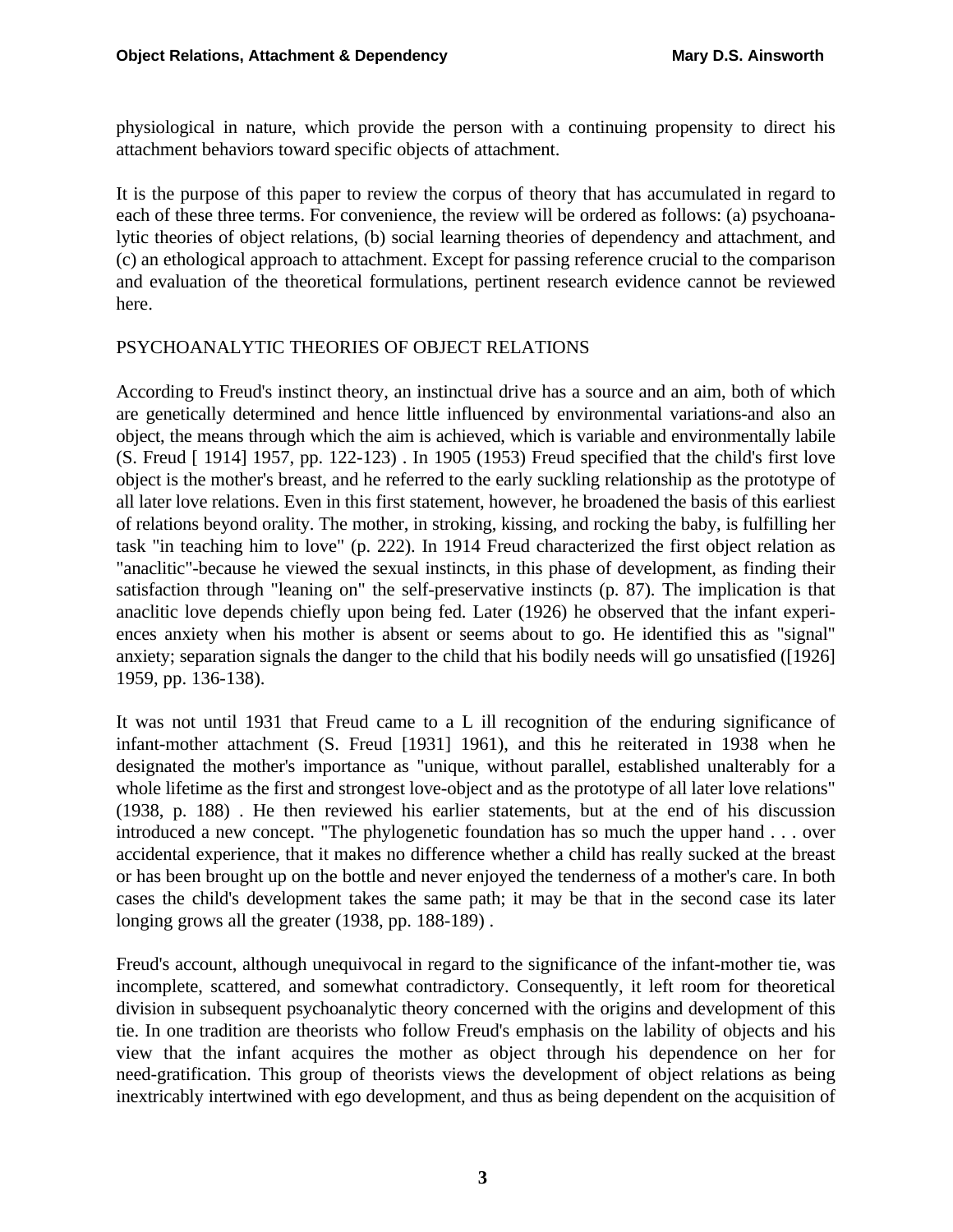cognitive structures not present at the beginning. This is the tradition of "ego psychology." The other group of theorists, implicitly or explicitly picking up Freud's reference to a "phylogenetic foundation," views object relations as primary rather than secondary and acquired. This tradition is self-designated as "object relations theory."

### *Ego Psychology*

The ego psychologists, while accepting Freud's theory of psychosexual development, have emphasized the development of object relations in the context of the development of ego functions-a view relatively little elucidated by Freud. Although there are some differences from one theorist to another, there is a substantial core of agreement among them. The ensuing account is a very condensed summary of the following: Benedek (1952) ; Escalona (1953); Anna Freud (1946, 1952, 1954, 1965) ; Greenacre (1960); Hartmann, Kris, and Loewenstein (1946, 1949); Hoffer (1949, 1950) ; Kris (1951, 1955) ; Mahler (1952, 1963, 1965) ; Mahler and Cosliner (1955) ; and Spitz (1957, 1959, 1965a, 1965b) .

There is general agreement that the newborn is an almost wholly undifferentiated organism-undifferentiated structurally, topographically, and dynamically. Neither id nor ego have yet emerged from their common, undifferentiated core, and distinctions between conscious, preconscious, and conscious processes are irrelevant, if, indeed, they can be made at all. The baby cannot discriminate between things in his environment, norbetween person and thing. Indeed he cannot even distinguish himself from his environment-which implies that he cannot discriminate between sensory input from his own body and sensory input from the external world. Because of this discriminative failure, the newborn is described as experiencing everything as part of himself-and it is held, therefore, that all of his libidinal energy is contained within himself. His experience varies between states of tension (which have the affect of unpleasure) and states of relative quiescence. Since the baby cannot even distinguish his mother from himself, he cannot relate to her as an "object"-that is, a love object. He is aware of very little else but the ebb and flow of his own tensions, being protected by a high stimulus barrier from environmental impingements. This first period of life is characterized by what Freud called "primary narcissism"; others label this first period as "undifferentiated" or "objectless."

Within a relatively short period of time-somewhat less than 12 months-the infant will have undergone profound transformations. Ego functions will have emerged. The baby will be able to distinguish between self and non-self; his passivity will have given way to active engagement with the external world; he will have achieved a substantial degree of competence; and he will make clear-cut distinctions between people, have definite preferences, and under ordinary conditions he will have formed a firm attachment to his mother. There is substantial agreement among the ego psychologists as to the main steps in this transformation and as to the processes which play a part in it, although there are some differences in emphasis.

In general, the development of object relations is viewed as going through three main stages: (1) an undifferentiated or objectless stage, (2) a transitional stage, and (3) a stage of object relations.

*The undifferentiated, narcissistic, or objectless* stage.-In emphasizing the undifferentiated nature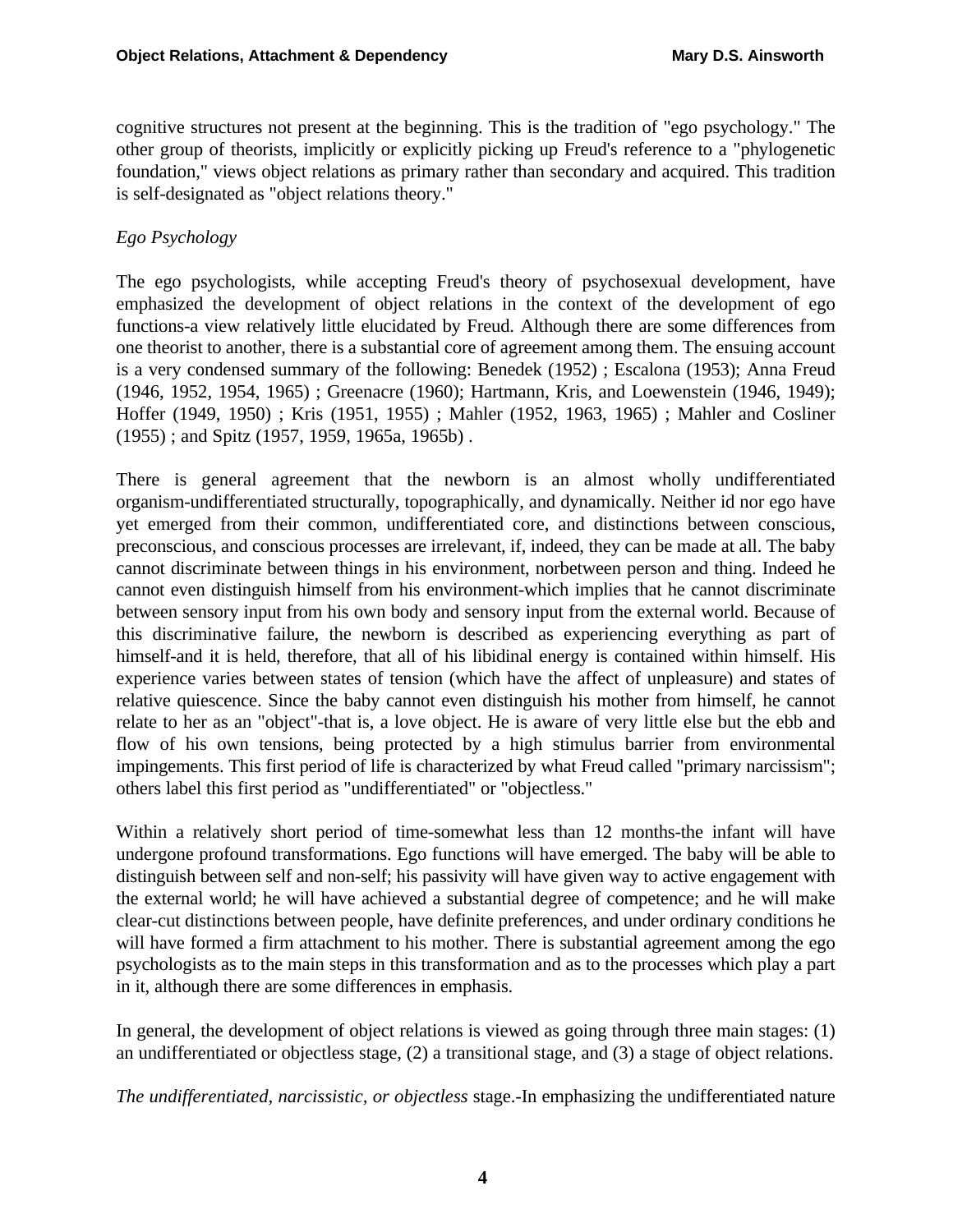*of the newborn, the ego psychologists do not claim total lack of differentiation. All acknowledge constitutional "givens" or Anlage, which are genetically determined beginnings of more complex processes which will mature later. But they view the newborn's responses, even the most complex, as tied to visceral, autonomic, emotional organizations rather than to organizations based on perceptual discrimination of the environment.*

Anna Freud, even more explicitly than the others, tied the origin of object relations to need-gratification, with particular emphasis on the feeding relationship. The affective experience of the infant includes not only the unpleasure of tension but also the positive pleasure associated with the relief from tension. The libidinal cathexis during this early period is attached, not to the mother or even to the breast as object, but to the "blissful experience of satisfaction and relief" (A. Freud 1954). When the baby is not in a state of tension he is self-centered and self-sufficient, that is to say, narcissistic-but when under the pressure of urgent bodily needs, specifically hunger, he "periodically establishes connections with the environment which are withdrawn again after the needs have been satisfied and the tension is relieved." These first occasions of wish fulfillment and pleasure "establish centres of interest to which libidinal energy becomes attached." This implies that at first the infant does not love his mother, but has cathected the experience of feeding. "An infant who feeds successfully 'loves' the experience of feeding" (A. Freud 1946).

Benedek (1952) described the following rhythmic course of events as characteristic of normal mother-infant interaction: arising need, disturbance of sleep, crying, gratification, and again sleep. In this phase of "extra-uterine symbiosis;" the mother is part of the process of gratification. Feeding not only satisfies hunger, but it conveys to the baby the tactile and kinesthetic feelings of having been protected; it preserves the security of the symbiosis.

The concept of symbiosis has been modified by the psychoanalysts from its original biological meaning of mutual dependence. Margaret Mahler (1965), for example, referred to the symbiotic, *parasite-host re*lationship between fetus and mother in the prenatal period. During the early postnatal period-which Mahler differentiated into the phase of "normal autism" and the "symbiotic" phase-the baby is described as being in a "symbiotic envelope." Her discussion highlights the fact that for this group of psychoanalytic theorists the primary task of the baby is to become separate from his mother-to hatch-rather than to become attached to her.

*The transitional stage.-This is* a period between the undifferentiated first stage and the stage in which clear-cut object relations are finally established. During this transitional period certain ego functions develop, and one can speak of a primitive "body ego." Distance receptors become more important. Memory traces are laid down. Certain kinds of directed behavior emerge. Some distinction can be made between self and non-self, although this is by no means complete, and the infant is still viewed as being incapable of cathecting a true object.

For Anna Freud (1946) the relationship between child and mother is still "anaclitic"-it still depends upon the need for food. But the baby moves a step from his earlier cathexis of the experience of need-satisfaction, to a cathexis of the *food* which is the source of pleasure. "The infant in this second stage `loves' the milk, breast or bottle."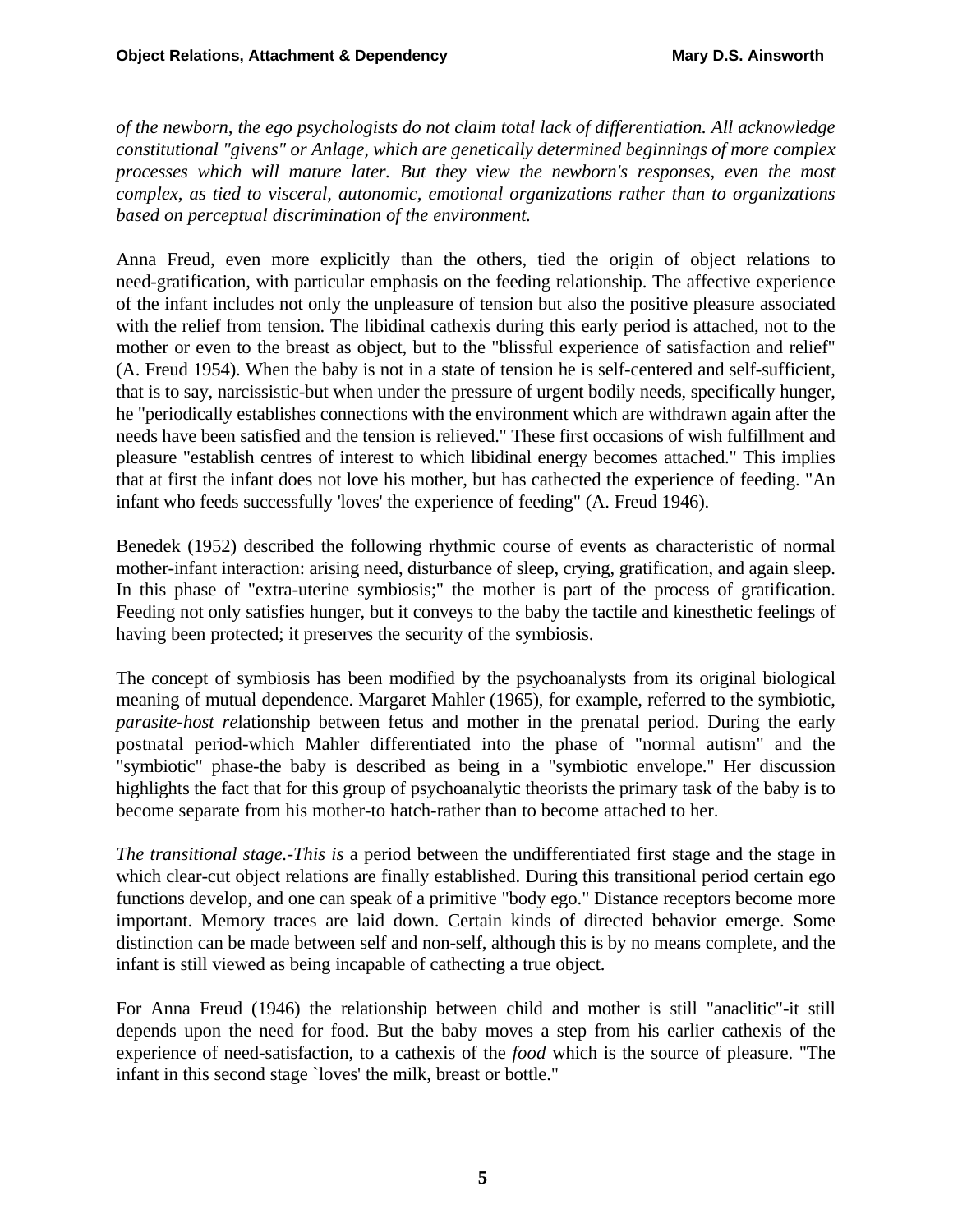Spitz (1965a) sharply distinguished the beginning of the second stage-which he called the stage of the "precursor of the object"-by the emergence of the smiling response which he considered a species-specific response to the human face. This does not imply cathexis of the face, for the smile is indiscriminate at this stage. But the smiling response is the behavioral indicator of an inner shift from an interoceptive, autonomic organization of input to a more differentiated, perceptual organization in which the distance receptors play an increasingly important role. This inner reorganization makes it possible for the ego to form and for social relations to begin. Nevertheless, Spitz emphasized need-gratification. The smiling response is viewed as an affective sign of expected gratification. Crying when the mother leaves is another affective indicator; her departure signals an expectation of mounting need-tension.

Other theorists do not so sharply distinguish the beginning of the second stage. They place the shift from narcissism at different times and suggest different behavioral indices to mark it. Hoffer (1949, 1950) considered that voluntary thumb-sucking indicates the emergence of the ego-at about 12-16 weeks of age. Anna Freud (1954) and Kris (1951) attached special significance to the ability to anticipate the feeding situation and to wait for it. Benedek (1952) identified a sequence of behaviors as reflecting gradual development-the infant's finding his mouth to suck his fingers, following his mother with his eyes, turning his head to smile at the mother expectantly, and having the ability to wait while watching the preparations for his feeding. If this developmental process goes well the baby gains a sense of confident expectation that his needs will all be satisfied. This "confidence" is the psychic correlate of his passive, receptive, dependent stage. It acts as an "emotional shelter" and facilitates learning, for the baby can turn attention from his inner instinctual tensions toward the environment. Erikson (1950, 1959), who borrowed this concept from Benedek, termed it "basic trust."

Escalona (1953), while concerned with many of the core developmental problems of the ego psychologists, gave much less emphasis than the others to need-gratification. She contended that mother-infant transactions such as reciprocal smiling, babbling, and play might become pleasurable in their own right. Addressing herself to the problem of distinction between self and non-self, Escalona did not conclude that directed activity such as voluntary thumb-sucking or smiling at the mother are proper indices. She followed Piaget ([1936] 1952) in proposing that changes the infant brings about through his own action may be experienced by him as mere changes of state and not as contingent upon his actions. Conscious, purposive, goal-directed action and expectation depend upon some experience of feeling separated from the goal in space and time; and, similarly, separation between self and non-self implies some experience of distance. Therefore, she suggested a more gradual emergence of the self- non-self distinction. Throughout the first 6 months or so, the baby's "awareness of an outer world in which things happen can rise and submerge," and "the boundary of the self may shrink and expand in peculiar ways." Gradually, "islands of consistency" emerge in the baby's experience, in which he feels himself as either an active or passive agent of some change-but this growing distinction may be "temporarily drowned out on many occasions."

True *object* relations.-Anna Freud (1965) defined this stage as "the stage of object constancy, which enables a positive inner image of the object to be maintained, irrespective of either satisfactions or dissatisfactions." The baby now clearly perceives his mother as a person separate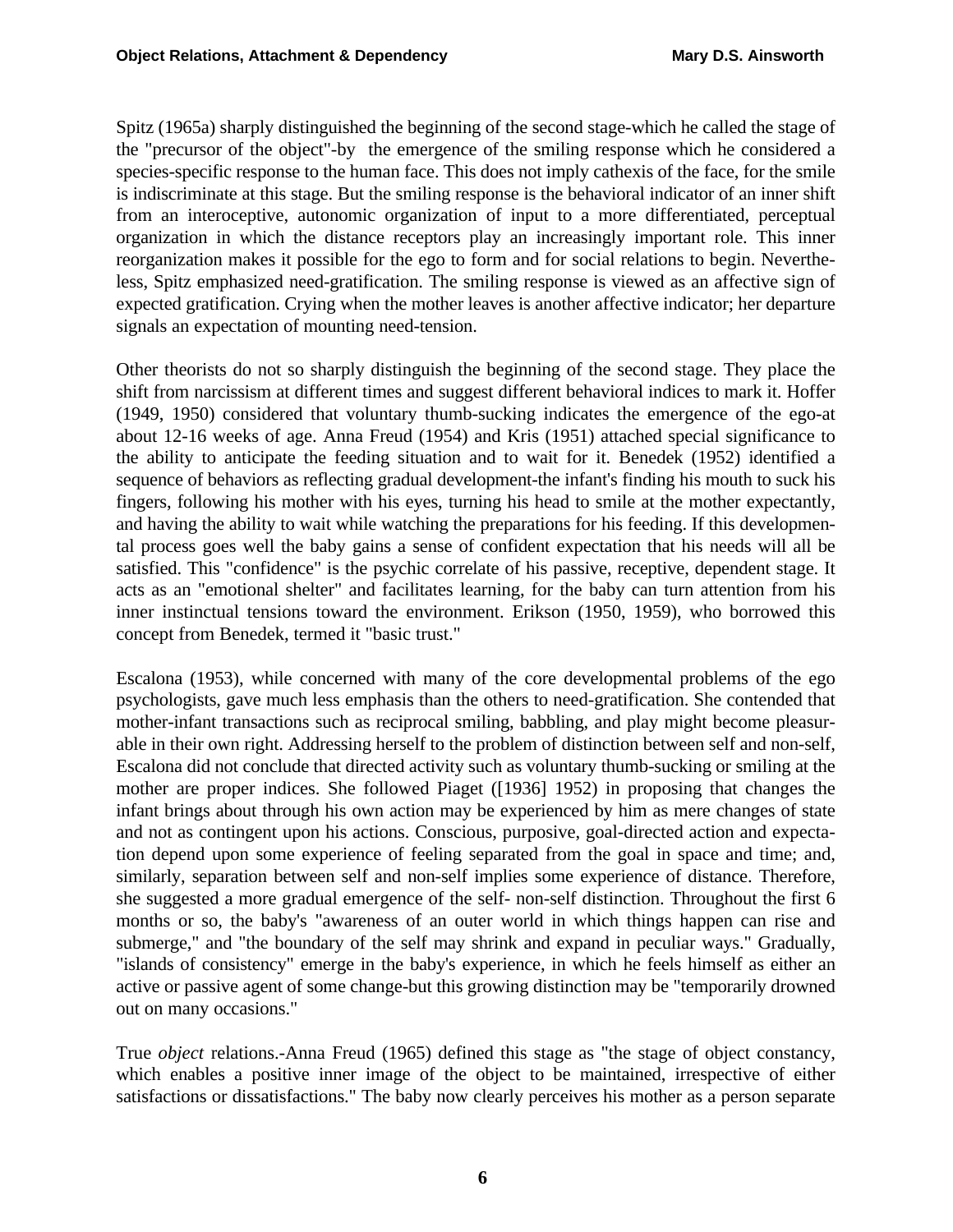from himself. No longer do his libidinal cathexes come and go in accordance with his need state. Now he is capable of maintaining his tie to her, irrespective of his need state, and regardless of whether she is currently being gratifying or frustrating, and whether she is present or absent-although the object cathexis is still too fragile to be sustained over very long absences. When the mother leaves, she is not forgotten. The child has some internalized representation of her that persists. Even though his needs may be gratified while she is absent, he misses her and is distressed.

Anna Freud (1946) distinguished the beginning of the stage of object love-true object relations-as follows: "When its powers of perception permit the child to form a conception of the person through whose agency it is fed, its `love' is transferred to the provider of food." She continues: "The infant's first love for the mother is directed toward material satisfaction. (Stomach love, cupboard love, egoistic love; 'to be fed.')" She distinguished this early stage of true object relations from a second, later one in which "object love is still egoistic but directed toward nonmaterial satisfactions, i.e. to receive love, affection, approval from the mother; 'to be loved."' At this point, she suggested (1952 ), the baby, no longer as need dominated as before, does not when separated from his mother shift his attachment within several days to substitute figures from whom he gains gratification, but is distressed for a longer time and has more difficulty in forming new attachments.

Spitz (e. g., 1959) marked the beginning of the stage of the "libidinal object proper" by the sudden emergence of an anxious response to strangers which he terms "eight-month anxiety." This response, which is most conspicuous when the mother is absent, was attributed to her absence. The baby perceives that the stranger is not his mother, concludes that his mother has left him, and is therefore anxious. To perceive that the stranger is not his mother implies a comparison of the strange face with memory traces of the mother's face. Since he now shows "the capacity of cathectic displacement on reliably stored memory traces;" we can be sure he is now capable of true object relations. "Before this we can hardly speak of love, for there is no love until the loved one can be distinguished from all others, and there is no libidinal object as long as it remains interchangeable" (Spitz 1965a, p. 156).

Hartmann et al. (1946) were particularly concerned with the interlocking between ego functions and object relations. They focused on what, to Anna Freud, was a second and later phase of development of "true object relations." They stressed the importance of the child's understanding of his mother's communications and termed this the "cognitive side of the process" which nevertheless is "part of the libidinal tie existing between the two." The gradual shift from pleasure principle to reality principle possible when the child can substitute anticipated future gratifications for immediate ones-is shown by his ability to conform to his mother's requests and prohibitions. When he can do this, he is clearly concerned with her love and with the threat of loss of love and not merely with loss of love object. If, when activity is restrained or gratification is delayed, the child can turn with interest toward the love object rather than responding aggressively to the frustration, the cathexis toward the gratifying action is transformed into object cathexis. Later (1949) these authors attributed the shift from fear of loss of object to fear of loss of love to the child's ability to "neutralize instinctual energies and to socialize their expression." (The concept of neutralization of instinctual energies is fundamental to Hartmann's [ (1939) 1958] theory of the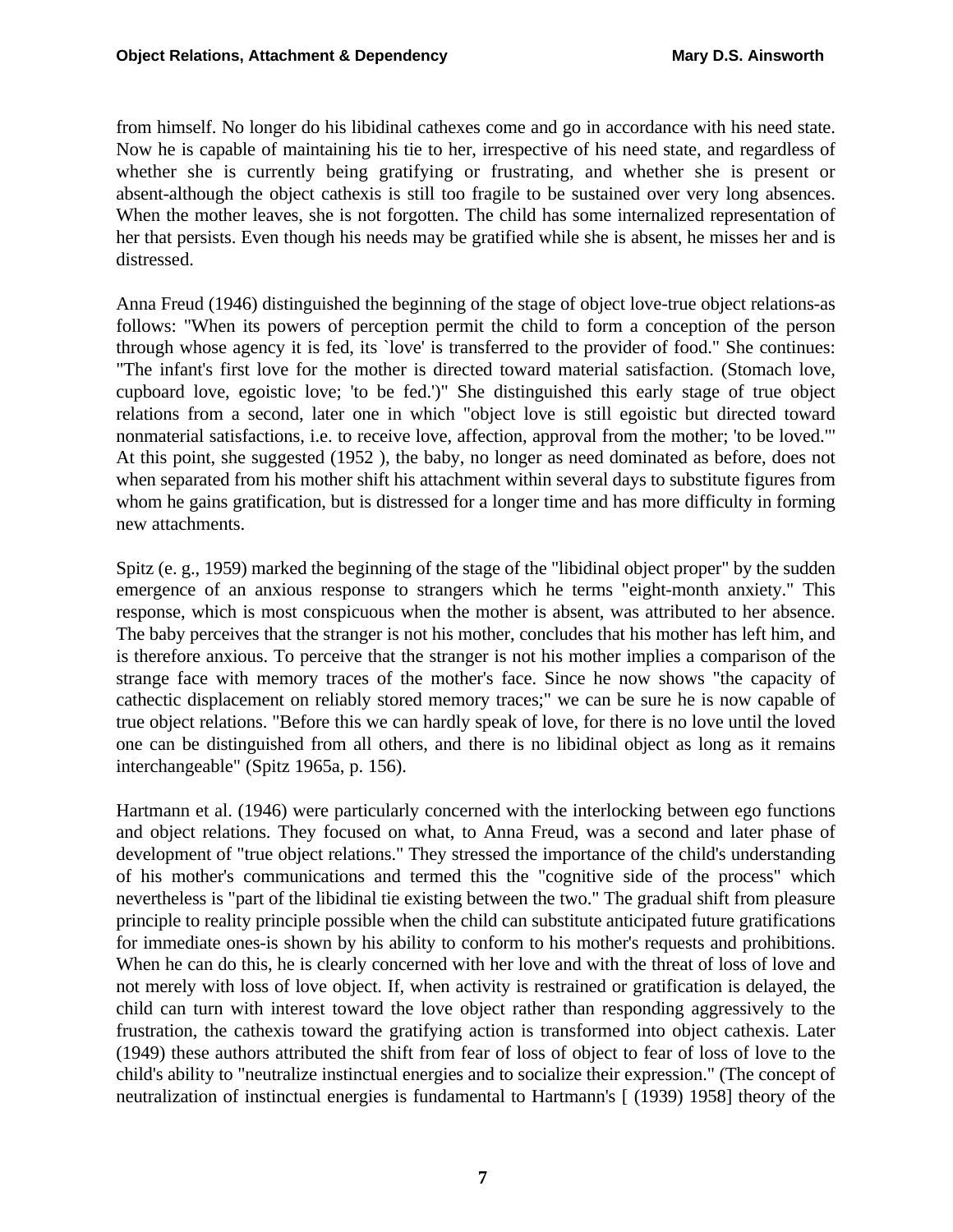autonomy of ego functions, which cannot be discussed here.)

A second phase of development of "true" object relations was also distinguished by Spitz (1957, 1965a) who marked its onset with an index related to the child's understanding of his mother's prohibitions. The index consists of negative head shaking, which is held to come about through a process of identification with the mother's control of the infant's behavior through "No! no!" accompanied by a shake of the head.

#### *Object Relations Theory*

Object relations theory, originating in the Hungarian school of psychoanalysis, led by Ferenczi, explicitly disavows the concept of primary narcissism and holds that there are object relations, albeit primitive ones, from the very beginning. This tradition, which has been more influential in Great Britain than in the United States, has in some respects greater compatibility with the ethological approach than has the tradition of "ego psychology." These theories present detailed and complex accounts of development throughout various stages of infancy and early childhood; the following comments are limited to their views on the origin of the infant-mother tie.

Melanie Klein (e.g., 1952) described babies who, as young as 3 weeks, interrupt their sucking to look at the mother's face, or, when perhaps 2 weeks older, respond to the mother's voice and smile with a change of facial expression, as indicating that "gratification is as much related to the object which gives the food as to the food itself" (p. 239). Nevertheless, her theoretical account of the earliest period of development is much dominated by themes of food, orality, and the breast. The baby's first object relation is held to be to "the loved and hated-good and bad-breast." She believed that the infant has an inborn. striving for the breast: "the newborn infant unconsciously feels that an object of unique goodness exists, from which a maximal gratification could be obtained and that this object is the mother's breast" (p. 265).

Michael and Alice Balint also held that a primitive object relation is present from the beginning. Michael Balint ( [1937] 1949) identified it as "something on its own" and not linked to any of the erotogenic zones. Alice Balint (11939] 1949) emphasized the instinct to cling as a significant part of this early object relation-and in this relation she saw the infant as active rather than passive as Ferenczi (1924) had suggested.

Winnicott (1948, 1953, 1960) was not explicit about the origins of the infant-mother tie, but his discussion of mothering and the "good enough mother" make it clear that he did not give primary emphasis to orality. More important is physical holding, which he considered so basic a "form of loving" that he extended the term "holding" to cover the "total environmental provision" during the earliest period of development.

Fairbairn (1952), while emphasizing orality, disavowed primary narcissism, and insisted that instinctual drives have objects from the beginning. Later (1956) he protested against the "assumption that man is not by nature a social animal" and explicitly pointed to ethology as demonstrating that even the newborn manifests object-seeking behavior.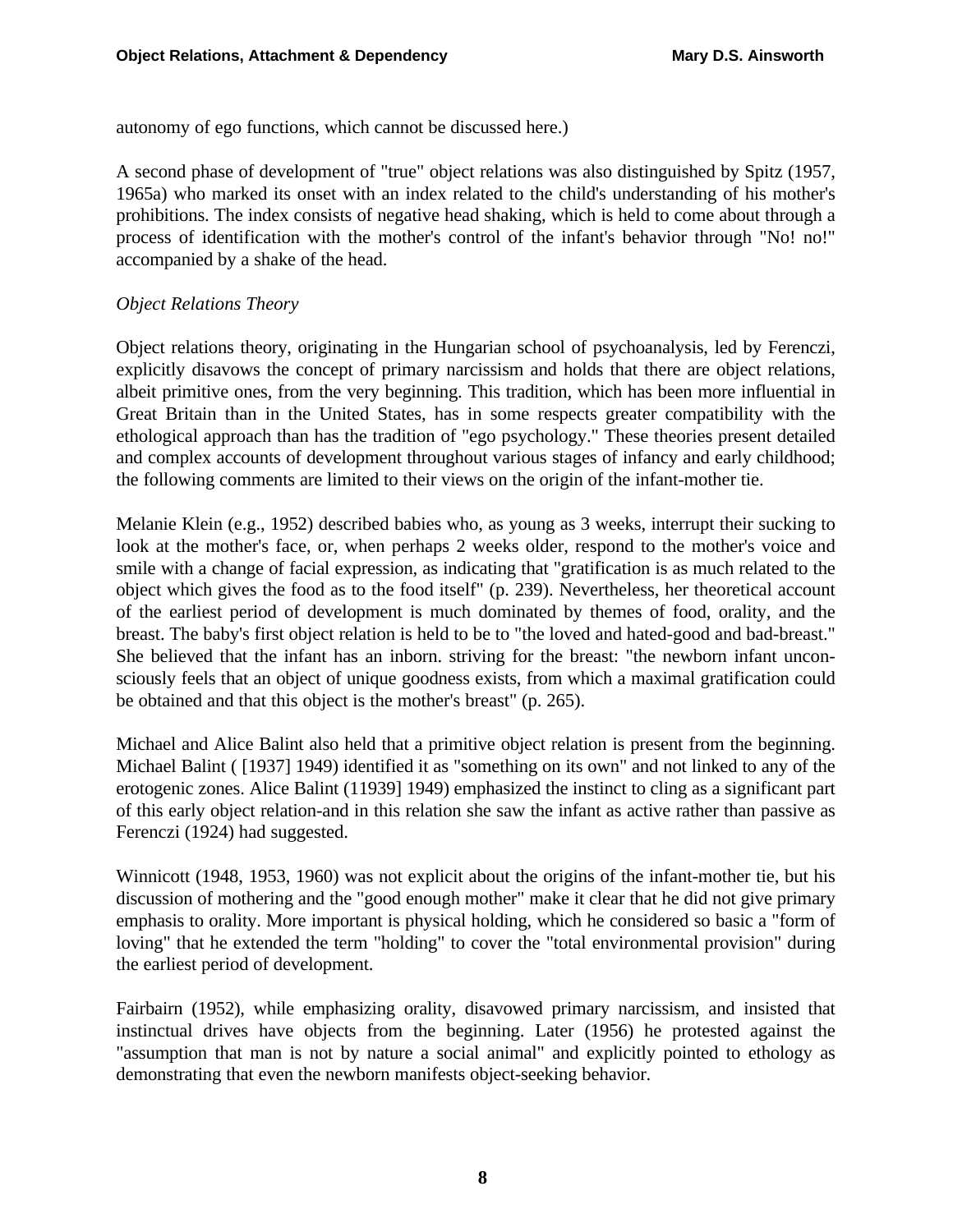Bowlby (1958, 1969), a psychoanalyst in the tradition of object relations theory, not only opposed the view of interpersonal ties as secondary acquisitions which have developed on the basis of gratification of primary drives, but urged an updating of psychoanalytic instinct theory to a view congruent with present-day biology. The infant-mother tie is based on a number of species-characteristic behavioral systems which, from the beginning, are activated or terminated by classes of stimuli most likely to emanate from other persons, and which facilitate proximity and interaction of infant and mother. His formulation, however, will be considered in another section of this paper.

#### *Discussion*

In attempting to evaluate the contribution of psychoanalytic theory to an understanding of early infant-mother relations, it must be noted that attention is given chiefly to a reconstruction of what the *experience* of the baby is most likely to have been during the successive stages of the first developmental epoch. This emphasis is perhaps *the* distinguishing characteristic of the psychoanalytic approach. Even analysts who have undertaken more or less systematic observations of infant behavior have, as the distinctively *psychoanalytic* aspect of their contribution, made inferences about what goes on *inside* the infant-his perceptions, affects, and wishes, as well as the inner dynamic distribution of his energy. Traditional psychoanalytic methods are inapplicable, for the infant's experience is inaccessible even to indirect study through verbal report on the retrospective basis of recall. Nevertheless, the significance for psychoanalysis of an accurate basis for inference about infantile experience is not to be gainsaid.

It is easy for the behaviorist to criticize a focus on inner processes which are so inaccessible to observation. Let it be said, however, in defense of the psychoanalytic approach to the problem, that the behavioral phenomena at issue cannot be comprehended adequately without recourse to concepts of inner structures and processes which are not in themselves observable directly. For example, a concept of some kind of "inner representation" of an "object" is required, since there is overwhelming empirical evidence, in regard to both human and nonhuman species, that attachments or ties may persist throughout long periods during which the object is absent from perception and can provide no "reinforcement." Highly relevant to this issue is Piaget's ([1937] 1954) account of the development of the concept of the object and its permanency-a fact which has been acknowledged by a number of investigators of the infant-mother tie including Bowlby (1958), D6carie (1965), Escalona (1953), and Wolff (1960), who have been working within a psychoanalytic framework, and also Ainsworth (1967), Bell (1968), and Schaffer and Emerson (1964) among others.

Despite the fact that one cannot observe directly an "inner representation," there seems to be no substitute for behavioral studies in the case of a nonverbal (or preverbal) organism. Indeed, psychoanalysts have increasingly looked to behavioral studies of infancy to yield a more solid basis for such inferences than can be found through extrapolations from the fantasies and associations of older patients, whether adults or children. Psychoanalytically oriented behavioral studies include, for example, those by Brody (1956) , Escalona, Leitch, et al. (1952) , Mahler (1965) , Mahler and La Perriere (1965 ), and Sander (1962, 1964) in addition to those mentioned above. Among the classical theorists, Spitz himself was a pioneer in behavioral studies.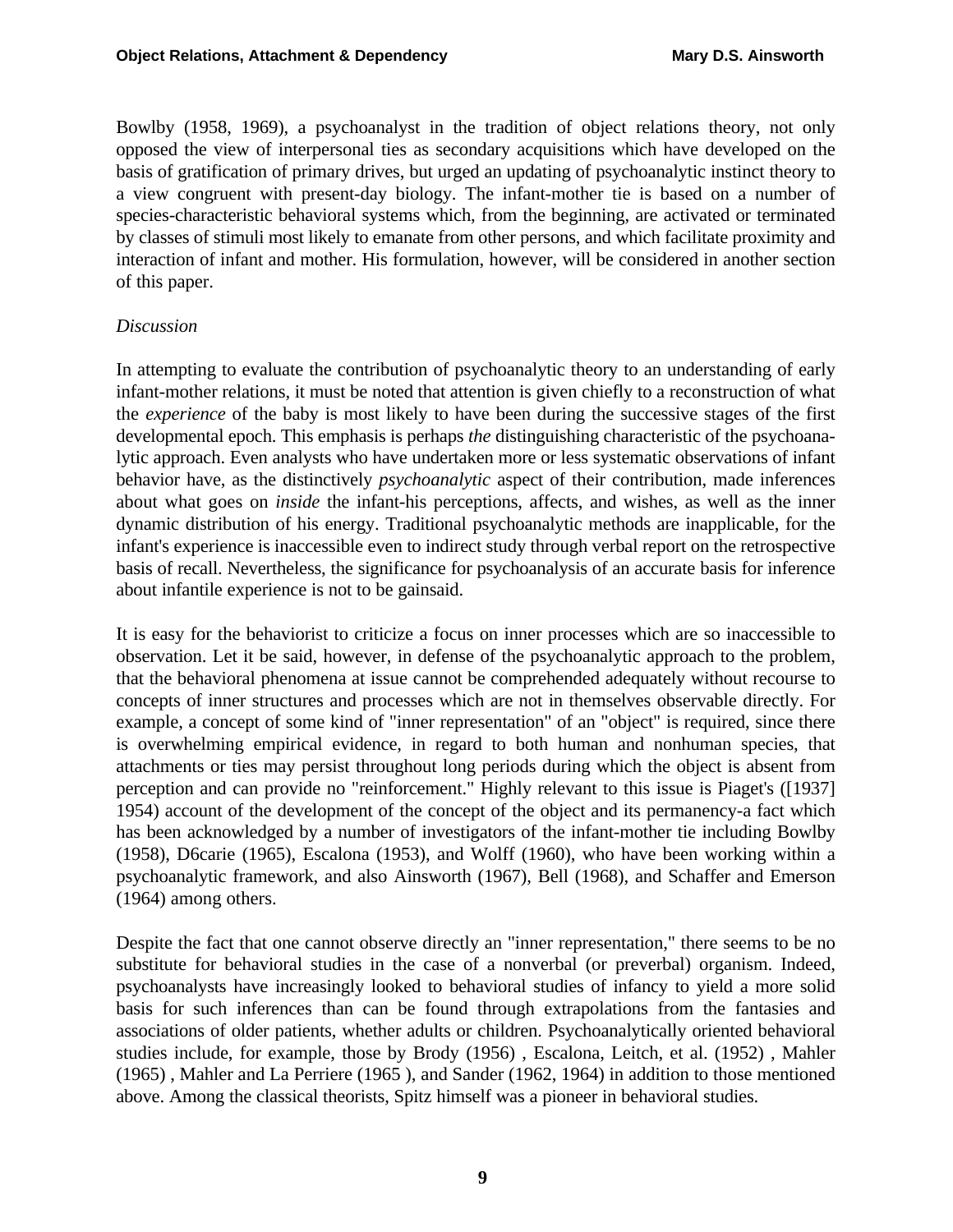Despite his empirical efforts, Spitz (e.g., 1965a) emerged with an account of the development of early object relations that differs in no essential respects from the accounts given by those who offered theoretical reconstructions of development in this period. His account of the neonatal period, for example, presents all items of sensorimotor equipment in an oral context; and, in general, the behavioral indices which mark progression from one stage of development to another are brought into harmony with his view that object relations develop out of need-gratification. As Bowlby commented:

*A discrepancy between formulations springing direct from empirical observations and those made in the course of abstract discussions seems almost to be the rule in the case of analysts with first-hand experience of infancy-for example, Melanie Klein, Margaret Ribble, Therese Benedek and Rene Spitz. In each case they have observed non-oral social interaction between mother and infant, and, in describing it, have used terms suggesting a primary social bond. When they come to theorizing about it, however, each seems to feel a compulsion to give primacy to needs for food and warmth and to suppose that social interaction develops only secondarily and as a result of instrumental learning [1958, pp. 4-5].*

In the absence of full dedication to behavioral observation, the empirical studies reported in the psychoanalytic literature have provided a meager yield of behavioral indices of significant steps in the development of interpersonal relations in infancy. This was highlighted when D6carie (1965) searched the literature for behavioral reference points in terms of which she could construct a scale to measure the development of object relations.

It must by now have become evident to the reader that I am critical of views which hold that interpersonal relations in general and the infant-mother tie in particular are secondary to orality or to primary drive gratification. Although it is impossible to review all the research evidence here, two crucial contributions must be mentioned. First, the whole body of evidence on "imprinting" (see reviews by Bateson 1966 and Sluckin 1965) shows that strong infant-mother ties may be formed very early through mechanisms bearing no relation to primary physiological drives and in the absence of any conventional rewards-not only in the case of precocial birds which were first observed by Lorenz ([1935] 1957) to display "imprinting" but in the case of mammalian species as well. Second, Harlow's experimental work with rhesus monkeys (e.g., 1961; Harlow & Zimmermann 1959) makes it clear that feeding gratification is not the primary basis for infant-mother attachment in this species, and comparable evidence is accumulating for other mammalian species, including the human. Thus, for example, Ainsworth (1963, 1967) and Schaffer and Emerson (1964) reported attachments formed by young infants to familiar persons who play no part in the infants' routine care, including feeding. That oral components of experience are conspicuous in the infant seems obvious, as does the fact that the feeding relation is an important aspect of mammalian mother-infant relationships (cf. Ainsworth & Bell, in press); but that these are crucial in the formation of the infant-mother tie is now clearly questionable.

Perhaps because of their preoccupation with orality and with the concept of primary narcissism, psychoanalytic writers have perceived the infant as passive in relation to his environment rather than in active interaction with it. (Exceptions have included Alice Balint, Escalona, and, more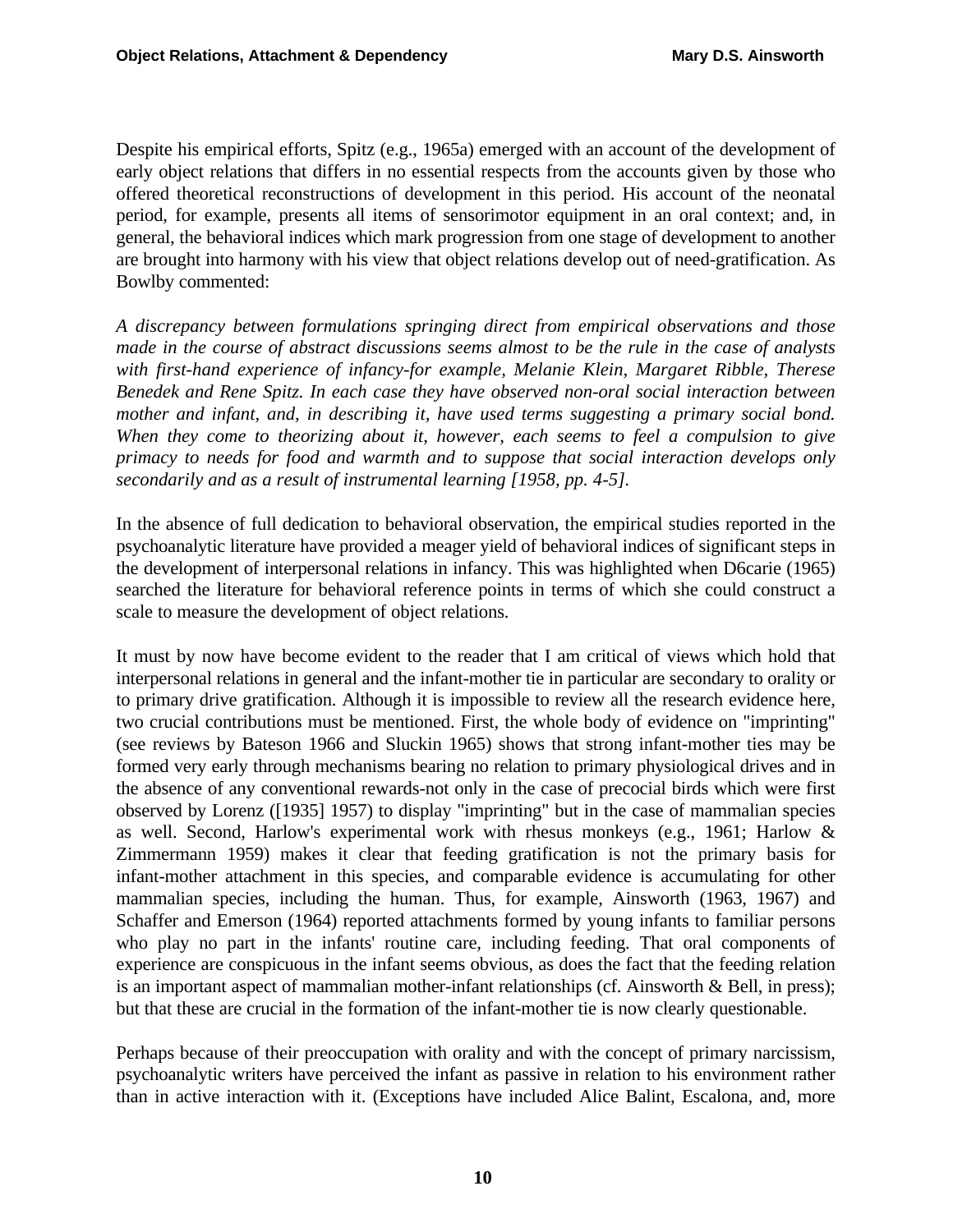recently, Sander.) Consequently, they have viewed learning as passive, associative learning. Piaget's ([1936] 1952) account of development, in contrast, relies upon the active processes of assimilation and accommodation the developmental modifications of structures already present come about through active organism-environment interactions. Furthermore, the typical ethological description of infant-mother interaction emphasizes the important role of infant behaviors both in eliciting maternal responses and in active proximity seeking. It does not seem reasonable to assume that the human infant is passive while other infant mammals are active-and indeed direct observation of human infants convinced me (Ainsworth 1963) that they are very much more active and much less passively recipient than theoretical accounts have portrayed them.

Psychoanalytic accounts of development have tended to be normative, despite a basic therapeutic concern with individual deviations in development. Individual differences are at least in theoretical accounts-referred to differences in constitution, although clinical case studies are replete with implications of the potent influence of environmental influences. Escalona (1953) is one of the few exceptions. Although acknowledging constitutional bases for individual differences (Bergman & Escalona 1949), she emphasized individual differences in experience as factors influencing the development of object relations. Referring to babies who choke or gasp during feeding, or who are pinched to arouse them from drowsiness, she comments: "The end result of having been fed is by no means always blissful oblivion." She concludes that "even before the baby can dimly recognize the difference between self and non-self . . . the range and quality of his experience may vary in many different ways." She suggests further that how the mother manages the baby should play a large role in helping or hindering his ego development-as well as the development of interpersonal relations. In contrast with most of the psychoanalytic approaches, those of the social learning theorists, which will be considered next, have tended to put entire emphasis upon environmental influence. It seems likely that it will be only through a thoroughgoing interactional approach-one which consistently acknowledges the contribution of both a structured organism and the environment in interaction with each other-that the development of individual differences can be comprehended.

A great strength of the psychoanalytic approach to early interpersonal relations is its emphasis on the interlocking between cognitive and social development. In no other theoretical approach is this point made so strongly. To attempt to segregate cognitive from other processes is even more artificial in regard to infancy than to later years. As Bowlby (1958), D6carie (1965), Escalona (1953), and Wolff (1960) have suggested, there is congruency between a psychoanalytic approach to the development of object relations and a Piagetian approach. It seems that a convergence of studies of the infant-mother tie and studies of sensorimotor development does indeed hold great promise.

Finally, regardless of the theoretical approach to the origins and development of early infant-mother relationships, the empirical key lies in intensive studies of mother-infant interaction over at least short spans of time. It is trite to observe that psychoanalytic theorizing about infancy has been handicapped by a lack of systematic empirical research. But, as will be seen, this fault is shared by most social learning theorists.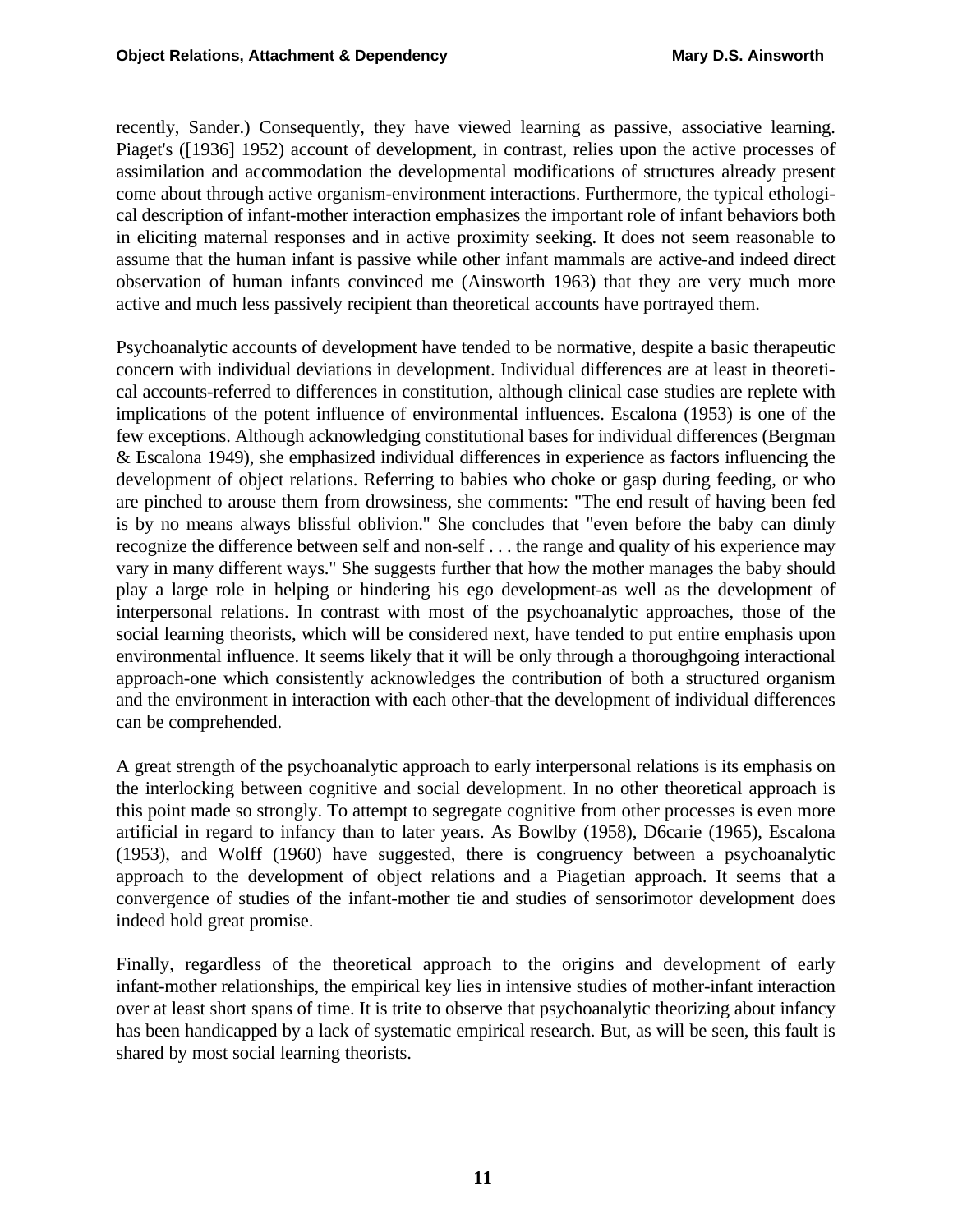### SOCIAL LEARNING THEORIES OF DEPENDENCY AND ATTACHMENT

Social learning theorists have, for the most part, been concerned with dependency rather than with attachment, although recently some have shifted their interest from the generalized relationship implied in "dependency" to the specific relationship implied by "attachment." In either case it is assumed that the formation of the infant-mother tie can be accounted for by the same "general laws of behavior" that comprehend all instances of learning-"laws" that vary somewhat from one theory to another.

Social learning theorists fall roughly into two groups in regard to their views of dependency. The first group, like the ego psychologists, views dependency as an acquired or secondary drive. The second group presents "dependency" as a mere label to be applied to certain kinds of learned behavior. As good reviews of the literature have been prepared by Hartup (1963) , Maccoby and Masters (in press), and Walters and Parke (1964), this present review will confine itself to the most salient issues and will omit many details.

#### *Dependency as Acquired Drive*

Those who view dependency as an acquired drive conceive of the infant's tie to his mother as originating in the fact that he is helplessly dependent on her for the gratification of his basic physiological needs-for the reduction of his primary drives. The crying and other behaviors characteristic of the baby when he is in a primary drive state are reinforced through his mother's nurturant actions-that is, strengthened and made more likely to occur again. Meanwhile, the stimuli provided by the mother's face and presence become signals of gratification to come, and in this way the infant acquires a drive to be close to his mother and to seek her attention. This drive has been termed a "dependency drive." In the course of learning new behaviors are added to the cluster of dependency behaviors through which the drive is expressed. It is generally agreed that the behavioral expressions of a dependency drive come to include not only seeking physical contact and proximity but also seeking attention, help, and approval. Furthermore, through learning, the dependency drive becomes generalized so that it is no longer directed solely toward the mother as the source of reinforcement but also toward other people, including father, teachers, other adults, siblings, and other children.

This view of the origin of dependency stemmed chiefly from Hullian behavior theory. Its first exponents included Dollard and Miller (1950), Sears and his associates (1953, 1957, 1963, 1965), and Beller (1955, 1957, 1959). This view has also been much influenced by Freudian theory. Dollard and Miller (1950) explicitly stated their intention to translate psychoanalytic theory into Hullian terms. Their hope was that psychoanalytic constructs, based as they are upon inner experience and dynamics, could be translated into a set of theoretical constructs more relevant to observable behavior, which then could be subjected to empirical test more easily than the constructs which served as their original model. Derived as it was from the Freudian position, their view of the infantile origins of dependency, emphasized feeding, hunger, and orality, although other primary physiological drives were not altogether omitted from consideration.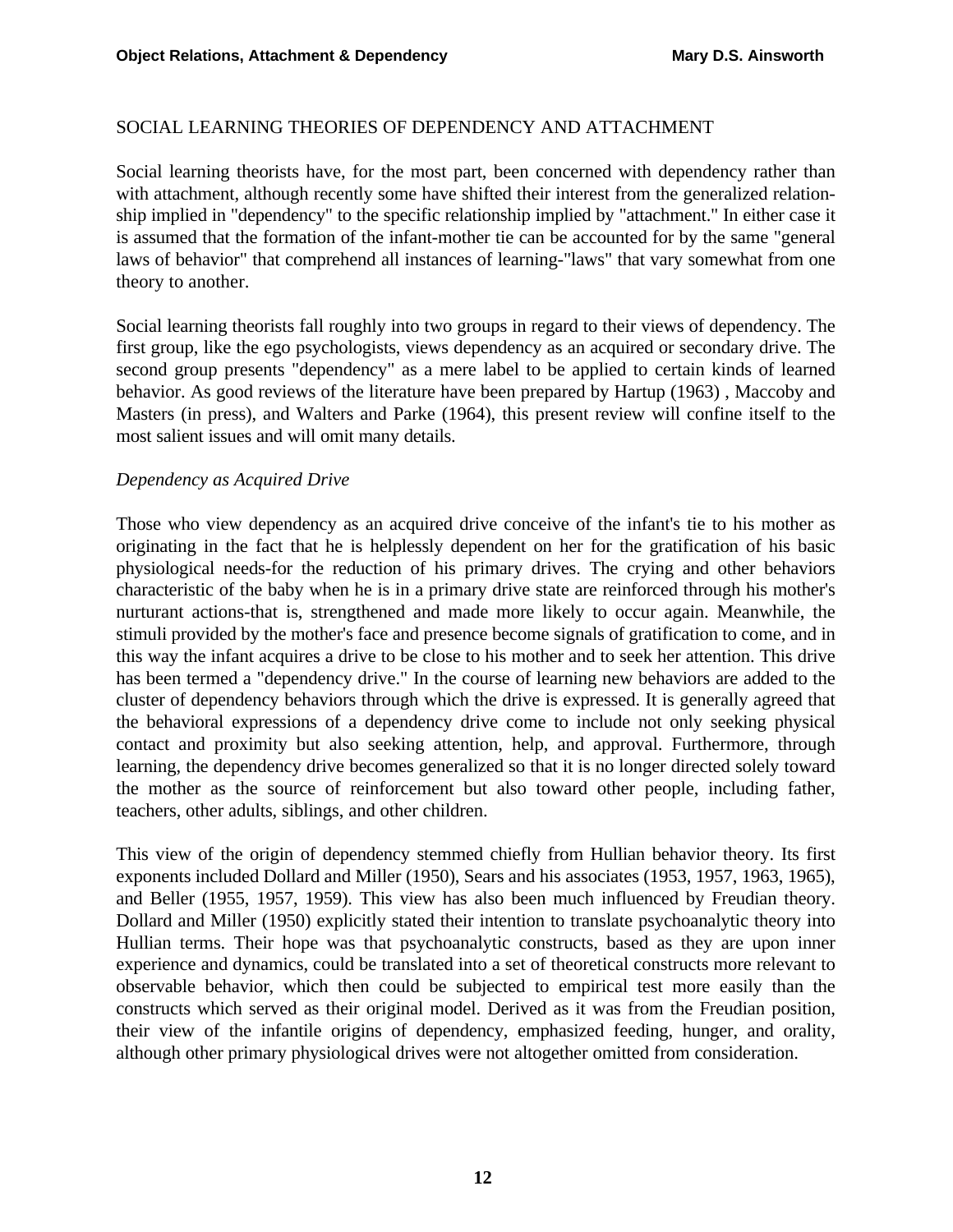*In the first year of its life the human infant has the cues from its mother associated with the primary reward of feeding on more than 2,000 occasions. Meanwhile the mother and other people are ministering to many other needs. In general there is a correlation between the absence of people and the prolongation of suffering from hunger, cold, pain, and other drives; the appearance of a person is associated with a reinforcing reduction in the drive. Therefore the proper conditions are present for the infant to learn to attach strong reinforcement value to a variety of cues from the nearness of the mother and other adults . . . . [It] seems reasonable to advance the hypothesis that the . . human motives of sociability, dependence, need to receive and show affection, and desire for approval from others are learned [Dollard & Miller, 1950, pp. 91-92].*

Dollard and Miller resembled the Freudians in believing that derivative or secondary drives remain forever linked to their original primary drive roots. "These learned drives are acquired on the basis of primary drives, represent elaborations of them, and serve as a facade behind which the functions of the underlying innate drives are hidden" (p. 31) . Others leaned rather to the principle of functional autonomy (Allport 1937). Thus, for example, Sears, Maccoby, and Levin (1957) say: "In the long run, a child seems to develop a 'need' for these surrounding things [the circumstances surrounding the food-the mother's talking, hugging, smiling, and so on] that is quite separate from his `need' for food. They become `rewards' for him, loved and desired objects or situations which he will strive to attain" (pp. 14-15). Although at first the baby merely seeks gratification and the mother is the gratifying agent, later he seeks the mother as an end in herself.

The social learning theorists do not give more than casual attention to a catalog of the primary drives upon which the secondary dependency drive depends. They mention hunger, thirst, pain, discomfort, cold, and wet. Some of them imply that there is a primary need for physical contact; others assume that this too is an acquired drive. Perhaps the reason for the casualness is that all of these drives, whether primary or secondary, are gratified in the course of the mother's care. The mother's nurturance is a necessary condition for the acquisition of dependency. According to Sears, Rau, and Alpert (1965), the concept of dependency is equivalent to and derived from Murray's (1938) need for succorance `the need for or dependence upon a nurturing object that must be always at hand or within call." The link between dependency and nurturance recurs throughout the dependency literature, and the most important aspect of nurturance is usually specified as the provision of food.

Beller (1955) provided a very explicit account of how the dependency drive develops:

*The parent and his behavior constitute a complex stimulus situation for the infant. Certain aspects of this situation may be assumed to occur regularly and repeatedly when the child experiences drive reduction, and therefore will acquire reward value by association. For instance, the infant experiences physical contact with the parent while it also experiences reduction of its hunger drive through food intake. Thus physical contact with the parent, and later with people generally, acquires properties similar to those of food. just as in the case of food and hunger drive, the child will eventually manifest various kinds of behavior which will be terminated by mere physical contact with the parent. Conversely, when such behavior fails to lead to physical contact, frustration will set in. When this occurs the child may be said to have*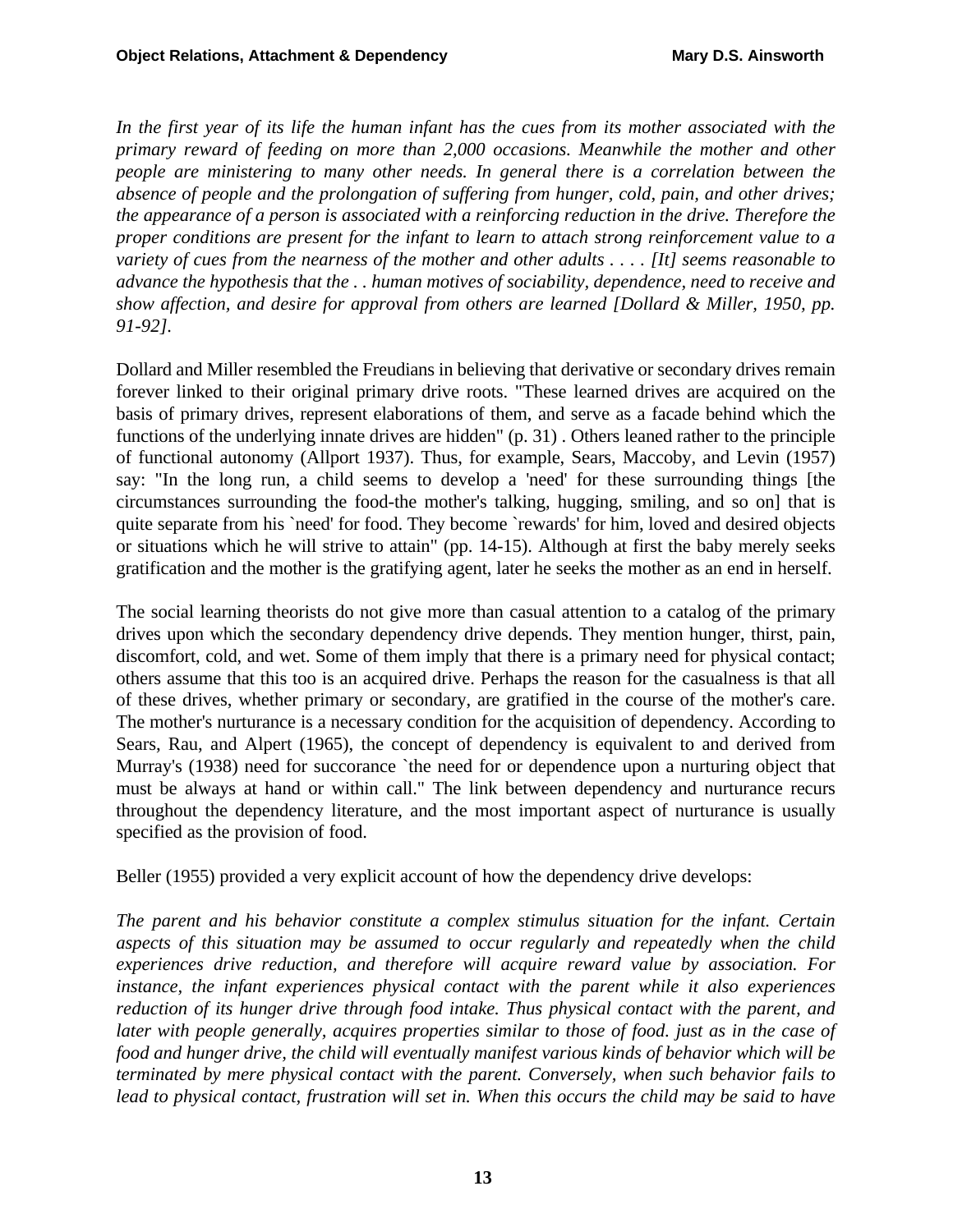*developed a secondary drive for physical contact. Second as the child's sensory apparatus develops and he no longer needs to be held during feeding, proximity to the parent acquirs properties similar to those for physical contact [p. 25].*

Beller continued to describe how, in like manner, the child comes to acquire secondary drives for attention, help, and recognition (i.e., praise and approval). These five secondary drives, Beller hypothesized, are related together as components of a general dependence drive.

Several authors have suggested that simple, consistent, positive reinforcement does not adequately account for the acquisition of dependency. Influenced by Whiting's (1944) analysis of help seeking as a reaction to frustration, Sears, Whiting, Nowlis, and Sears (1953) hypothesized that the child's "early instrumental action systems" become transformed into a drive system by a process which "appears to result from the development of conflict between expectancy of reward and expectancy of non-reward or punishment. Only those actions which are followed by *both* reward and punishment become part of a secondary motivational system. The conflict between these two incompatible expectancies provides the drive strength for instigating the originally reinforced action" (p. 180). Sears later (Sears 1963; Sears et al. 1965) offered the simpler formulation that dependency does not come about so much through consistent reinforcement as through schedules of intermittent reinforcement. Bandura and Walters (1963) suggested that mildly rejecting parents, who usually reward dependency behavior, but who sometimes punish it or fail to reward it offer an intermittent reinforcement schedule which should strengthen the behavior.

Beller (1959) stressed the role of anxiety in strengthening dependency. "Once dependency motivation has developed, the parent's attention and presence become synonymous with obtaining relief (from painful stimulation). Subsequently, a threat of losing the attention and presence of a parental figure becomes synonymous with being in danger of not getting relief from pain. Thus, a fear or anxiety mechanism that becomes an integral part of dependency is set in motion."

Stendler (1954), while acknowledging that an unusually strong dependency drive (overdependence) may result, as Levy *(1943)* suggested, from an overprotective mother who rewards dependent behavior and discourages independence, hypothesized that it may also come about through unusual stress occurring during a critical period toward the end of the first year, after the child already has acquired a dependency drive-stress which causes the child to "turn more and more and more to his mother and establish habits of over-dependence."

If dependency is a generalized drive, as hypothesized-and certainly if it results in a generalized personality trait which differs in strength between individuals-high positive correlations should be found between measures of the various behaviors through which various components of the drive express themselves. It became apparent fairly early in research guided by the dependency-as-drive hypothesis that the obtained correlations were not as high as the hypothesis would require. In particular, help-seeking behavior emerged with low correlations with other dependency behaviors. This led some authors to distinguish between instrumental dependency behavior (help seeking) and "emotional" dependency (Heathers *1955)* or "affectional" dependency (Kagan & Moss *1962).* Heathers pointed out that long before the infant wants his mother as an end in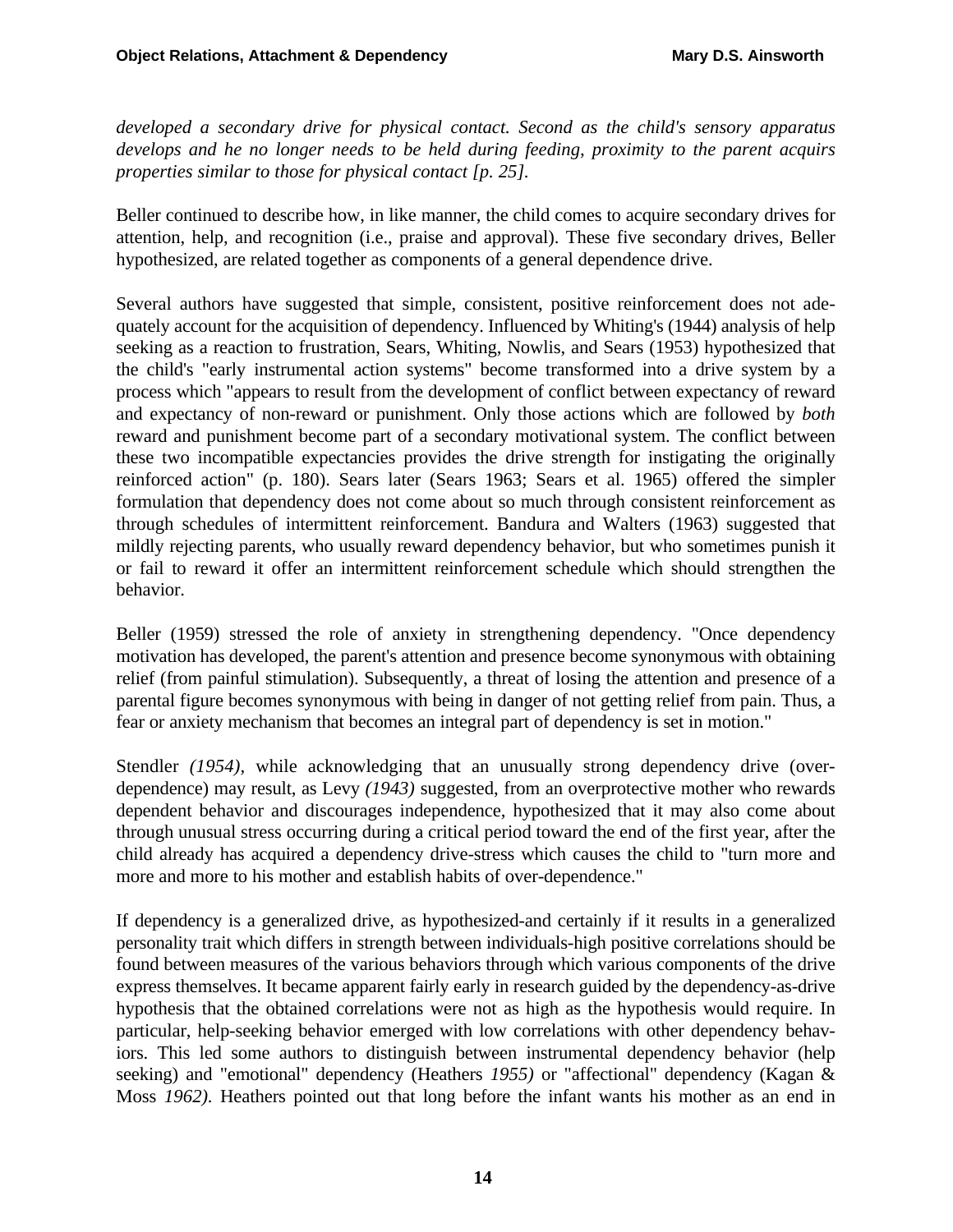herself (emotional dependency) he has acquired instrumental responses for eliciting her help and nurturance; therefore help-seeking behavior should be excluded from the cluster of behaviors indicating emotional dependency. Heathers also distinguished between passive dependency (clinging and affection seeking) and active dependency (attention and approval seeking) and hypothesized that the passive form is more immature than the active form. (It is not clear on what basis Heathers considered clinging-which can be very active indeed-as more passive than attention seeking; furthermore, there is no evidence that clinging occurs earlier than attention seeking such as shouting for attention.)

As pointed out in the introduction to this paper, linguistic logic suggests that dependence and independence are at opposite poles of the same dimension. Waiters (Bandura & Waiters 1963) differentiated between task-oriented and person-oriented dependent behavior, and later ( Waiters & Parke 1964 ) pointed out that "many responses instrumental in obtaining social reinforcement or gaining approval could readily be classified as `oriented toward achievement' Yet achievement-oriented behavior has been frequently utilized as an index of independence, a construct that has been traditionally structured as the obverse of dependency." Beller (1955) maintained that dependence and independence, although negatively correlated, were not at opposite poles of the same dimension; Heathers (1955) pointed out that dependence and independence are learned concurrently. In short, it was recognized by some learning theorists that it is not reasonable to assume that help seeking and approval seeking (and attention seeking) ought to reflect the same intra-organismic underpinnings as do proximity seeking and contact seeking. Furthermore, it is by no means clear that any of these behaviors can be considered antithetical to independence.

All authors agree in their assumption, however, that dependency as a drive, need, or trait is first acquired in relation to the mother, and generalizes later to other figures. At nursery school age-the age at which most research into dependency has been undertaken - it was assumed that the dependency shown by the child toward his teachers was essentially the same that he concurrently manifested toward his parents at home. Sears et al. (1953 ) assumed also that dependency manifested toward other children was the same as that directed toward adults, but Heathers (1955) and Beller (1955) did not.

If dependency is a drive, it ought to be strengthened under conditions of deprivation and weakened under conditions of satiation; it ought to operate in the same way as other physiological drives like the hunger drive. Gewirtz was the first to propose this test for the dependency-as-drive hypothesis; children who are reinforced by a social reinforcer such as verbal approval should learn more readily after a period of deprivation of social interaction and less readily if recently given much attention. His 1948 dissertation did, in fact, show that brief social isolation enhanced the subsequent effectiveness of social reinforcement, and his findings were replicated and extended by further studies both by himself and by others. Other experiments, such as those conducted by Waiters and his colleagues ( Waiters & Parke 1964; Waiters & Ray 1960), have suggested that susceptibility to social reinforcement may be heightened by anxiety or arousal and that stress manipulations tend to have the same effect as (brief) social deprivation or isolation. (I have inserted the qualification "brief" because it is by no means clear that "deprivation" and "isolation" for the brief periods introduced in these learning experiments can be assumed to have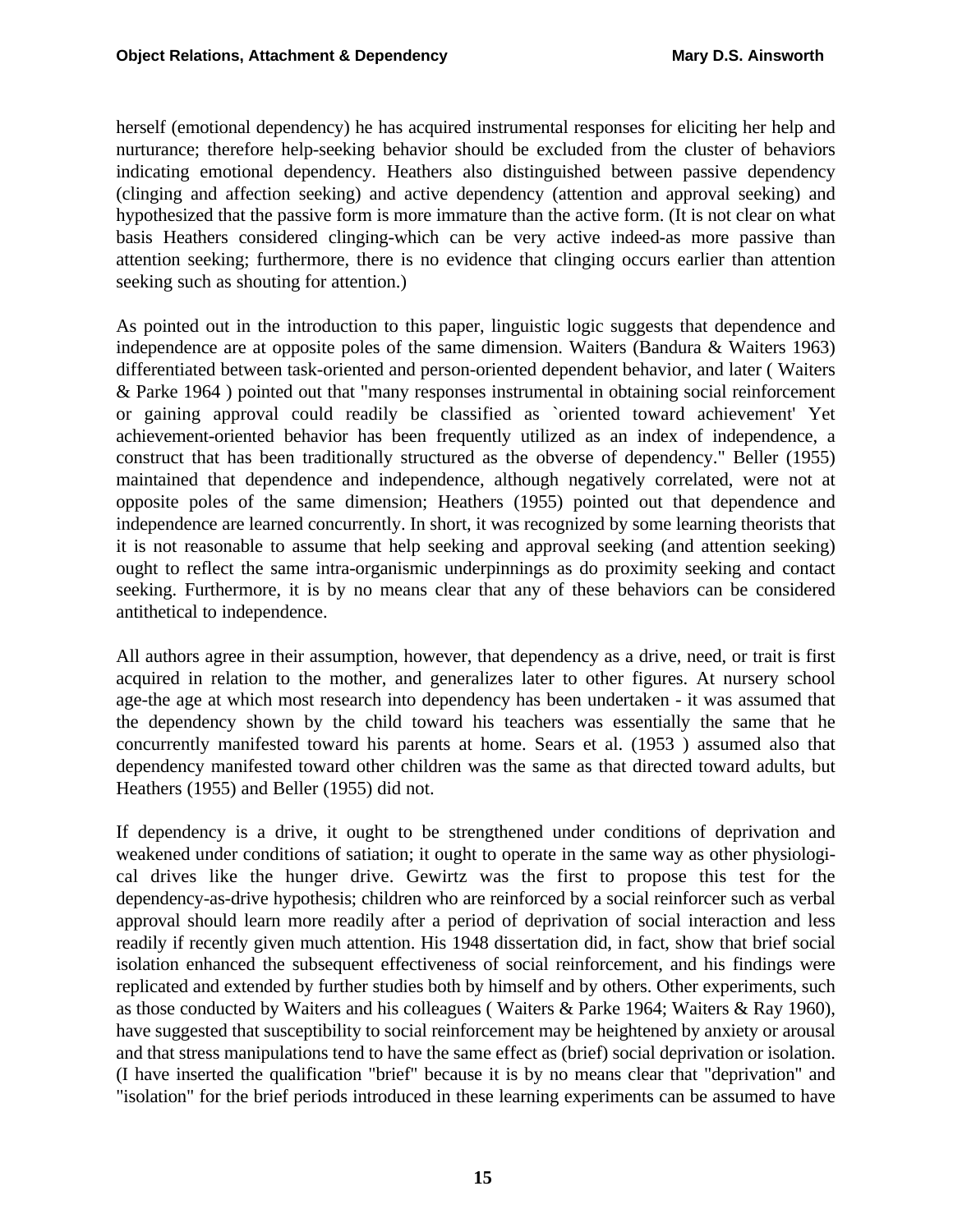the same effects as the more extended experiences of longinstitutionalization in human infants or of long-term total or partial isolation in laboratory monkeys.) Despite these experimental findings that the effectiveness of social reinforcers may be changed by contextual circumstances, it is not necessary to conclude that there is a "drive" underlying dependency behavior. Gewirtz himself (1969), having reviewed his several experiments on social satiation and deprivation, suggested that it is gratuitous to introduce the concept of "social drive."

*Discussion.-*The issues raised by the dependency-as-drive theorists differ substantially from those raised by those who view dependency as behavior, and therefore they will be discussed separately. Many of the criticisms of the dependency-drive concept have, indeed, been raised by social learning theorists themselves.

The drive model has lost much ground in recent years among social learning theorists. Impressed not only with research into "imprinting" and into attachment in nonhuman primates, but also with studies of exploratory behavior, curiosity, and arousal, many learning theorists have rejected the secondary drive position as misleading and unhelpful.

Gewirtz (1961) criticized the secondary drive implication that the infant is passive and unresponsive when his biological needs have been fulfilled. He asserted that an organism may be in active interaction with its environment when not in a state of need and that "there may be potent reinforcing stimuli which do not seem at all relevant to organic needs." Gewirtz's contention was that behaviors which are generally attributed to "drive" can be accounted for completely in terms of the control of the conditioned reinforcing stimuli operating in the situation.

Waiters, although initially aligned with the dependency-as-drive position (Bandura & Waiters 1963), soon criticized it for emphasizing states of deprivation or distress specially hunger, thirst, and pain-as primary sources of drive. Waiters and Parke (1964 ) referred to White's (1959, 1963) concept of competence and considered as important reinforcers the mother's behaviors which support the infant's acquisition of feelings of efficacy. They also emphasized the significance of emotional arousal. Any condition-not merely frustration and threat-which increases emotional arousal increases activity, alters perceptual thresholds, increases intensity of responses, and changes the internal cues to which a response will be made. And any state of heightened arousal facilitates orienting to and attending to other persons, and hence facilitates the formation of social behavior.

Walters and Parke (1965) moved steadily away from the secondary drive position toward an alignment with Bowlby's approach. While acknowledging need reduction and physical contact as significant influences, they emphasized that it is "stimulation in general" that develops social responsiveness. Their review directed attention to the smiling response, the distress cry, early visual capacities, exploratory behavior, play, and imitation, and pointed out that these are largely mediated through the distance receptors and have little or no obvious link to the nurturant situation which other theories have emphasized as the basis of dependency. Finally, they declared themselves in favor of Bowlby's concept of attachment in preference to the concept of dependency-which, they said, will "probably prove to be of little ultimate value in conceptualizing social phenomena."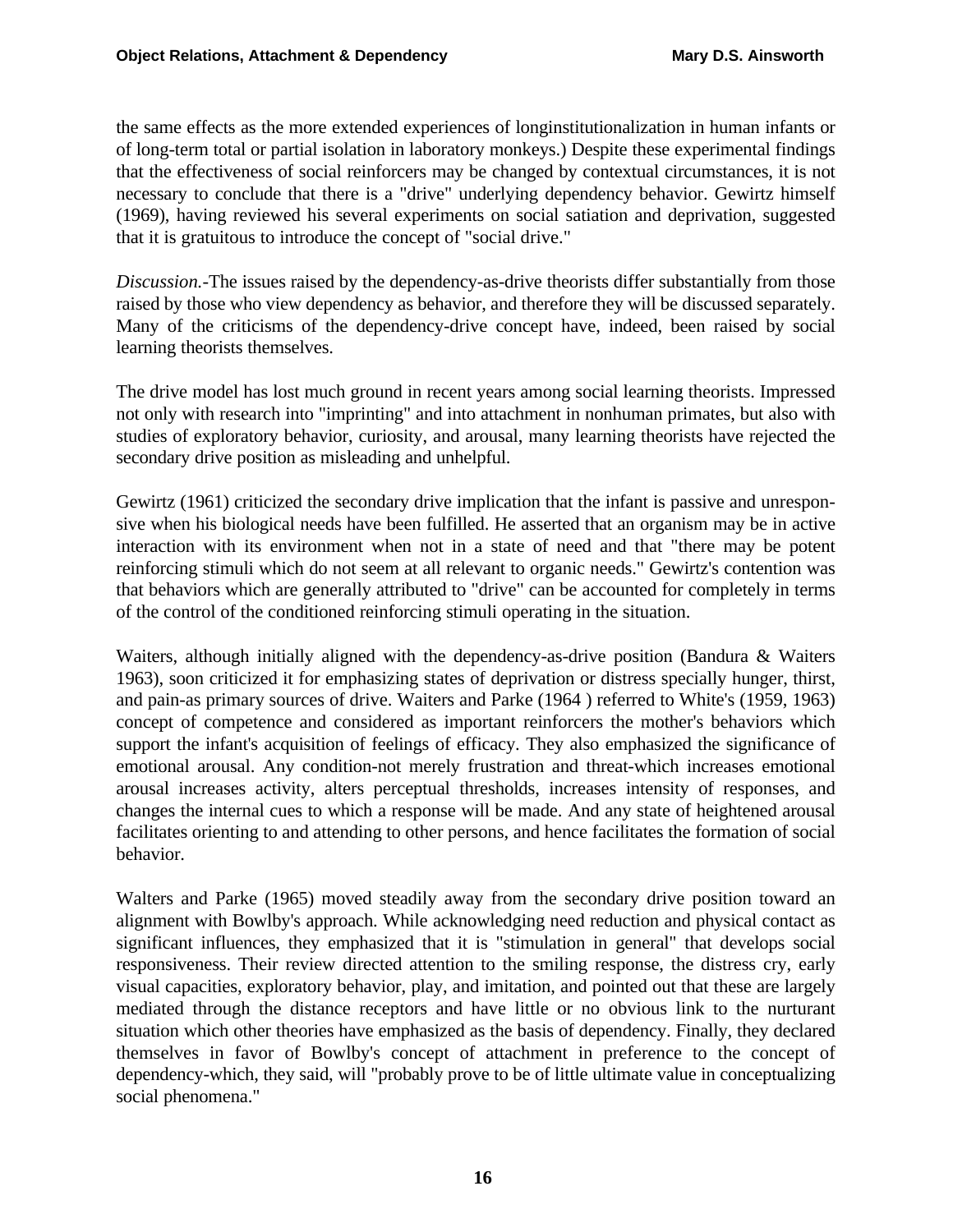Sears, who was a chief proponent of the view of dependency as acquired drive, and who based much of his extensive research on this theoretical foundation, later acknowledged doubt of the usefulness of the drive construct:

*Presumably, this view has been taken because of the spontaneous character, and persistence, of young children's seeking for attention affection and reassurance from their parents, the seeming increase in strength of such supplication when nurturance or affection is withheld, and the reduction of such striving when a substantial amount of nurturance has been given. If we acknowledge, as we must, that there is no critical evidence to support the drive conception, then we must ask what alternative explanations can be used to account for these phenomena [Sears 1963, p. 28].*

He noted that one possible alternative is Gewirtz's (1961) operant conditioning model, which will be considered in the next section.

Another alternative to the concept of secondary drive would be to propose that dependency (or attachment) might be a basic drive in its own right, but the current climate of opinion opposes expanding the catalog of basic drives beyond those that are tied into fundamental, physiological, homeostatic systems. To limit the drive concept to such systems does not imply that dependency behavior-or attachment behavior, or exploratory behavior, for that matter-is unmotivated. Motivation does not necessarily imply something extrinsic to the behavioral system which has been activated. The consensus now seems to be that motivation may be intrinsic to the behavioral system itself. As research becomes directed toward an ever more detailed examination of behavioral systems and how they operate, it becomes less and less useful to think of broad general drives as comprehending several component behavioral systems (see, e.g., Hinde 1966).

The studies of the effects of "isolation," arousal, anxiety, stress, and intermittent reinforcement schedules upon dependency behavior and upon the effect of social reinforcers demonstrate that these conditions have an intensifying or heightening influence. Nevertheless, the fact that these various conditions heighten the intensity of the behavior in question does not necessarily mean that the interpersonal relationship has thereby become stronger. This heightened intensity of behavior does not mean that the child thereby has acquired a stronger dependency relationship in any lasting sense either with his mother, or with a strange experimenter whom he has never met before and will probably never meet again. The relationship may be affected by these intensifying factors, but the change may well be qualitative rather than quantitative-it may have become more anxious.

Earlier, the question of the correlations between dependency behaviors was touched upon. If dependency is either a generalized drive or a generalized trait, these correlations should be positive and high. Seeking contact, proximity, attention, help, and approval should not prove to be so highly specific either to their object or to the situation that the intercorrelations are low. Hartup (1963), reviewing the literature, concluded that it is doubtful that dependency is a unitary concept rather than a label for a multiplicity of factors. Walters and Parke (1964) were similarly skeptical about dependency as a unitary dimension. "Strictly speaking, aggression, dependency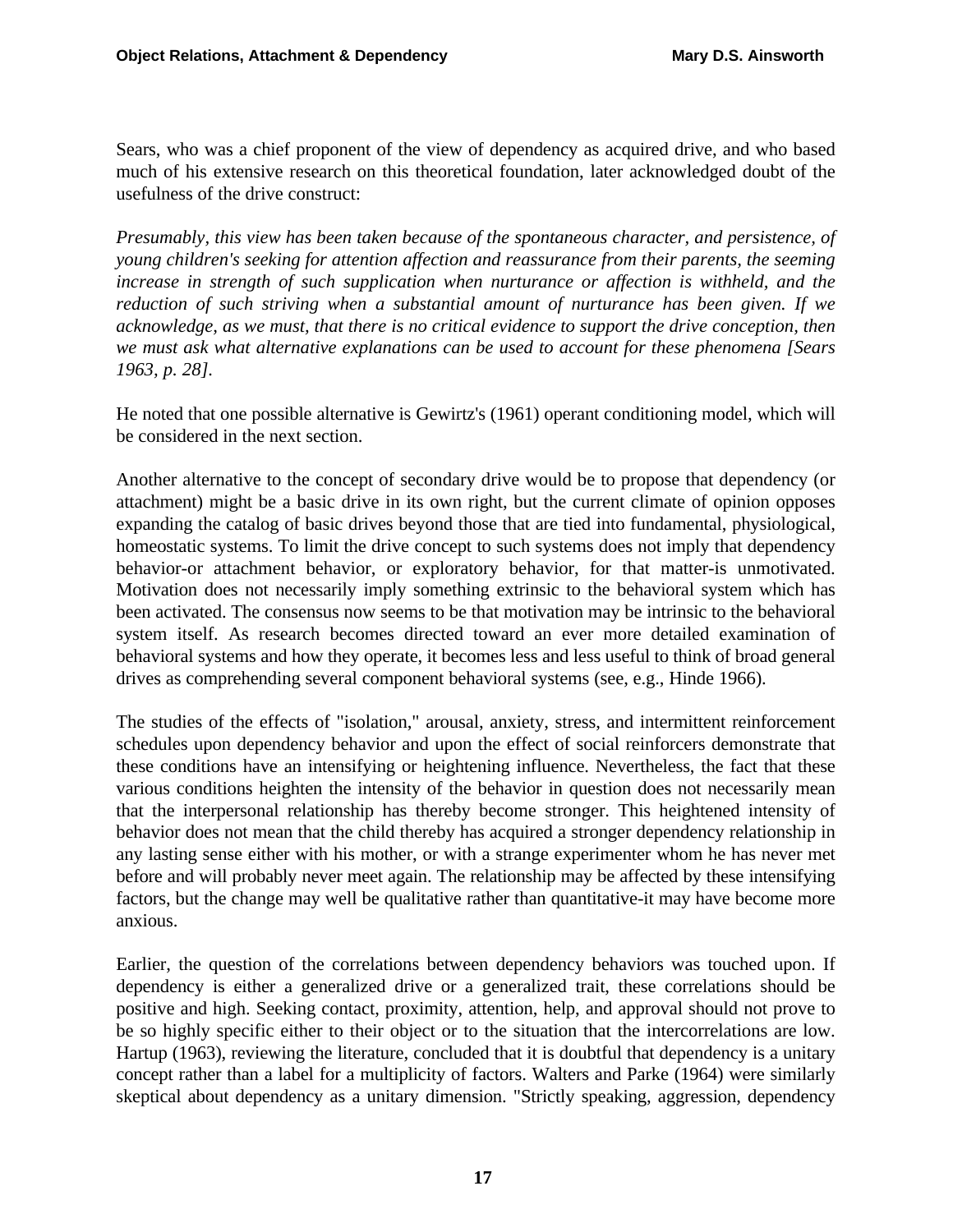and other socially significant behavior patterns are not variables in the sense in which the term `variable' is used in the natural sciences, and it is perhaps time that social scientists ceased pretending that they are."

While considering contact seeking and proximity seeking the crucial behavioral manifestations of attachment, I would emphasize that these behaviors have a primary basis, that the intensity of these manifestations is highly dependent upon the situation, and that their relation to approval seeking and other behaviors traditionally considered as manifestations of dependency must be the subject of developmental research and not merely cross-sectional correlations.

At this juncture it is appropriate to point out that none of the research based on the secondary drive model has involved direct observations of the development of child-mother relationships during the first 2 years of life. Stendler (1954) ventured a hypothetical description of such development on the basis of milestones identified by Gesell and Ilg (1943). Her account and those of others previously reported consist of reconstructions of infant behavior which are tied even less closely to direct observations than the reconstructions of infant experience made by psychoanalysts. The direct observations of these social learning theorists have been made of children of nursery school age or older, chiefly in interaction with teachers and peers rather than with parents; and, with the exception of the Fels study (Kagan & Moss 1962), they have considered development cross-sectionally rather than longitudinally-if indeed they have studied development of dependency at all.

#### *Dependency as Behavior*

The present consensus among social learning theorists is that "dependency" is merely a convenient label for certain kinds of learned behavior. This view is concerned neither with dependency as a generalized drive nor with dependency as a generalized trait. The shift in position parallels the gradual shift of emphasis in learning theory from the Hullian model to the Skinnerian operant conditioning model. This view considers that all social behavior follows "the general laws of behavior" and that one must proceed by examining the environmental stimuli which control behavior. As Gewirtz (1961) said of the laws of operant conditioning: "These concepts can order the case under which (the components of) unconditioned responses of the child which occur (either reflex or `voluntary') are differentiated out and shaped (i.e. conditioned) by some of their immediate environmental consequences, which function as reinforcing stimuli."

The key concept for the instrumental conditioning group is the reinforcing stimulus-which is "any stimulus event which follows a response and affects certain of its aspects, e.g. its rate of emission, amplitude, or latency" (Gewirtz 1956). Positive reinforcers strengthen responses when they occur; negative reinforcers strengthen responses when they are removed. According to Bijou and Baer: "The essential function of the mother is to provide positive reinforcers to the infant and to remove negative ones .... In doing these things . . . the mother herself, will, as a stimulus object, become discriminative . . . for the two reinforcement procedures which strengthen operant behavior. Thereby, she acquires positive reinforcing function, and lays the foundation for the further social development of her infant" (1965, pp. 123-124).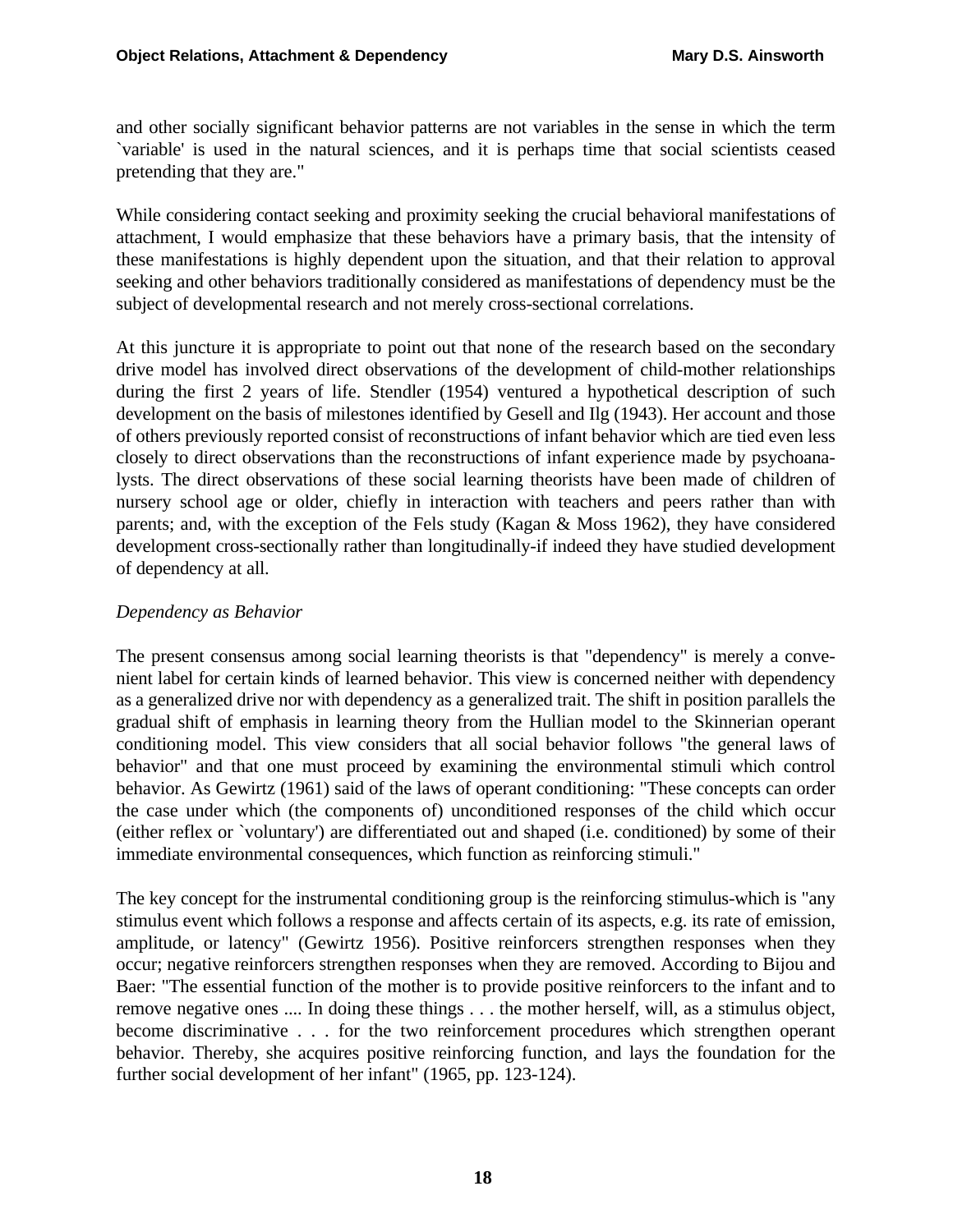Bijou and Baer offered a list of primary reinforcers, many of which are obviously related to basic physiological drives. In addition, they suggest that the mother provides tactual stimulation, stimulus change, and help to the infant in controlling his environment. None of these reinforcers is offered as more "primary" or more important than any other as a basis for the acquisition of dependency behavior. Dependency is still linked to the nurturant mother, to be sure, but nurturance is defined broadly and not narrowed either to food giving or to tension reduction.

Gewirtz (1969) held that it "remains an empirical question which of the myriad potential stimuli in the human infant's milieu emerge at each growth point to function as unconditioned (`primary') positive reinforcers for his behaviors to effect learning." He continued: "A very large variety of events can function as positive reinforcers in early human life, in addition to those which are thought to meet the infant's organismic needs as narrowly conceived." Nevertheless the infant receives many of the stimuli which are reinforcing through his relations with his caretaker. Whichever stimuli caretakers provide consistently preceding or concomitant with "functional reinforcement" to the infant are those which should function subsequently as social reinforcers for him. He was cautious about implying that physical contact could be a primary reinforcer. He suggested that "contact holding" may have acquired part of its reinforcing power through association with potent reinforcing stimuli concomitant with being held-such as feeding, relief from pain, "interesting" environmental changes, and other caretaking.

Bijou and Baer (1965) pointed out that the mother's important stimuli for the baby, which allow her to be discriminated from the rest of the environment and the people in it, are mediated chiefly through distance receptors, although some are tactual.

*In effect, the mother is a changing sample of stimuli some of which are unique to her, but many of which are shared by other people. Thus stimuli from a mother which become discriminative for the reinforcement may overlap with stimuli from other people, and the baby's behaviors which have become strengthened to mothers stimulation may be evoked by others who present the same or similar stimuli. Consequently there are natural bases for both discrimination of the mother from all other people and for generalization from the mother to others [Bijou & Baer 1965, p. 132].*

Nevertheless, mother at a distance is scarcely discriminative for reinforcement at first; most of the reinforcement operations the mother performs are undertaken while she is in close physical relationship with the baby. Therefore, stimuli marking differences in distance will themselves become functional, and closeness to the mother takes on reinforcing power. Behaviors of the baby which produce proximity will be strengthened, and behaviors losing proximity will be weakened. This is the basis for the establishing of responses such as crying and following as mediating attachment. They are "discriminated operants maintained by the proximity functioning as a positive reinforcer."

Gewirtz (1969) used similar concepts to account for both dependency and attachment, holding that they are "best conceptualized as abstractions for classes of functional relationships involving the positive stimulus control over a wide variety of an individual's responses by stimuli provided either by a class of persons (dependence) or by a particular person (attachment)." Further: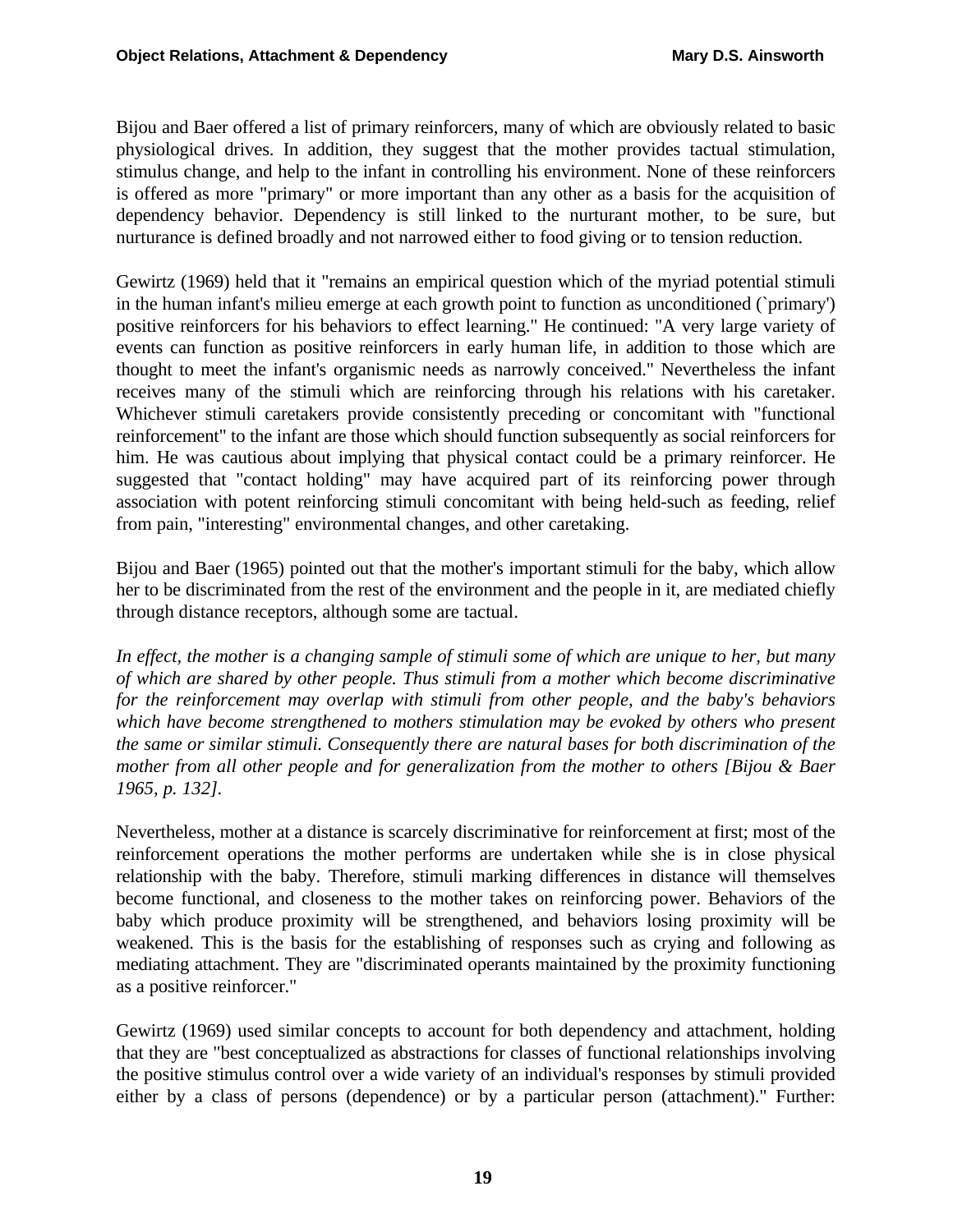"Attachment is seen as a form of dependence of the behavior systems of one person upon the unique physical and behavioral stimuli provided by a particular other person (or a very few individuals)." Both dependency and attachment are acquired by a conditioning of various behavior systems-such as approach, orientation, regarding, following, remaining near, touching, smiling, and vocalizing-with respect to a specific person or to a class of persons. The physical and behavioral characteristics become discriminative and reinforcing stimuli that maintain and indeed control the child's behaviors. The greater the number of behavior systems of the child under the stimulus control of a particular person relative to the number of behaviors under the stimulus control of others, the greater the degree of control over each behavior system; and the greater the number of stimulus settings in which the control operates, the stronger the attachment may be said to be.

Gewirtz (1969), perhaps more than any other in the instrumental conditioning tradition, has interested himself in integrating his system with the views of those specially Bowlby and myself-who have been influenced by ethological concepts. He acknowledged that there may be genetically determined biases and "species-specific" behaviors in the human, but considered as open issues whether any of the responses implicated in the acquisition of attachment are species-specific and what unconditioned stimuli might act as releasers for them. He seems to draw a sharp distinction between learned behavior and behavior which is "unlearned," "innate," or "hereditarily-determined," suggesting that if learning can be implicated behaviors cannot be labeled as species-characteristic. Thus he suggested that the human face probably has no prepotent "releasing" value for smiling behavior, as a number of studies have suggested, but rather that through conditioning it becomes a discriminative stimulus for the child's smiling. Nevertheless, in another context he granted the possibility that genetic biases may facilitate the learning of some behaviors and inhibit the learning of others.

Gewirtz characterized Bowlby's and my approaches as "prelearning" approaches-compatible with learning considerations despite the fact that neither specifies the learning processes through which attachment is acquired. These "prelearning" approaches emphasize the species-specific behavior systems from which attachment behavior stems. Not only is this still an open issue but, Gewirtz implied, once learning takes over, any initial facilitation or inhibition of learning that might have been offered by genetic biases is totally overshadowed (indeed is probably lost) in the subsequent reinforcement history.

Gewirtz (1961, 1969) emphasized contingency as a condition for reinforcement, thus making very explicit what is implied in other social learning theories. For an environment to be functionally effective for learning and for control of behavior, it must provide stimuli which can be discriminated by the child and reinforcers which are contingent upon his behavior. The stimulus to be reinforcing must be an immediate consequence of his response. In other words, the child must be able to perceive the consequences of his behavior; his behavior must elicit feedback from his environment.

Gewirtz (1969) and also Bijou and Baer (1965) described mother-infant interaction as a chain of mutually reinforcing behaviors, in which the response of the mother contingent upon the response of the child tends to re-evoke the infant's behavior, which reinforces the mother's behavior, upon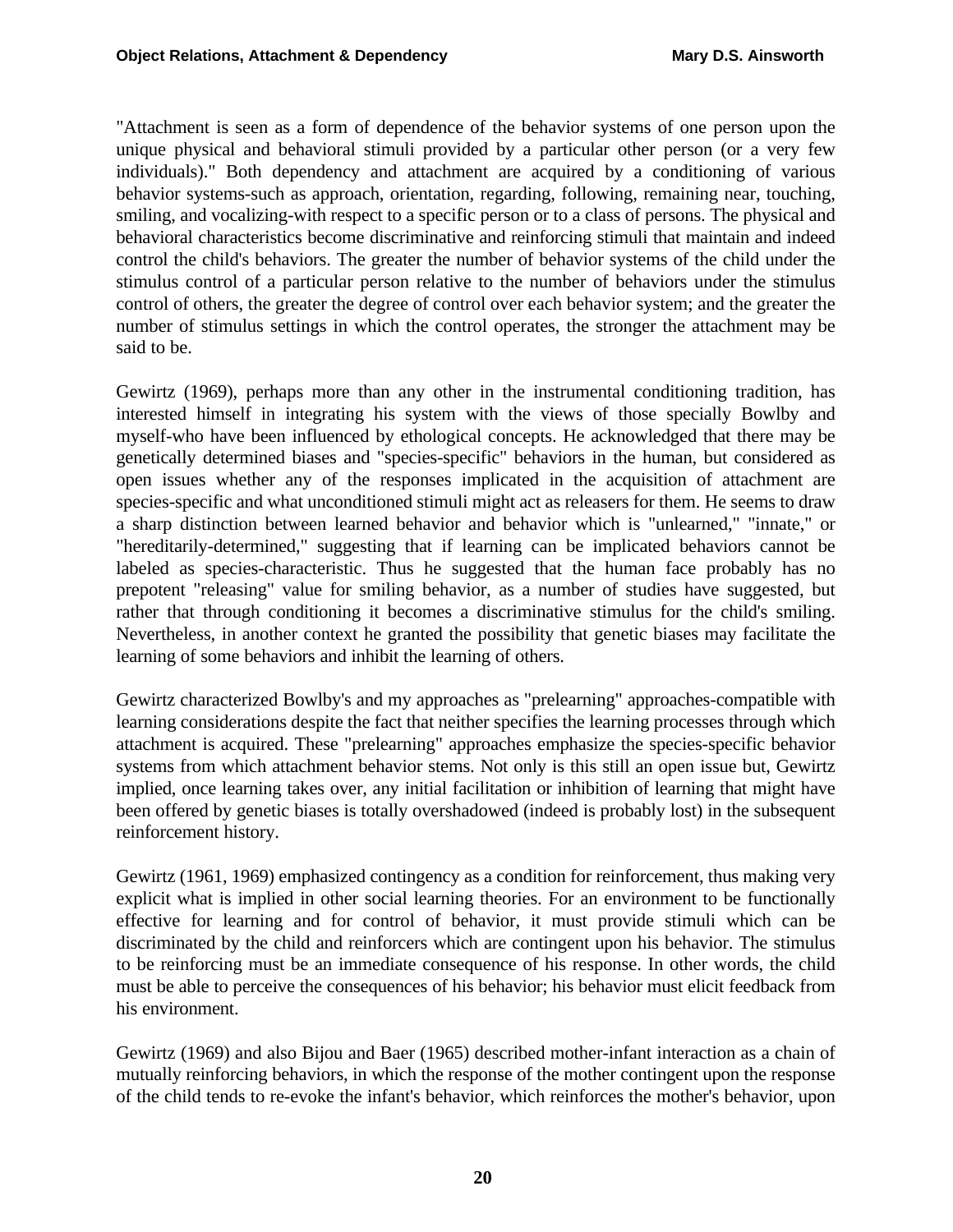which it is contingent. Not only is the infant's behavior shaped by reinforcers from the mother, but the mother's behavior is shaped by reinforcers from the infant. The behavior of each comes under stimulus control of the other. Thus each mother-child pair will build up its own distinctive interaction chains and its own patterns of behaviors constituting attachment. Gewirtz suggested that behavior systems which appear to be "irreversible" could be extinguished if the conditions maintaining them were removed, but often enough the behavior of the environment is so "locked in" to the child's behavior that it serves to maintain it, even though the "maintaining contingencies" are not easy to identify.

Cairns (1966a) has advanced a theory of attachment behavior-and he used the term "attachment" rather than "dependency"-on a Guthrie-Estes contiguity learning model. The organism, regardless of age and species, becomes attached to an object, whether animate or inanimate, which is constantly present in the organism's environment, through a process of associative conditioning. Reinforcement is held not to be necessary for attachment to occur, although it might have a facilitating effect. The object of attachment gains control over the animal's behavior by virtue of being present as an accompaniment of many of its responses and thus becomes a cue for those responses. Different objects or events have different weights in any particular stimulus pattern-"a joint function of the sampling probability and the number of elements within the set [of stimulus elements]." Some objects are more salient than others, either because they have greater "attention-getting" characteristics or because they are more involved in the animal's on-going responses and thus acquire discriminanda and manipulanda properties. Thus highly conspicuous or response-involved events have greater weights.

Cairns (1966b) demonstrated that lambs could become attached to television sets if kept in isolation from other animals but in constant propinquity to a set in operation, just as Bateson (1964) demonstrated that chicks could become imprinted to a conspicuous static object under similar circumstances. Cairns (1966a) acknowledged that attachment is more common to animate than to inanimate objects because the former usually are more salient and more capable of becoming involved directly in the infant's responses. Under conditions of interaction, the behavior of each animal has many cues which control the behavior of the other. Cairns held that rewards do not affect attachment strength in any direct manner, but indirectly by increasing the salience of the rewarding object. Similarly, punishment may increase attachment strength by enhancing the salience of the object of attachment, or it may decrease it if the animal tends to withdraw from the noxious stimulus thus reducing its salience. In general, however, the heer number of interactions with the object of attachment determines the attachment strength, not the quality of the interactions or their outcomes.

Important in Cairns's theoretical model is the effect of separation from the object of attachment. Separation should have the effect of disrupting behavior because it removes the cues to which so many of the animals' response systems have been conditioned. Despite this initial disruption of behavior, separation should immediately bring in train a process of relearning, of attachment to the most salient object now in the environment, and of diminution of behavioral disruption. Cairns specifically states that the strength of attachment to a specific object should be inversely related to the length of separation from that object. He quotes experimental evidence to support this view.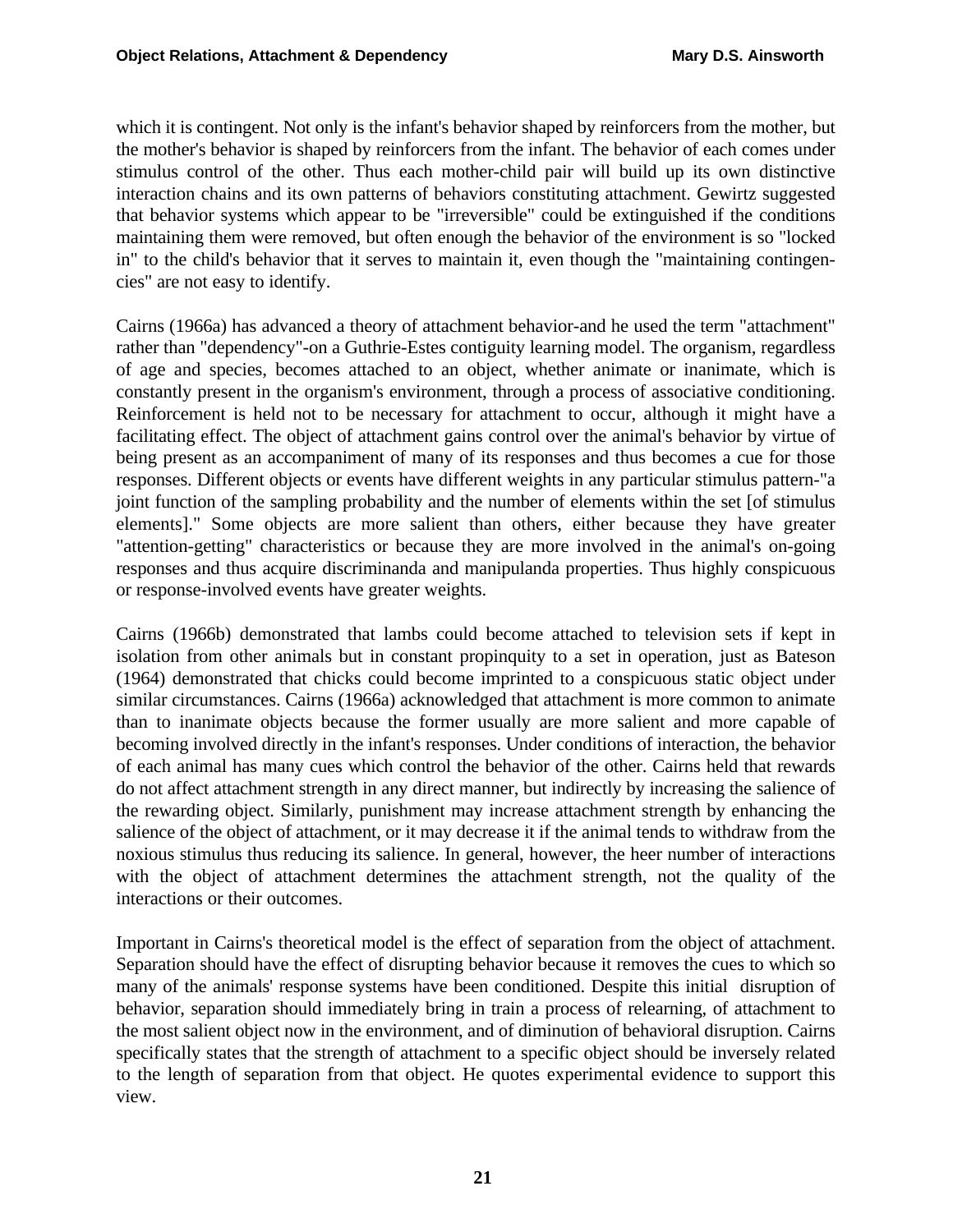Finally, Cairns considers the acquisition of new behavior patterns which he might have termed "attachment behavior" but did not. 1f the object of attachment-a "heavily weighted, generalized cue"-is removed, thus disrupting all established behavior patterns, any response occurring in the ensuing disjointed sequence of responses which reintroduces or regains the object of attachment will be conditioned to the separation situation and thus will be more likely to recur if the situation recurs.

*Discussion.-*Cairns rested much of his argument on evidence that disturbance occasioned by separation from the object of attachment diminishes as separation continues, and thus separation, according to his model, lowers attachment strength. That continuing separation diminishes disturbance is supported by research with both young children and nonhuman primates, and indeed there is support for Cairns's claim that the separated infant may, under favorable circumstances, form other attachments while separated from his mother. It seems to be a paradox, however, that once attachments are well established they can and usually are maintained over periods of separation, even over quite prolonged periods. Both human studies and some studies of nonhuman primates show that a pronounced heightening of attachment behavior takes place upon reunion with the mother after separation, either immediately, or (in the case of some humans) after some period of delay. The attachment has survived the period during which the infant's behaviors were not suppored by the absent object of attachment. Cairns acknowledged the possibility of this outcome when he said that those habits that the infant had acquired specifically with respect to the object of attachment presumably would remain relatively intact if the infant and the object were abruptly separated and kept apart. This acknowledgment seems, on the face of it, to be directly contradictory to his statement that the strength of attachment should be inversely related to the length of separation from the object. Presumably the former statement is applicable to the period of separation and the latter statement pertinent to the reemergence of attachment at the time of reunion. Cairns does not reconcile the seeming contradiction. In general, social learning theorists have not attempted to comprehend reunion behavior within the paradigms of conditioning and extinction.

Cairns, Gewirtz, Bijou, and Baer have rid themselves of the misleading ramifications of the concept of acquired drive and of a superstructure based on homeostatic drives or orality. The operant conditioning approaches go to an equally misleading extreme in minimizing, and indeed almost ignoring, the organismic determinants of behavior. (Cairns, while emphasizing associative learning, does not rule out the possible role of organismic determinants, including genetic determinants.) Gewirtz, Bijou, and Baer place entire emphasis on the environment and on the relative potencies of different stimulus events to increase the strength of any behavior which the organism may happen to emit. The only condition within the organism which is acknowledged as an important influence is whatever may be represented by its reinforcement history. The neurophysiological state of the organism tends to be neglected as one of the determiners of the activation of a behavioral system. The closest Gewirtz (1969) has come to acknowledgin such a determiner was in his discussion of "contextual-setting conditions"-which include figure-ground and masking effects, fatigue effects, cues, and deprivation and satiation effects.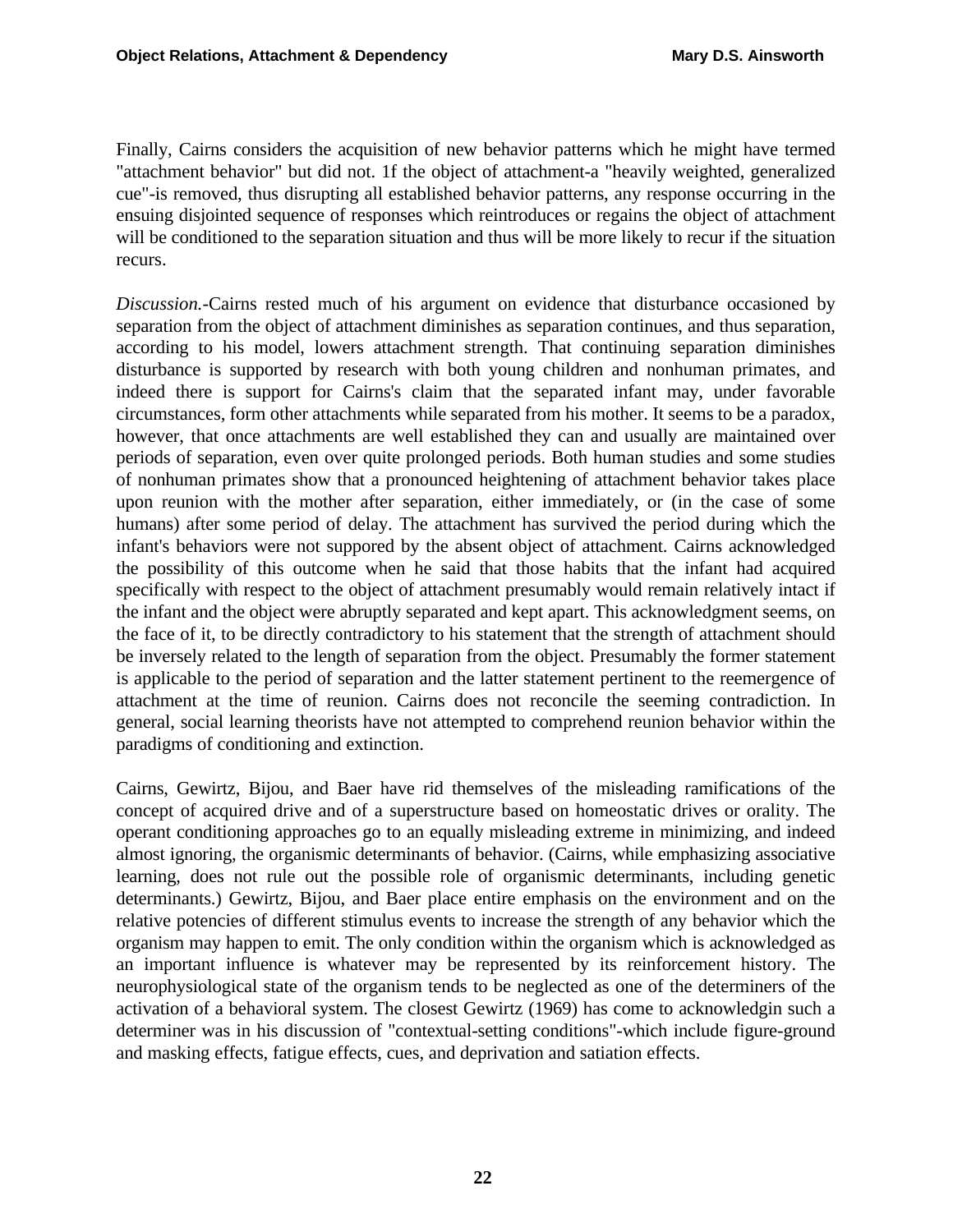In his attempt to bring his system into harmony with Bowlby's and my ethological approach, Gewirtz acknowledged that genetic biases may influence learning, but his sharp distinction between learned and "hereditarily determined" behavior is not drawn by contemporary geneticists or ethologists, who view development as taking place through continuous interaction of a structured organism and the environment. Thus Dobzhansky (1956) pointed out that "at any stage of development, the [phenotypic] outcome of the development depends on the genotype and on the succession of environments which the developing organism has encountered up to that stage." There is no behavior uninfluenced by the environment in which it develops. Hinde (1966) suggested that it is useful to conceive of a continuum of behaviors ranging from those which are environmentally stable and relatively little influenced by environmental variations to those which are relatively environmentally labile. Behavior previously designated as "unlearned" or "istinctive" may be placed toward the stable end of the continuum without any implication that learning is absent in the course of its development-just as there is no implication that behavior at the relatively labile end is uninfluenced by the genetic code.

The evolutionary approach implies that when a species has become adapted-genetically adapted-to an environment there is an interlocking between the developmental potentialities incorporated in the genetic code and the potential impingements of that environment. In some species more than in others, this adaptation allows for a safety factor of learning, which prevents limitation of the behavioral repertoire to fixed-action patterns. Gewirtz, however, suggested that behaviors which are very rapidly learned as "the result of the hereditarily-determined structure and growth of receptor and effector systems" cannot be "species-specific," nor can behaviors which may depend on experiences universal in the species. On the contrary, ethologists hold that those aspects of the genetic code which regulate the development of attachment of infant to mother are adapted to an environment in which it is a well-nigh universal experience that it is the mother (rather than some biologically inappropriate object) who will be present under conditions which facilitate the infant's becoming attached to her. This implies that the sensory equipment of the species may make its members more sensitive to certain classes of stimuli than to others, that the behavioral systems characteristic of the species may be more readily activated and terminated by some classes of environmental events than by others, and indeed that some modifications of these systems are more easily learnable than others. These are a few instances of "genetic biases."

The social learning theorists tend to have difficulty in incorporating into their systems any view of inner structure-whether genetic encoding, neurophysiological structure, or cognitive structure. As both Lewin (e.g., 1936) and Piaget (e.g. [1936] 1952) have implied in their interactionist theories, all developmental changes-including all learning-come about through a modification of the structure already present in the organism as a result of its interaction with the environment. This process applies not only to modification of the structure initially present-whether we are initially focusing on the zygote, the neonate, or the school-age child-but to all changes which come about through subsequent transactions with the environment. Development takes place through structural transformations. The earlier structures, although transformed, are never altogether lost. They are neither demolished nor replaced in the course of subsequent learning. The ethological and the psychoanalytic views share with Lewin and Piaget a respect for the persistent and enduring nature of structure despite the many transformations and elaborations to which it may be subjected. In contrast, the implication of both operant conditioning and contingency-learning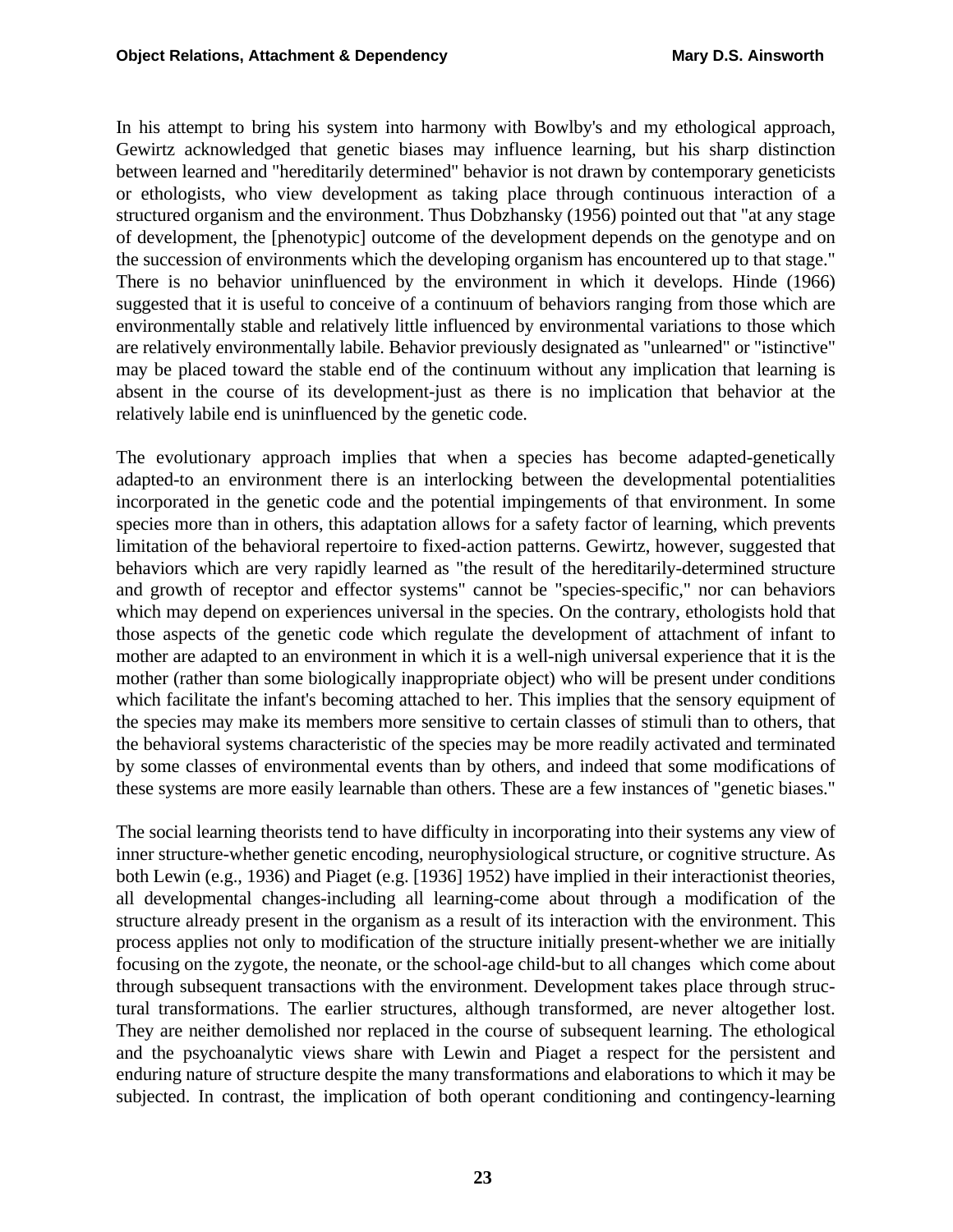theories is that behavior, whatever genetic biases may be acknowledged as starting points, is all toward the environmentally labile extreme. Response strengths may be increased through environmental contingencies, and they may also be extinguished. If difficult to extinguish, the implication is that the behavior in question is still supported by environmental contingencies and not that well-consolidated or deeply rooted structures tend to resist change.

One great strength of operant conditioning theory is its insistence that to be reinforcing a stimulus must be contingent upon the behavior in question. This concept is somewhat similar to the concept of feedback, which has come to psychology as a central concept through control systems theory (e.g., the TOTE model of Miller, Galanter, & Pribram 1960.) Despite their obvious similarities, "contingency of reinforcement" has passive implications in comparison with "feedback." Feedback covers the case in which the organism is actively testing out a behavior to see what the consequences may be; at the least it implies that the organism (or computer simulation thereof) is especially programmed to receive input relevant to the outcome of the test. Feedback which "matches" the inner template given, however crudely, by the genetic code is likely to facilitate the very beginnings of the development of attachment. Later, as the infant becomes more capable of active testing, feedback can potently influence the quality-and perhaps also the strength of his attachments. White's (1959, 1963) concepts of *"efficacy" and* "competence" are relevant here. When the infant, in testing out an action, achieves the consequence he is seeking, he has a "feeling of *efficacy." An* accumulation of feelings of efficacy forms the basis of his "sense of competence." It seems reasonable to suppose that the infant may accumulate a greater sense of competence with physical objects than with social objects, or vice versa, and that the quality of his attachments would be pervaded by feelings in the competence-incompetence dimension.

Both control systems theory and an evolutionary, ethological approach postulate a structured organism-structured from the very outset-and both postulate that all behavior, and indeed all development, comes about through the interaction of that structured organism with those aspects of the environment which its structure is sensitive to receive as "input." Some of the features of these approaches have already been considered in discussing social learning theories; let us now consider these approaches in combination and more systematically.

#### AN ETHOLOGICAL APPROACH TO ATTACHMENT

The past decade has been a period of ferment in developmental psychology. Two substantive areas have been foci of interest-cognitive development and the development of attachment-and in both the period of infancy has been the subject of unprecedented research activity. The chief common ground shared by diverse and lively new approaches is a renewed interest in what is inside the organism, in what is there at any given point of development which can be transformed in the course of organism-environment interaction. The cognitive psychologists have been concerned with the foundations and transformations of cognitive structures. Those interested in attachment have been concerned with behavioral systems, conceived as having an inner organization as well as outward manifestation and as having a context not only in terms of the environment but also in terms of the intra-organismic neurophysiological state.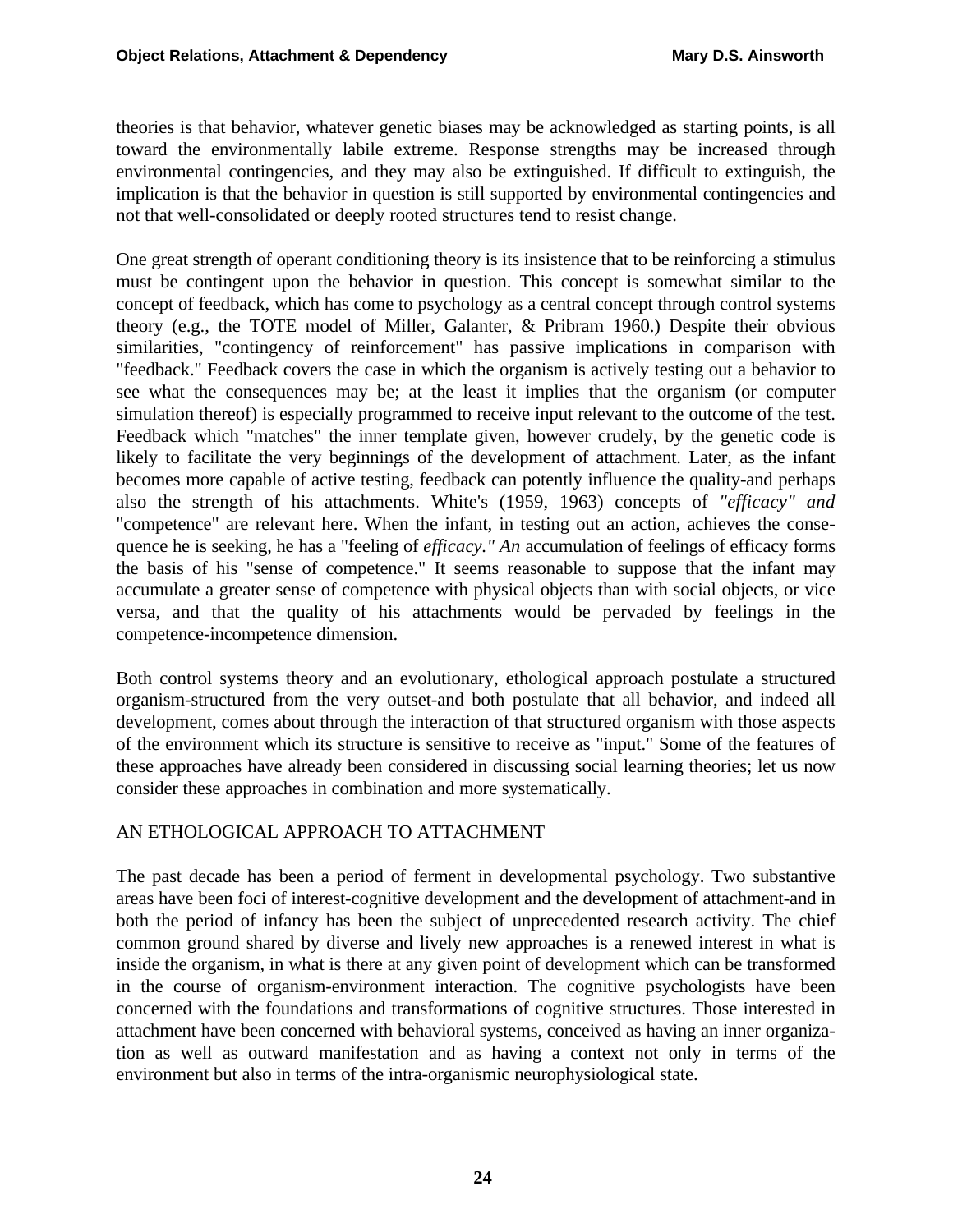Increased attention to inner structure and function has come about in large part through the impact of the biological sciences. There are a number of points of impact. First, and perhaps most obvious, is the influence of ethology, beginning with Lorenz *([1935] 1957)* but continuing on a broad front as comparative psychology and ethology have become interwoven (cf. Hinde *1966).* Second, there is a renewal of interest in evolutionary theory, attributable partly to ethology and exemplified in the current emphasis on studies of nonhuman primates, including field studies. An evolutionary emphasis has also been encouraged by the spectacular recent advances in molecular biology and genetics. Third, physiological psychology has done much to focus interest on what goes on inside the organism-on neurophysiological and endocrine processes which, in interaction with environmental stimuli, serve to activate or terminate the activity of behavioral systems. Finally, even cognitive psychology has been affected by biology-indirectly, through the significant influence of Piaget who was, himself, profoundly affected by his biological starting point.

Control systems theory and computer models have also directed attention to what is inside. Attention has turned from constructing models of human behavior on the basis of machines to constructing machines on the model of human cognition and behavior. All of this has resulted in increased interest upon what is inside the organism "to start with," how this inner programming affects the response to environmental input, and how it becomes transformed as a consequence of organism-environment transactions.

These several trends have converged to stimulate new approaches to a study of interpersonal relations; no one represents the effect of this convergence better than does John Bowlby. It is perhaps no accident that it is a psychoanalyst who has given leadership in formulating a new biological approach to interpersonal relations. One of Freud's greatest strengths was his view of the psychic superstructure as rooted firmly in the biological nature of man. In effect, what Bowlby has attempted is to update psychoanalytic theory in the light of recent advances in biology. He proposes to replace Freudian instinct theory with a set of propositions, testable through research, more closely in line with present-day knowledge, while at the same time respecting the many psychoanalytic contributions to understanding human experience and behavior which are not tied inextricably to an antiquated instinct model. The period of life most clamorous for theoretical revision is infancy and early childhood-the very period in which psychoanalysis has been most handicapped because this period is inaccessible to its own unique methods of investigation.

In presenting Bowlby's theoretical contribution it is difficult to distinguish what is especially his from what is attributable to others who have been caught up in the same impetus from converging trends. His 1958 paper on the nature of the child's tie to his mother inspired research and helped to conceptualize the findings of research originally undertaken outside the framework of attachment theory. Among those who have been influenced by Bowlby or by the same trends which have influenced Bowlby are-to name a few and to cite only one publication each -Ainsworth (1967), Ambrose (1963), Caldwell (1962), Freedman (1967), Morgan and Ricciuti (1968), Rheingold (1963), Robson (1967), Schaffer and Emerson (1964), Scott (1963), and Walters and Parke (1965). Although Bowlby has been influenced by ethologists and comparative psychologists, they have also been influenced by him: for example,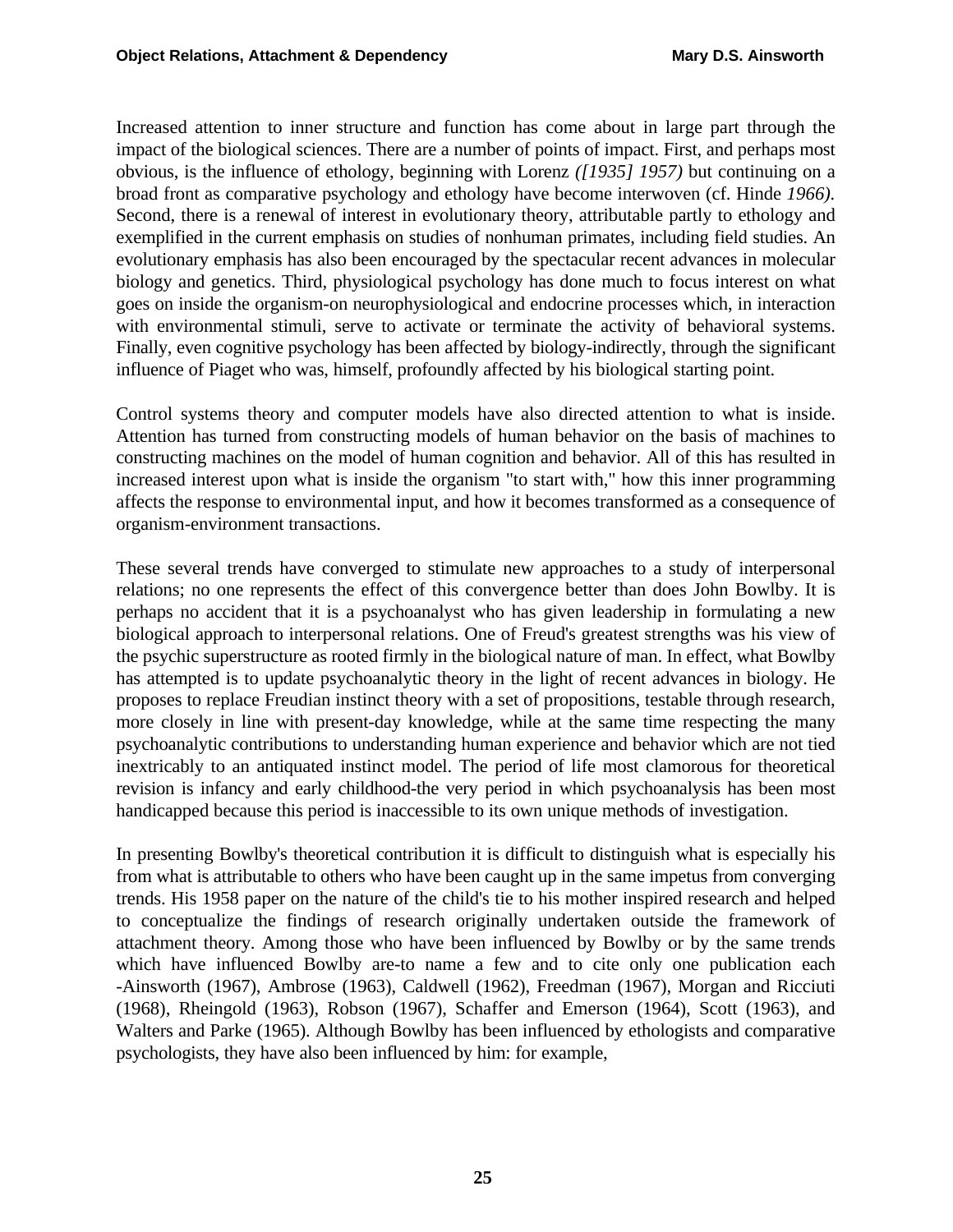Harlow (1963), Kaufman and Rosenblum (1967), and Spencer-Booth and Hinde (1966). Bowlby's most recent theoretical formulation (1969) can be viewed as both cause and effect. Much of it is an outgrowth of earlier publications (e.g., 1957, 1958) more fully formulated. But much of it is based upon and reviews the research of others.

The basic thesis, as enunciated in 1958; is that an infant's attachment to his mother originates in a number of species-characteristic behavior systems, relatively independent of each other at first, which emerge at different times, become organized toward the mother as the chief object, and serve to bind child to mother and mother to child. Originally, he described five such behavioral systems as contributing to attachment: sucking, clinging, following, crying, and smiling. In the course of development, these become integrated and focused on the mother and thus form the basis of what he termed "attachment behavior." In his new (1969) formulation Bowlby still holds these as important, but having come to a "recognition of the very sophisticated forms that behavioral systems controlling instinctive behavior may take," be introduces a control systems model and postulates that between the ages of about 9 and 18 months the simpler behavioral systems become incorporated into "far more sophisticated goal-corrected systems . . . so organized and activated that a child tends to be maintained in proximity to his mother." Whereas in 1958 he described his as a theory of component instinctual responses, in 1969 he describes the new formulation as a control theory of attachment behavior.

#### *Theoretical Background*

The keynote of Bowlby's position is that attachment behavior has biological underpinnings which can be comprehended only within an evolutionary context. He acknowledges that the human species is one in which there is a large proportion of environmentally labile behavior which enables it to cope with a wide range of environmental variations. Further, in comparison with other species, there are fewer stable fixed-action patterns, more plasticity for learning, and a longer period of infantile helplessness. Nevertheless, for the human species to have survived despite extreme, extended infantile vulnerability, he finds it reasonable to suppose that its young must be endowed with some relatively stable behavioral systems which, through sustaining parental care, serve to reduce risk through the long period of immaturity. Indeed, attachment behavior in the young, together with the reciprocal parental care behavior, tend to be among the most environmentally stable behavioral systems across species.

The child's attachment behavior has the "predictable outcome' of bringing him and his mother into closer proximity, whether through signals which attract his mother to him or through his own activity. Although absence of contact-or distance between child and mother is one of the conditions which may activate a system of attachment behavior, the stimulus situation in the environment is but one of a complex of interacting factors implicated in activation. Others include the hormonal state of the organism and central nervous system activation. Once attachment is activated it does not in all child-mother pairs or at all times have the inevitable outcome of increasing proximity or maintaining contact, but it has this outcome often enough in enough pairs to make it "predictable"-usual or probable.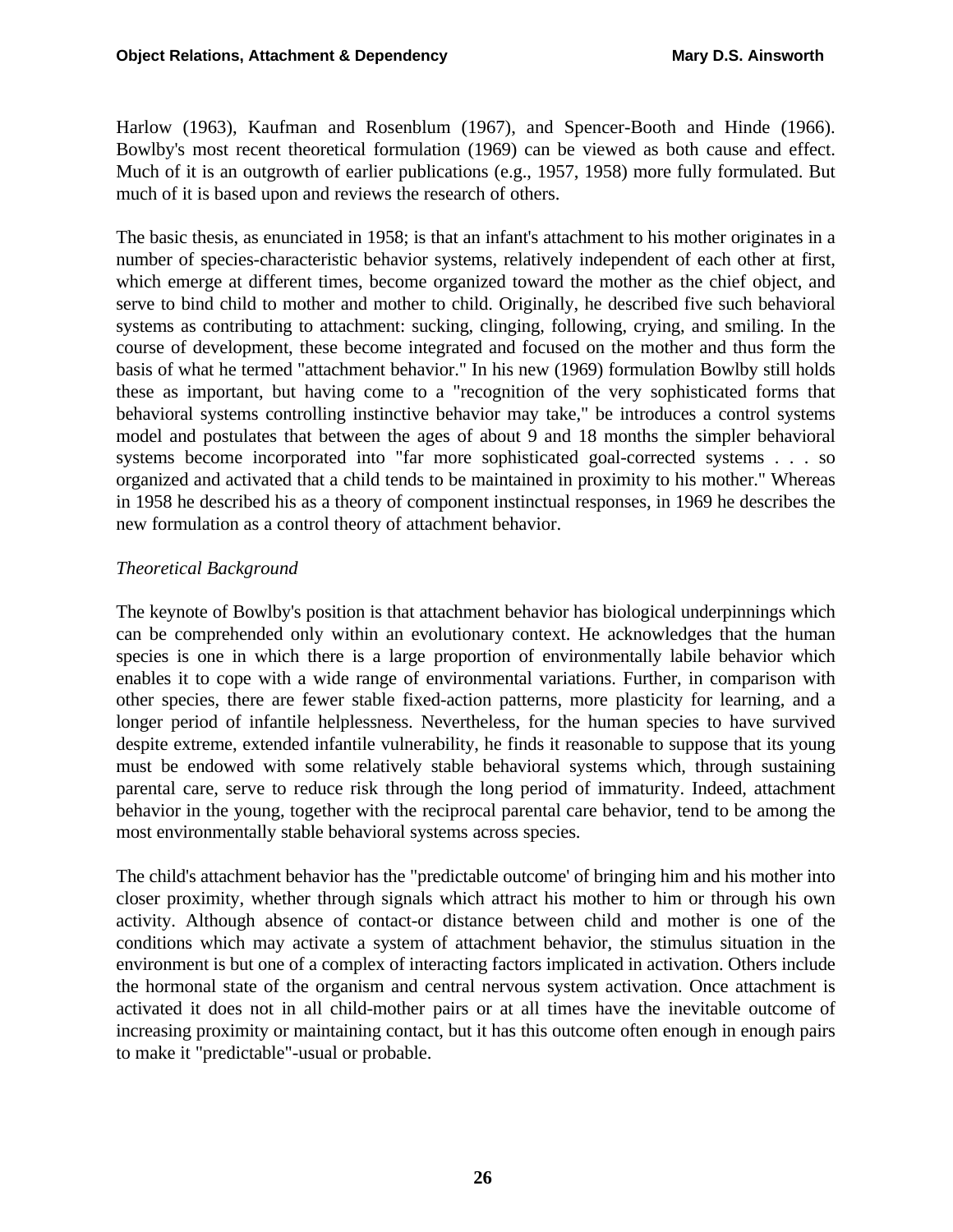The predictable outcome of a behavioral system is not the same as its "biological function." The function of a system is the one that gave it species-survival advantage in the "environment of evolutionary adaptedness"-the original environment in which the species first emerged. The biological function of the behavior may or may not give special advantage in one or another of the various environments in which present-day man lives, but this is a quite distinct consideration. Genetic programming continues to bias the infant to behave in ways adapted to the original environment of evolutionary adaptedness, and, similarly, under all the layers of individual learning and cultural acquisition, there is still a bias for mothers to behave reciprocally-a bias which may have been more or less sharpened or blunted by learning in any individual mother.

Available evidence suggests that when man first emerged as a distinct species he sustained himself by hunting and gathering in a savannah environment. If we wish to understand what kinds of reciprocal patterns of infant and parental behavior could give survival advantage in that environment of adaptedness, we may gain clues from a study of primitive hunting and gathering societies, and those ground-living monkeys and apes who occupy an environmental niche presumably not very different from that in which the earliest humans lived. It is within the context of a review of this body of anthropological and ethological literature that Bowlby proposes that the biological function of attachment behavior, and of the reciprocal maternal behavior which he terms "retrieving" behavior, is to protect the infant from danger, and specifically from the danger of attack by predators.

Although in the environment of evolutionary adaptedness the maintenance of contact between mother and infant has the predictable outcome that the infant also gains nutrition, it is a cornerstone of Bowlby's position that feeding gratification does not form the essential basis for attachment of infant to mother-and he cites evidence to which reference has already been made in earlier sections of this review.

Bowlby characterizes attachment behavior as instinctive, but points out: "Instinctive behavior is not inherited: what is inherited is a potential to develop . . . behavioral systems, both the nature and the forms of which differ in some measure according to the particular environment in which development takes place." Even in species much less labile than man, there is a margin of flexibility provided by learning-for example, !n learning the object to which attachment behaviors are to be directed. Learning also enters in with the augmentation (reinforcement) or lessening (habituation) of specific attachment behaviors as a result of feedback received from the environment. If the environment deviates too widely from the original environment of evolutionary adaptedness, developmental anomalies may occur, but, in an environment similar to that to which the behavioral systems were originally adapted, the infant's learning modifies behavior in a direction promoting fulfillment of its biological function.

Bowlby is not concerned solely, or even primarily, with the genetic biases which underlie the prototypical attachment behaviors through which the infant, in due course, becomes attached to his mother. His chief focus is on well-developed attachment behaviors and their reciprocal maternal behaviors in the interaction of, say, a 2-year-old child with his mother. These too are "instinctive" (in Bowlby's sense of the term), even though they may be at the same time described as "purposive" or "goal-directed." This brings us to the role of control systems theory in Bowlby's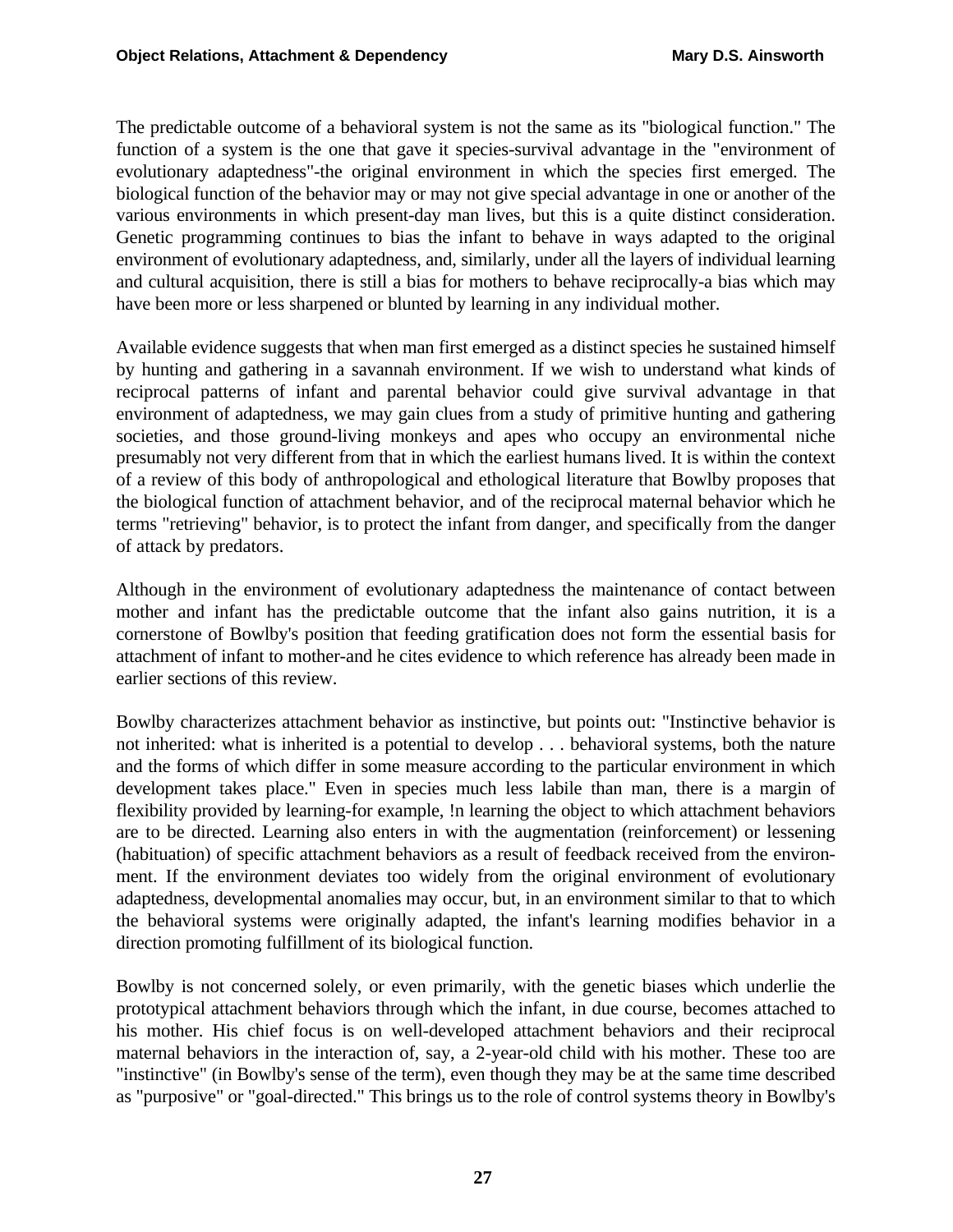#### formulation.

A control system is a man-made device which simulates purposive behavior. The "goal" is built into the device by the men who "set" it, or give it its program. The essential feature of the machine, which enables it to achieve its goal, is feedback. There is a receptor system (input), and an effector system (output); the input feeds in to affect the output in accordance with the way the device is set or programmed. Bowlby gives as an example of a complex control system the anti-aircraft missile which seeks out its goal-an enemy aircraft-and despite evasive maneuvers on the part of its prey, intercepts it and destroys it. He compares the missile's performance to the stoop of the falcon in intercepting its prey, a behavior which is instinctive according to all contemporary criteria, despite the fact that it is goal-directed and complex. The genetic programming of the falcon-like the programming of the missile -ensures the sensorimotor and central equipment which enables it to guide its stoop in such a way that continuously changing visual input guides the movements that control the course and speed of flight so that the predictable outcome is the interception of prey. The control system model provides a basis for considering much complex, goal-directed behavior (Bowlby prefers the term "goal-corrected") in man as well as in the falcon as having an inbuilt bias in terms of species-characteristic genetic programming.

Behavioral systems can be coordinated into sequences not only as chains of fixed-action patterns-the stock-in trade of S-R theory-but also in hierarchical organizations. One form of hierarchical organization is one governed by a plan-and here Bowlby draws on Miller et al. (1960) . In a plan, the overall structure of the behavior is governed by a goal (Bowlby prefers the term "set-goal"), but the individual behavioral components are variable according to circumstances. To be sure, the infant throughout much of the first year of life has not developed the cognitive structures necessary for a plan; his behavior is organized along the simpler lines of fixed-action systems and chains thereof. But toward the end of the first year his behavior becomes increasingly "goal-corrected" and he can formulate simple plans; these later become increasingly facilitated by the symbolic and short-cutting aid of language. Although the plans of human adults seem to have left instinctive behavior far behind, the set-goals may still be those characteristic of the species, and some of the components entering into the plan-hierarchy may themselves be organized on a simpler basis. Basic to this view, as Pribram (1960) has asserted, is the notion that, through evolutionary history, the higher species transforms the equipment of its predecessors in the evolutionary chain, adding to it, but not completely discarding the old equipment. Similarly, in ontogenetic development, the earlier and simpler systems are not lost, although they may be overridden by new patterns to make up the organization of mature adult behavior. They may remain as integral components of the adult system, perhaps to come out only under special circumstances, as for example, a conflict situation.

What roles do affect and emotion, so emphasized in psychoanalytic theories, play in Bowlby's formulation? He fits these into his control systems theory as "appraising processes." Sensory input, whether relating to the state of the organism or to the state of the environment, must be interpreted and appraised in order to be useful. "Feelings"-a term which Bowlby uses to cover both affect and emotion-are important appraising processes, although not all appraising processes are felt (i.e., conscious). Appraisal is a complex process which includes comparing input to inner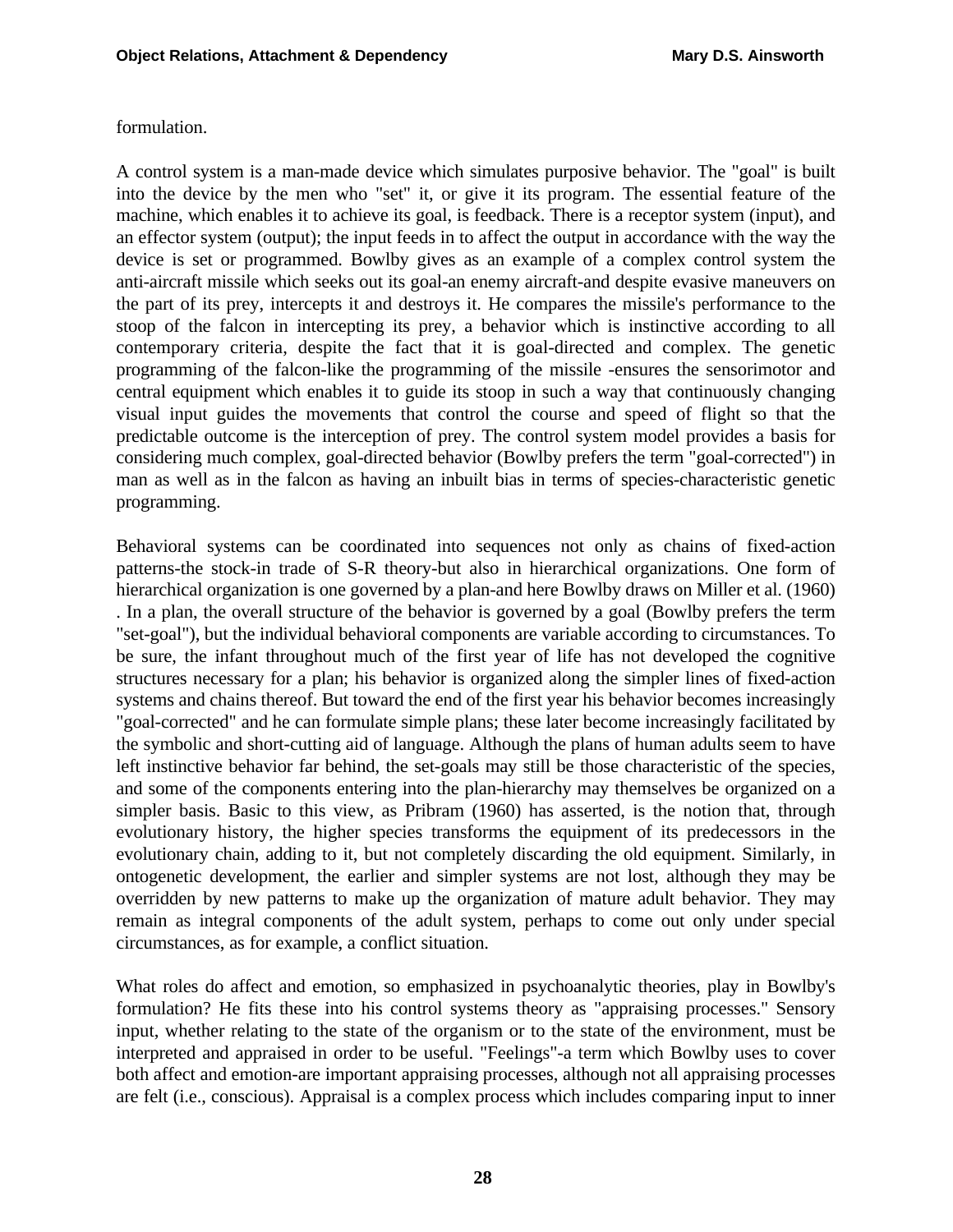"set-points" or standards and selecting certain forms of behavior in preference to other forms in accordance with these comparisons. Many of the basic set-points for comparisons (such as species-characteristic preferences and aversions), and the simpler behaviors of approach and withdrawal which ensue, are environmentally stable. Others are clearly labile. Very frequently the interpreted and appraised input is experienced inherently in terms of value as pleasant or unpleasant, for example. But, whether felt or unfelt, the processes of appraising changing environments and changing organismic state play a vital role in the control of behavior. To the extent that behavior is organized as a plan, feelings provide an important monitoring service, focal in the processing of input which guides further behavior. Does being "feelingly aware" add anything to appraisal? Bowlby suggests that "keen feeling goes with alert attention, with refined perceptual discrimination, with . . . planning of behaviour, and the well-registered learning of results."

What has happened to "drive" in Bowlby's formulation? Bowlby is concerned with the conditions-both intra-organismic and environmental -that activate and terminate behavioral systems. Whether any particular behavioral system is operating as a fixed-action pattern or organized within the hierarchy of a plan, it adds nothing to our understanding to postulate a drive. Motivation is implicit in the behavioral system. It is not helpful to postulate a multiplicity of drives, one for each behavioral component; it is redundant to postulate a comprehensive drive to cover all behaviors which are regulated by a common "set-goal." Once the child's cognitive equipment enables him to organize his attachment behavior on a goal-corrected basis, he can be described as seeking proximity to his object of attachment. To postulate that he has a drive for attachment or for proximity would be superfluous and might well obscure the search for the conditions which activate and terminate attachment (proximity-seeking) behavior.

It is in the context of this theoretical background that Bowlby advances his view of attachment-a view that takes into account both *(a)* the intraspecies uniformities in attachment and its development and (b) the deviations which are nonadaptive and which form the basis for a variety of pathologies. It is with the former that we are concerned here.

#### *Attachment Behavior and Its Development*

Bowlby distinguishes four main phases in the development of attachment behavior: Phase 1, orientation and signals without discrimination of figure; Phase 2, orientation and signals directed toward one or more discriminated figures; Phase 3, maintenance of proximity to a discriminated figure by means of locomotion as well as by signals; Phase 4, formation of a reciprocal relationship. Whereas other theoretical orientations have focused on Phases 1 and 2, and on the transition between them, Bowlby's special contribution is in regard to Phases 3 and 4, especially the former. Indeed, he begins with a consideration of the behavior characteristic of Phase 3.

Much of the child's attachment behavior is mediated by behavioral systems which, once they are fully developed, have proximity to the mother as their set-goal. Any deviation from the distance specified by the set-goal, whether brought about through the action of the mother, of the child, or of someone else, is likely to activate the systems until the distance specified is restored. The behaviors mediating attachment are of three classes: orientational, signaling, and executive. To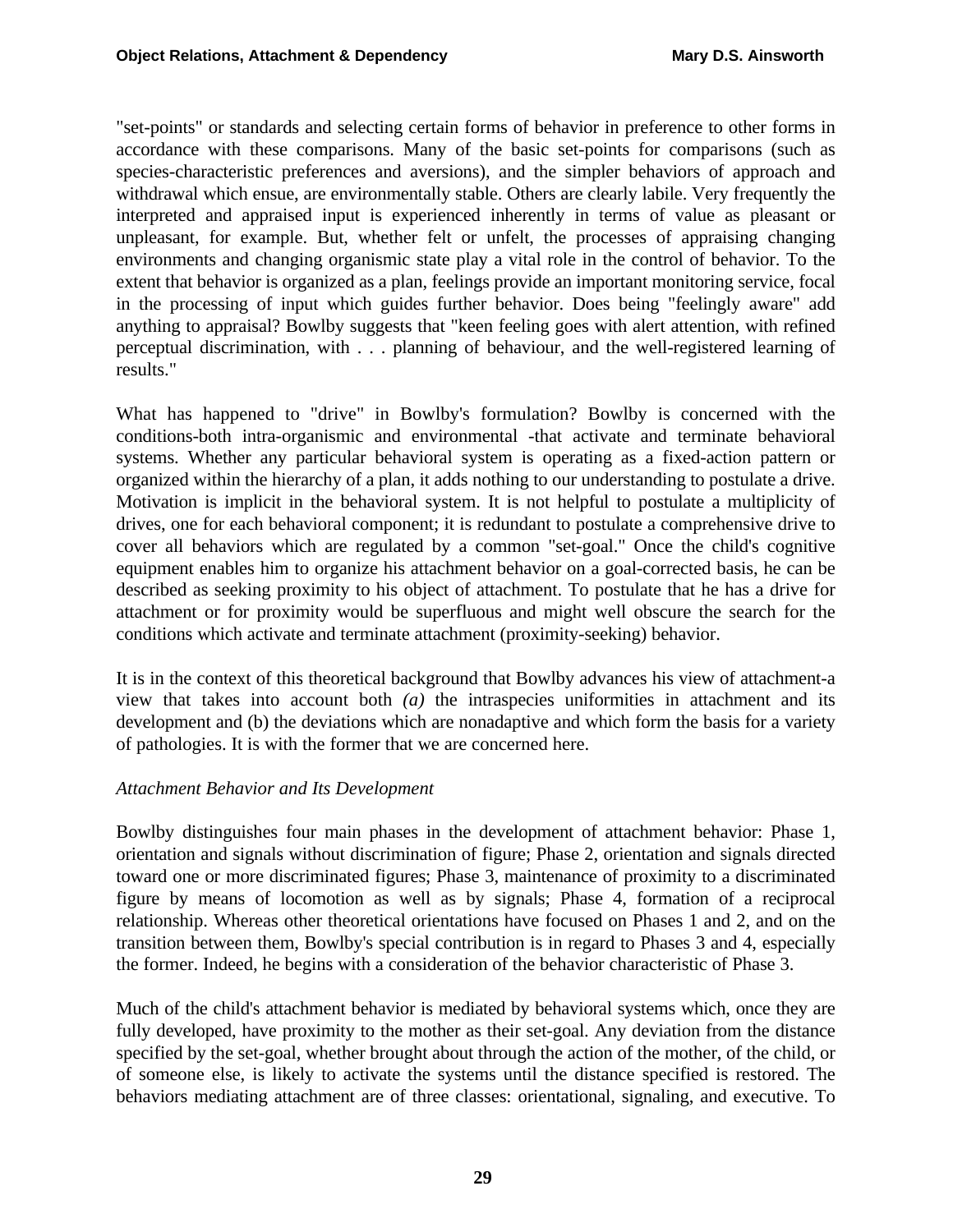keep informed of the mother's whereabouts, the child orients to her, tracking her movements visually and aurally. To attract his mother to him, he can signal through crying, smiling, babbling or calling, through gestures such as raising his arms, and through a variety of other behaviors. As soon as he is mobile he can regulate proximity by approaching or following his mother, and he can achieve contact by climbing up on her and can maintain contact by clinging. His proximityseeking behaviors soon become organized on a goal-corrected basis and, before long, organized in accordance with a plan in which the set-goal is constant but the techniques for achieving it are flexible.

However important attachment behavior is to the child and maternal care behavior to the mother, mother-infant interaction does not, of course, have close physical contact as an inevitable outcome. The predictable outcome is that proximity is maintained within limits reasonably approximating the set-goal, and in any given situation there is a dynamic equilibrium between proximity-seeking behavior and behavior with an outcome antithetical to proximity. The child's attachment behavior has proximity as its set-goal, but other behavior, such as exploratory behavior and play, tends to lead him to decrease proximity or to have proximity as an irrelevant consideration. The mother's "retrieval" behavior has proximity as its set-goal, but she has other set-goals, related to her housekeeping role, other children, husband, and outside activities, which compete with maternal care. Within the rough limits specified by his set-goal for proximity to his mother, the child may be attracted by complex or novel features of his animate or inanimate environment to explore or to play. If his explorations lead him beyond the set-goal limits, either his mother's retrieving behavior may be activated, or he himself will turn to seek greater proximity to her, or both. If in the course of her other activities his mother increases distance from him, he may follow her, or he may call to her to come to him, or indeed, she may spontaneously return to take him with her. Both persons have at their disposal a variety of behaviors with which their reciprocal set-goals can be implemented.

The activating conditions of attachment behavior differ in intensity, and so does each form of behavior. Approach behavior may be activated either by distance which exceeds the set-goal or by alarm. Alarm is an intense activator and is likely to evoke very rapid locomotion, in contrast to the leisurely approach likely under less intense circumstances. Furthermore, as the activating conditions become more intense, different forms of behaviors may be elicited. The alarmed child may scream in addition to approaching. The set-goal itself may change with increases in intensity of activation of attachment behavior. Whereas low-intensity behavior may be terminated merely by sight or sound of the mother-or by some kind of reassurance that she is nearby or likely soon to return-high intensity behavior has close physical contact with the mother as its set goal. Consequently, no simple scale of intensity of attachment behavior exists.

The child's own state may alter his set-goal. Physical contact tends to be the set-goal when the child is fatigued, ill, hungry, or in pain or discomfort. Certain environmental conditions may activate high-intensity behavior. In addition to alarm (caused by sudden changes of stimulus level, by strange objects, or by strange situations), rebuffs by other adults or by other children may cause the child to seek his mother's proximity. Finally, the whereabouts and behavior of the mother herself influence the form and intensity of attachment behavior-whether she is present or absent, departing or returning, and whether she accepts or rebuffs the child's overtures. Thus the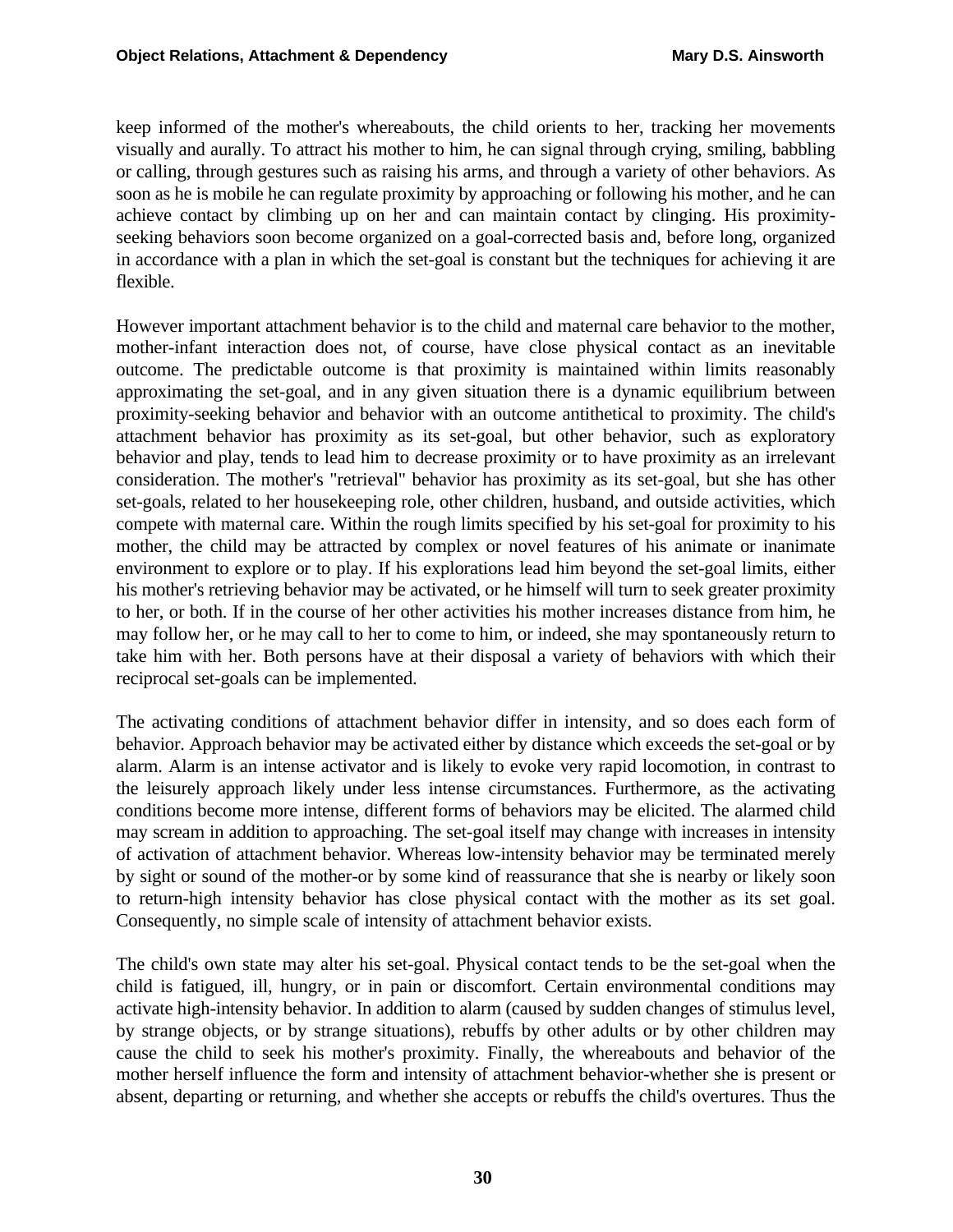intensity of attachment behavior is situationally determined, at least in part, and the tolerable distance specified by the set-goal differs from one set of circumstances to another.

Because of the diversity of attachment behavior and its differential arousal in different situations, there can be no simple criterion of attachment. Bowlby suggests that five main classes of behavior should be considered in any attempt to assess the attachment behavior of a child: (a) behavior that initiates interaction, such as greeting, approaching, touching, embracing, calling, reaching, and smiling; (b) behavior in response to the mother's interactional initiatives that maintains interaction (the above behaviors plus watching); (c) behavior aimed to avoid separations, such as following, clinging, and crying; (d) exploratory behavior, as it is oriented with reference to the mother; and (e) withdrawal or fear behavior, especially as it is oriented with reference to the mother.

Bowlby thus presents a behavioral model which is obviously testable, both in terms of exploring conditions which shift set-goals and of identifying individual differences in regard to the tolerable range of set-goals. But let us return to consider his four phases of development, for Phase 3 has both antecedents and consequents.

#### *Phase 1: Orientation and signals without discrimination of figure*

The infant during his first few weeks, despite his inability to discriminate one person from another, behaves in characteristic ways to people. He responds to anyone in his vicinity by orienting, tracking with his eyes, grasping, smiling, reaching, and by ceasing to cry on hearing a voice or seeing a face. The neonate is equipped with a number of behavioral systems, ready to be activated. Each system is already biased so that it is activated by stimuli falling within a broad range, terminated by stimuli falling within other broad ranges, and is strengthened or weakened by stimuli of yet other kinds. Despite the fact that the stimuli that activate and terminate these behavioral systems are discriminated only roughly, there is a marked bias toward responding in special ways to stimuli that commonly emanate from human beings-to the sound of the human voice, the sight of the human face, and the tactile and kinesthetic stimuli arising from the human arms and body.

Just as Piaget ([1936] 1952) suggests that the original schemata are little less fixed than reflexes, Bowlby suggests that these original biases are manifested through behaviors which resemble fixed-action patterns. There is no implication that the infant, in this stage, has proximity as a set-goal even through his behaviors have the predictable outcome of maintaining proximity.

After a review of the relevant literature pertaining to visual orientation, Bowlby concludes that the infant has an in-built bias toward looking at certain patterns in preference to others and at things that move; that this bias predisposes him in the ordinary expectable environment to pay special attention to the human face and to track it when it moves; that through perceptual learning the familiar comes to be distinguished from the strange; that there is an in-built bias to approach the familiar and, later, to withdraw from the strange; and that the feedback of consequences may augment or diminish sequences of orientation behavior. It is not necessary to invoke food as a reinforcer of the baby's orientation to his mother. It is more likely that the more he watches her, the more likely she is to approach him and to gesture, talk, pat, and hug him and these behaviors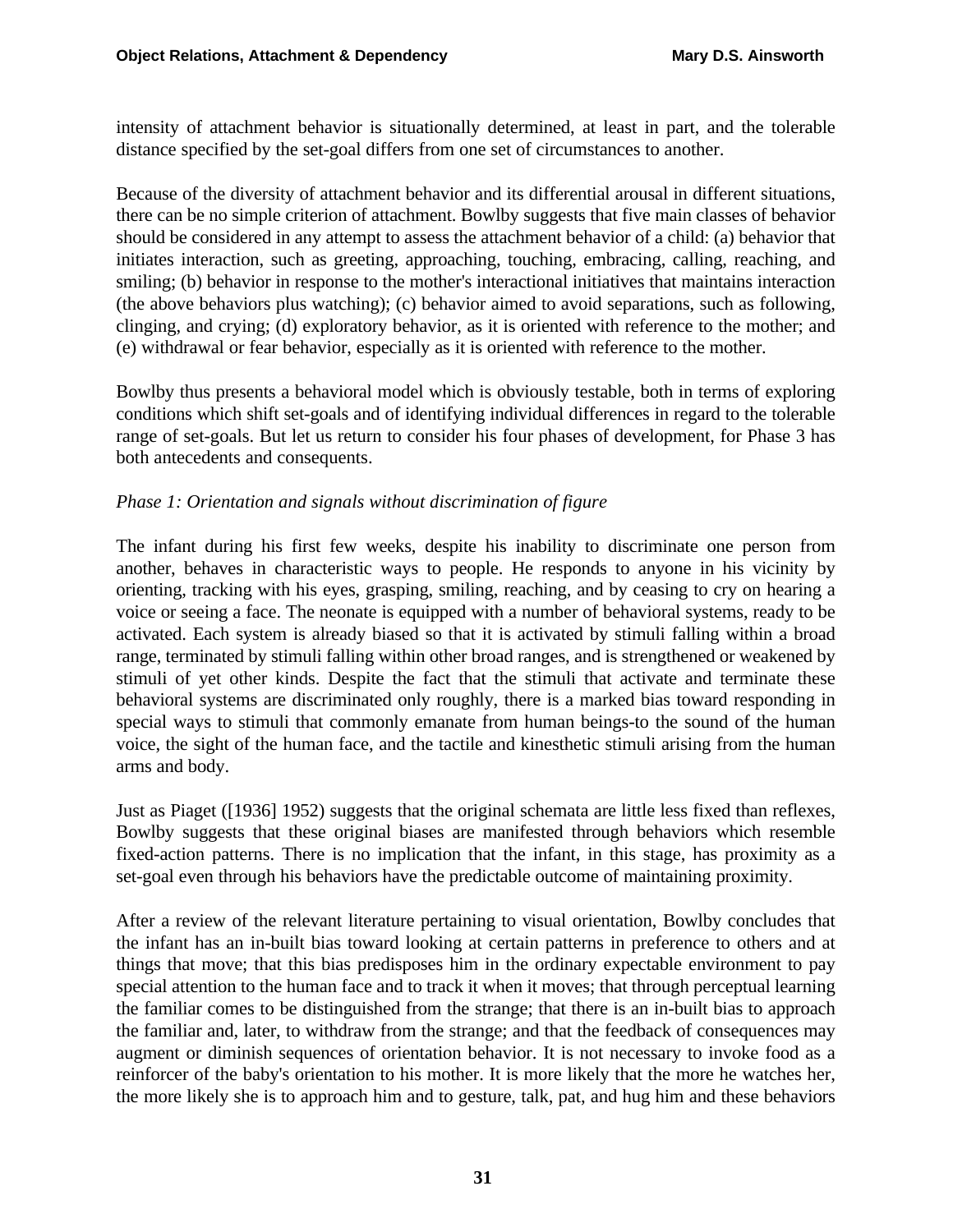reinforce his tendency to watch her.

Similar reviews of the literature on head turning, sucking, grasping, clinging, reaching, smiling, babbling, and crying elucidates the infant's initial response biases, the signal function of his behavior in eliciting responses from human caretakers, and the way in which the feedback from caretakers serves variously to terminate the behavior in question, or to augment (or diminish) its likelihood of recurring, and gradually to restrict the effective stimuli to those of human origin and eventually (in most cases) to the mother figure and to a few other special figures.

*Phase 2: Orientation and signals directed toward one or more discriminated figures.*-In this phase the infant behaves in the same friendly way toward people as he did in Phase 1 but in more marked fashion to his mother than to others. Bowlby's account of this phase, and the next, is based largely upon Ainsworth's (1963, 1964, 1967) account. The baby displays differential behavior to his mother's voice (Wolff 1963); he stops crying differentially according to who holds him; he cries differentially when his mother departs as versus other people; he smiles and vocalizes differentially; he maintains a differential visual-postural orientation to his mother; and his greeting responses are differential. Following both Ainsworth (1967) and Schaffer and Emerson (1964), Bowlby acknowledges that the baby can behave differentially toward other familiar figures soon after, or (according to Schaffer and Emerson) perhaps even before, he responds differentially to his mother-and his objects include persons who have had no responsibility for reducing his basic drives or for fulfilling his essential needs.

*Phase 3*: *Maintenance of proximity to a discriminated figure by means of locomotion as well as by signals.*-With the onset of locomotion, the baby not only shows differential behaviors such as approaching, following, climbing upon, exploring, clinging to the mother in preference to others, and using her as a secure base from which to explore and as a haven of safety to which to return, but also his behavior becomes organized on a goal-corrected basis. Previously, his discrimination and differential behavior could scarcely indicate "attachment," but now "his attachment to his mother is . . . evident for all to see." The dynamic equilibrium between proximity-seeking behaviors and behaviors antithetic to proximity seeking is characteristic of mother-infant interaction in this phase. Further, the infant in this phase maintains proximity to an attachment figure by means of a more or less primitive cognitive map. Within that framework, the mother comes sooner or later to be conceived of as an object, independent, persistent in time and space, and moving more or less predictably in a time-space continuum (cf. Piaget [1937] 1954). Thus the baby's set-goals tend to be regulated in part by his expectations of his mother's behavior and whereabouts.

*Phase 4*: *Formation of a reciprocal relationship.*-Although previously the baby could to some extent predict his mother's movements and adjust his own to them, he could not understand the factors which influenced these and could not plan measures to change her behavior. Gradually, ho-Never, he comes to infer something about his mother's set-goals and about the plans she is adopting to achieve them. Then he can begin to attempt to alter her set-goals toward a closer fit with his own, through techniques of request or persuasion, rather than merely adjusting his set-goal to suit hers. In discussing the growth of a "goal-corrected partnership" of this sort, Bowlby refers to Piaget (see Flavell 1963). To frame a plan the goal of which is to change the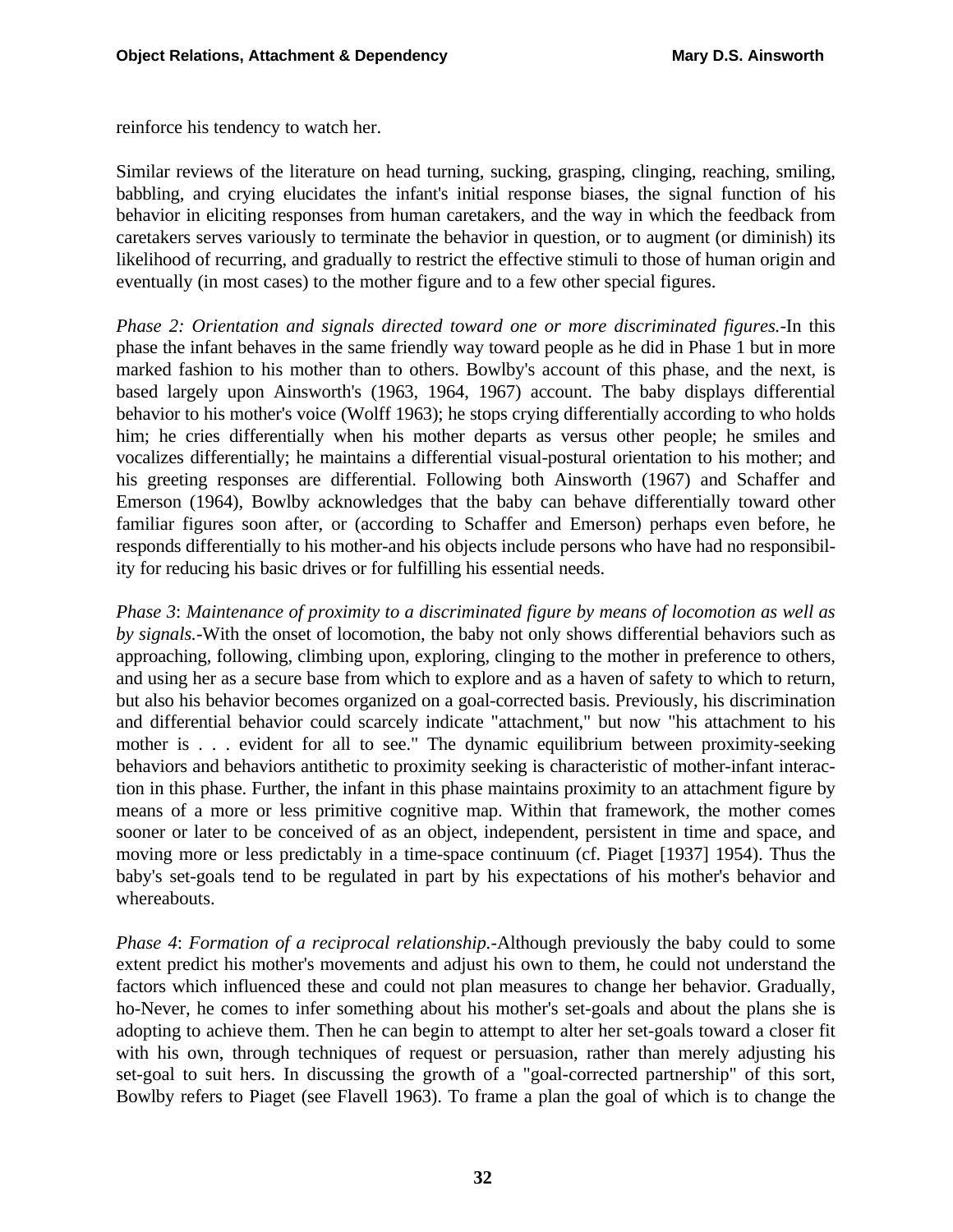set-goal of another's behavior requires considerable cognitive competence, including being able to see things from another's point of view. The child's earliest attempts at this can only be primitive and often incompetent, handicapped as the child is by what Piaget calls "egocentrism." Meanwhile, the child may be facilitated or hampered in his development by his parents' behaviors-the extent to which they clarify or dissemble about their set-goals, or encourage or discourage the child from taking cognizance of them.

At first, and throughout the pre-locomotor period, the responsibility for maintaining infant-mother proximity is the mother's. The baby may signal, but the mother is responsible for responding to his signals with an increase or decrease in maternal care behavior. Even though the baby, once mobile, strongly tends to seek proximity, he is still not very competent to do so, and he tends to explore without much discrimination or judgment about dangers; therefore the responsibility still remains largely with the mother. Gradually, as the child's judgment improves-at about age 4 and perhaps about the beginning of Phase 4-proximity is maintained as much by the child as by mother. It is not for many years in the human species that the maintenance of proximity to parents is almost entirely the responsibility of the offspring.

Bowlby acknowledges a great gap between the plans made by an older child or adult achieving his attachment goals and the way in which attachment behavior is organized in the first year of life. The more sophisticated manifestations of attachment behavior are organized as plans, but nevertheless these have the same set-goals as does infantile attachment behavior-maintaining proximity, reducing distance, and/or engaging in social interchange. Attachment behavior persists throughout the whole life span. It may persist toward early attachment figures, and indeed usually does, but new figures are also selected. The kind of experience the person has had in his earlier attachments and the kind of competence he has achieved in perceiving the set-goals of another and in bringing them into harmony with his own will have a crucial bearing on his success in maintaining proximity and communication with new figures.

In regard to infant-mother attachment, Bowlby reiterates the view stated in 1958 that the infant has a bias toward monitory-toward attaching himself especially to one figure, usually his mother. He suggests that the infant's own mother is most likely to be biased toward responding to the infant; her hormonal state following his birth predisposes her to be especially responsive to the stimuli emanating from the infant. Nevertheless, infants may very quickly attach themselves to figures in addition to the mother. He cautions that these figures are not entirely interchangeable and that under conditions of heightened attachment behavior one (usually the mother) is likely to be preferred to others. He suggests that playmates should not be considered as attachment figures. Under conditions when attachment behavior is of low intensity, the child may seek interaction with a playmate; but when conditions heighten attachment behavior, he tends to seek an attachment figure. On the other hand, the roles of these figures may overlap to some extent. The mother may sometimes be a playmate, and the playmate may, if occasion demands it, fulfill te role of attachment object (cf. Freud & Dann 1951). Inanimate objects may come to have certain components of attachment behavior directed toward them because the natural object is unavailable. Like the principal attachment figure, the substitute object-pacifier, thumb, cuddly toy is most likely to be sought when the child is tired, ill, or distressed.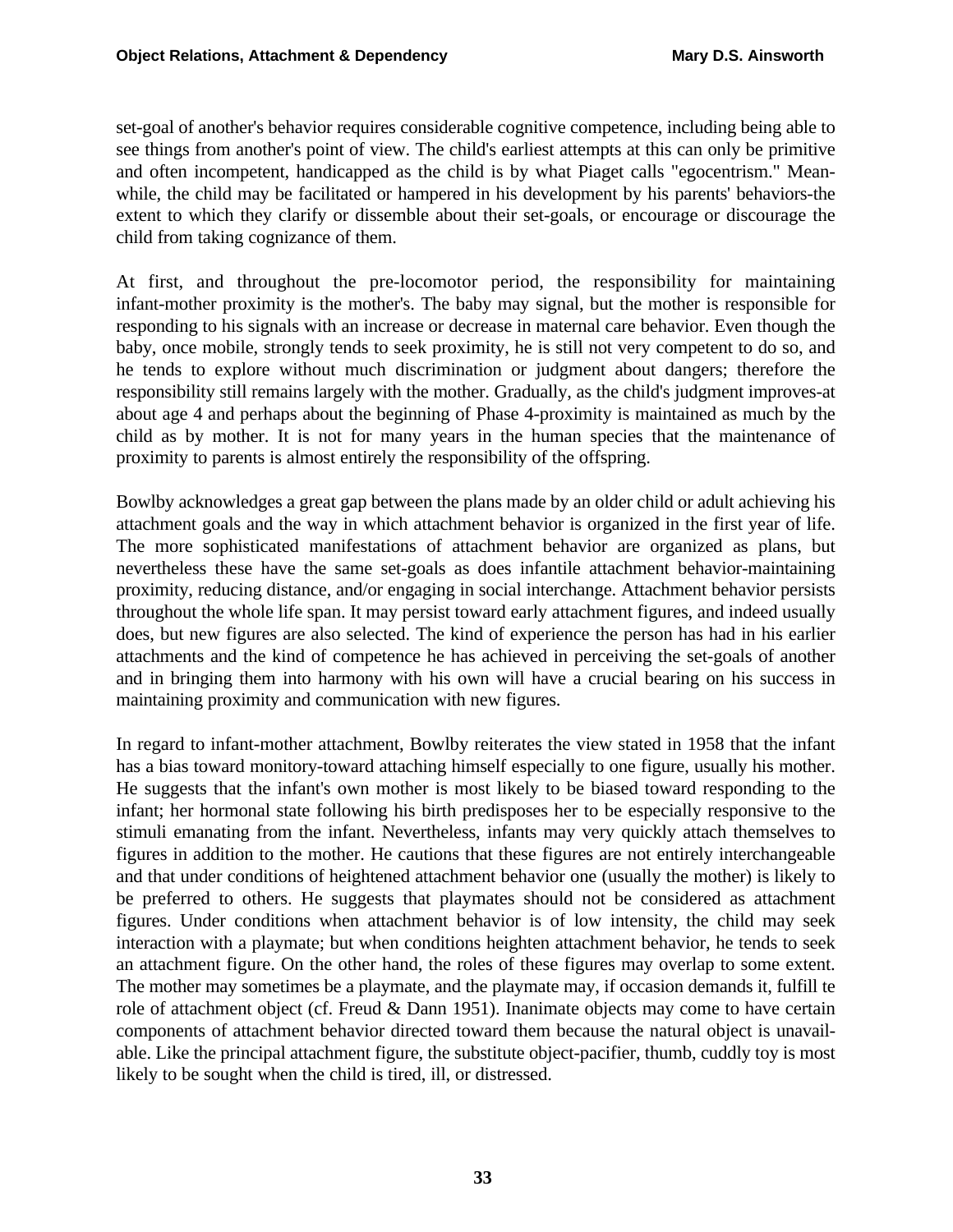Finally, let us make brief reference to deviant behavior, which can be comprehended in Bowlby's formulation. Perhaps the central issue refers to species-characteristic behaviors which fail to achieve a functional consequence. The literature of animal behavior yields many instances of behavioral systems, which are unimpaired in form and achieve their characteristic predictable outcome, but which are nonfunctional because of being directed toward a nonfunctional object. Familiar examples include precocial birds imprinted on inanimate objects or members of other species, and dogs and monkeys who become attached to inanimate surrogates. These anomalies clearly result from the unavailability of the functionally appropriate object at a critical phase of development. In other instances the behavioral system itself may not be in functionally effective order because of developmental anomalies of genetic or environmental origin. The environmental anomalies are "the price to be paid for flexibility" and occur, as the preceding examples suggest, when crucial learning takes place in an environment too different from the environment to which the behavioral system in queston was evolutionarily adapted. Further human examples may be found in the literature on long-term maternal deprivation and on homosexuality.

Bowlby acknowledges that certain behavioral systems, such as the food-intake system must be in reasonably functional order if the individual is to survive, but the systems responsible for sexual and parental behavior need not be. These latter behaviors are described as the product of a large number of component behavioral systems organized in very special ways, much of the development of which takes place while the individual is still immature. "There are plenty of occasions when an atypical environment can divert them from developing on an adaptive course." It is clear that there is a bridge from the ethologically oriented view to the psychoanalytic literature and that the modification in psychoanalytic theory which Bowlby proposes does not divide it from the extensive knowledge of pathological deviations which has developed within the context of the parent theory.

The model which Bowlby proposes-incorporating control systems theory with ethological principles-makes it possible to view man's attachment behavior in an evolutionary context and as comparable to attachment behavior in other species, without minimizing the complexity or flexibility of mature attachment behavior in the human. Provided development occurs in an environment of evolutionary adaptedness, the set-goal is essentially the same across species, although the means may differ. It is the set-goal, especially, which is relatively stable environmentally, whereas the attachment behaviors through which it is achieved have more lability. His model also takes into account a transformation of the infant's relatively plan-governed attachment behavior-a transformation which neither forces adult behavior into an oversimplified infantile mold nor attributes to the infant those processes, experiences, or objectives which are beyond the likely limits of his equipment.

His model is interactional throughout. The infant's initial equipment, genetically programmed as it is, develops through his interaction with his environment. The person is always viewed in a social context with his attachment behaviors interlocking with reciprocal behaviors of others; those of the infant are in inevitable interaction with the reciprocal behaviors of the mother figure. In the larger view, the infant-mother pair, coupled though they are by reciprocally interacting behavioral systems, are perceived in a wider environmental context with behaviors drawing them apart held in dynamic balance with behaviors drawing them together.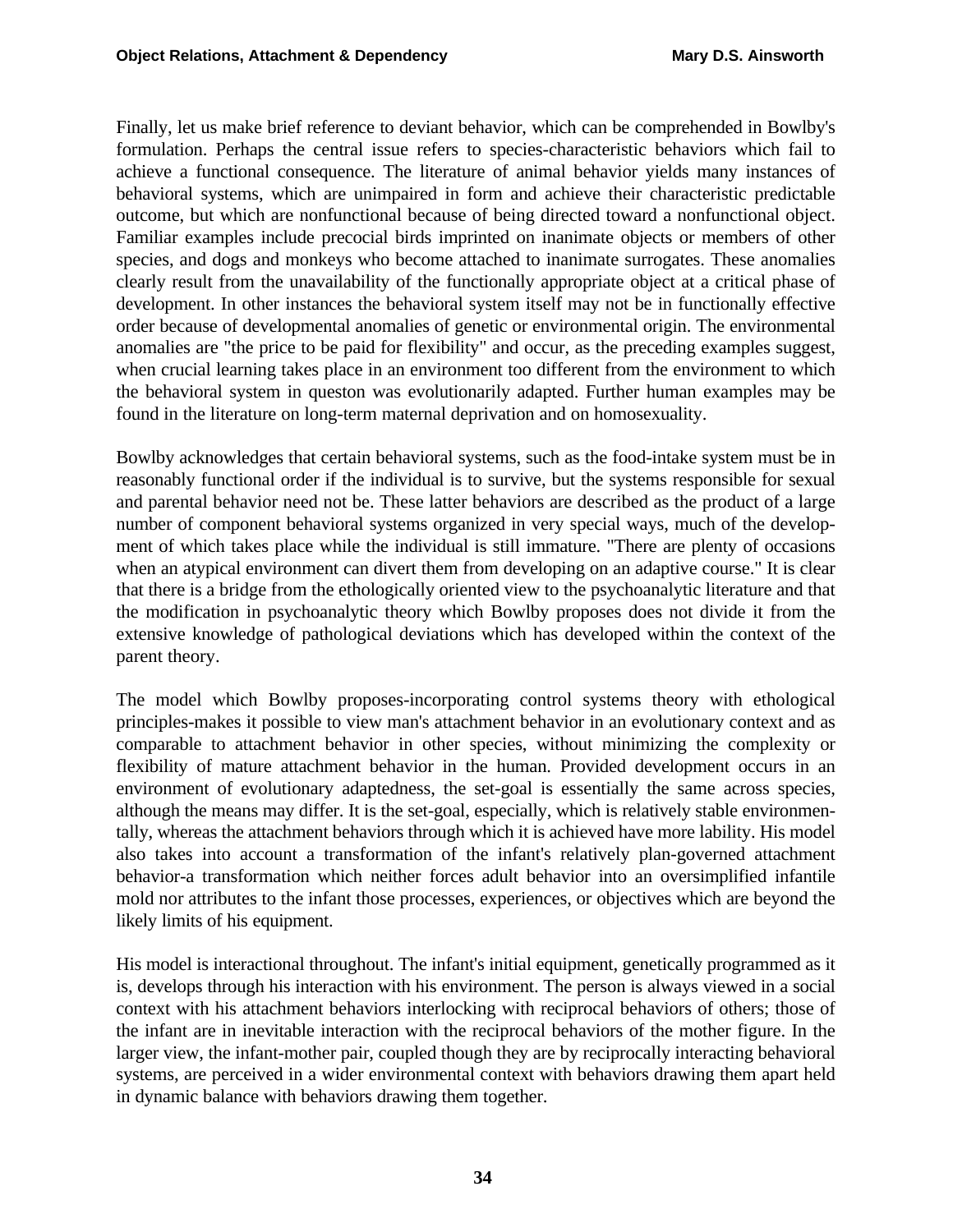The differences between Bowlby's formulation and my views are minor, consisting only of slight differences in emphasis. Therefore the ethological position which Bowlby represents can most expediently be discussed in the next section, which will reexamine some of the issues in this review and compare the several theoretical approaches in respect to them.

#### DISCUSSION

"Object relations," "dependency," and "attachment" are concepts which, although overlapping, have developed in different theoretical traditions and have focused from the beginning upon different sets of problems in different contexts. The chief point of overlap is, of course, concern with the origins and development of the infant's first interpersonal relationships relationship with his mother or mother figure. Recently there has been a tendency toward convergence of the several major theoretical traditions upon this point of overlap. Such a convergence holds great promise for future advances in understanding of the early development of social relations and hence of personality development.

Each tradition has tied to it, more or less loosely, extensive bodies of empirical "facts," some of which are highly relevant to the origins and development of interpersonal relations, despite the fact that systematic research into the infant's relations has barely begun. These facts are now scattered and specific to the discipline in the context of which they were originally collected; consequently, it is impossible for them to be comprehended by any one theorist. The intertheoretical dialogue which has begun, and which is reflected in this review, should lead not only to a gradual integration of viewpoints but also to a conceptual reorganization of otherwise scattered facts.

There is a large and unwieldy, but nevertheless rich, accumulation of clinical facts which have been confirmed repeatedly and which require assimilation into any truly comprehensive theory. This body of facts, primarily linked to the psychoanalytic tradition, is little known to most experimentalists. On the other hand, there is a large experimental literature little known to clinicians but rich in facts relevant to an understanding of the social development of the infant. This literature is growing apace now that infancy has become such an active area of research. There is a third very large body of facts, roughly classifiable as biological, which is highly relevant to developmental psychology. This has been ignored by too many developmental psychologists in recent years.

The convergence which has activated an inter-theoretical dialogue has also brought to light sharp differences of opinion. Some of these differences may be genuine disagreements, and require resolution, presumably through critical research. Other differences probably reflect misunderstandings of terminological origin. Theorists from different traditions, even when they use the same terminology or terms which they consider to be synonymous, are often speaking of different things. Many of the points of difference in earlier sections appear, upon reflection, to be of this order. I now intend to reconsider some of these issues in the search for reconcilable misunderstandings, using an ethological orientation as a frame of reference.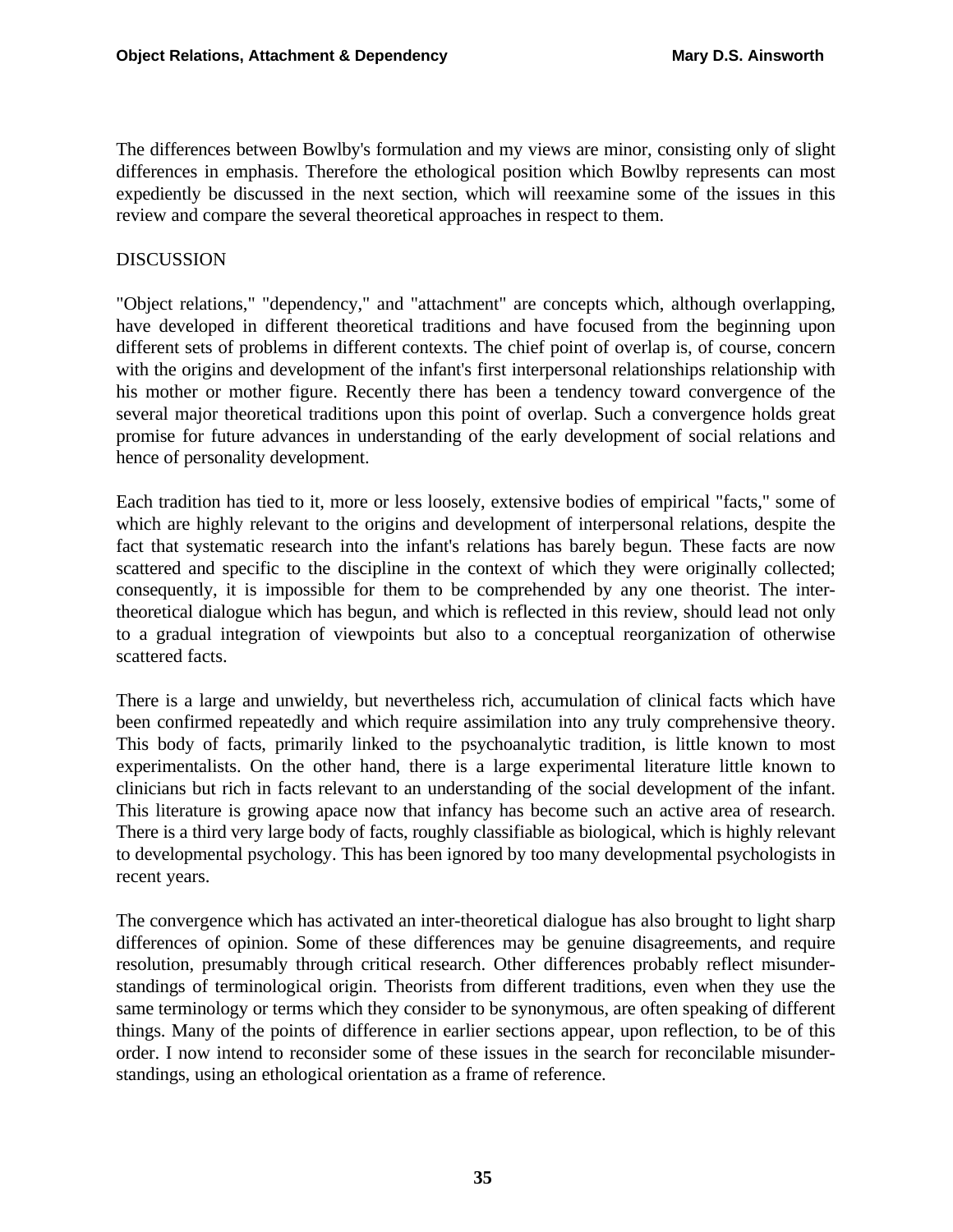An example of what is meant by a misunderstanding is the difference in meaning of the term "hereditarily determined" for Gewirtz (1969) and for ethologists, geneticists, and others working within an evolutionary frame of reference. Once a sharp distinction is drawn between "hereditarily determined" and "learned," it is difficult to perceive the possibility of the continuing influence of genetic biases in behavior which possesses a substantial degree of environmental lability.

Another misunderstanding which was touched upon previously hinges upon misconceptions about the phenomenon of extinction-misconceptions which very frequently lead others to misunderstand learning-theory formulations and which seem even to cause confusion within these formulations. According to Deese and Hulse (1967), no single mechanism of extinction can account for the phenomenon of the weakening of a response and reduction of its tendency to recur in situations in which reinforcement or cues which maintain the response are withdrawn. Nevertheless, they concluded, Pavlov's (1927) concept of response inhibition seems adequately to account for extinction following classical conditioning, and "frustration-competition" theory can deal with extinction following instrumental conditioning. According to both of these concepts, it is not that the underlying response tendency weakens and ultimately vanishes when the overt behavior tends to diminish and disappear. Rather, something is interposed which prevents the response from occurring-whether inhibition or some competing and incompatible response-but which affects the underlying response tendency or response strength little or not at all.

Such a concept of extinction resolves the paradox which Cairns failed explicitly to handle. According to this view, it is clear that when a child is separated from his object of attachment his attachment behavior directed toward that object may gradually diminish, perhaps because he directs attachment behavior toward substitute objects, perhaps because in frustration he emits responses incompatible with attachment behavior, or some combination of both. When later he is reunited with his mother, his attachment behavior toward her, although having been extinguished in the separation environment, may recur in full or little diminished strength, or indeed, heightened as a consequence of anxiety. On the other hand, the shorter or longer delays which occur with some children before attachment behavior reasserts itself can be viewed as due to behaviors, incompatible with or competing with attachment behavior, having been carried over from the separation period.

Bowlby (1960) used the term "detachment" to comprehend these incompatible behaviors, both in the separation situation and after reunion before the reappearance of attachment behavior. He suggested that detachment was due to a repressive defense. Ainsworth and Bell (in press) detected "detachment" in the making in such reunion responses as looking away, turning away, or moving away from the mother upon reunion, or ignoring her; these behaviors are clearly incompatible with attachment behavior. It would seem that the concept of detachment is in no way incompatible with the concept of extinction, that neither contradict the possibility of attachment behavior recurring after separation is over, and that both leave open the alternative that the detachment-the incompatible responses or even possibly the inhibition-can continue indefinitely to block the reemergence of attachment behavior.

Another misunderstanding revolves about the term "reinforcement." Despite the fact that "reinforcement" was from the beginning defined as the strengthening of a response so that it was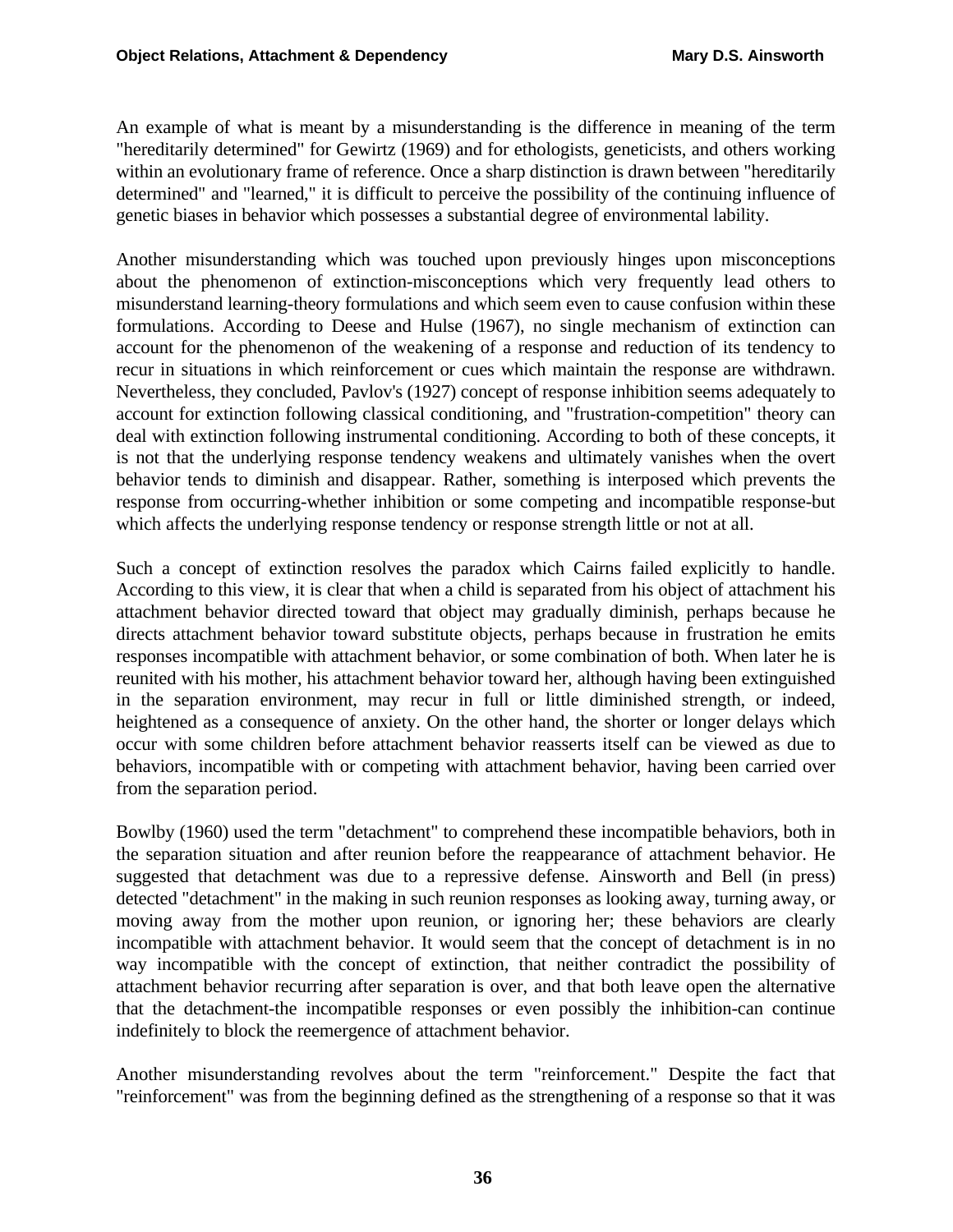more likely to recur, and a "reinforcer" as any stimulus, which, following a response, increased its strength, many fell into the practice of using "reinforcement" and "reinforcer" in the context of reward-and reward was frequently conceived in terms of drive reduction. The learning theorists themselves-and especially those who may be characterized as "drive theorists"-contributed to this misunderstanding. The operant conditioning theorists insisted that "reinforcement" should be restored to its original meaning. In acknowledgment of this insistence, an explanatory phrase began to emerge in the literature-"in the absence of conventional reward"-referring to reinforcement of a response (as, e.g., in "imprinting") which occurred when reduction of basic physiological drives such as hunger was in no way implicated.

It is now widely accepted that the formation of an attachment does not crucially depend upon drive reduction. The "secondary drive" explanation was plausible, long held, and hard to lay to rest. Among learning theorists the problem has been displaced to the question of what are "primary reinforcers." The list provided by Bijou and Baer (1965) emphasizes drive-reducing stimuli, although a few others are included. The fact that proximity and contact are not considered primary reinforcers by them, but are specified as secondary-acquired through having been associated with primary reinforcers-seems to be a carry-over of the earlier tendency to associate the term "primary" with basic physiological drives and to consider all else as secondary. Even Gewirtz, who has moved even further from a drive theory, expresses doubt that physical contact would be a primary reinforcer. Since the ethologically oriented perceive proximity to and contact with another figure to be the predictable outcome of even the earliest attachment behaviors-not only in the human but across many species-these seem at least primary, whether or not they are technically "primary reinforcers."

The ethologically oriented are concerned with ascertaining what conditions, both intra-organismic and environmental, are implicated in the activation of behavioral systems and what conditions terminate them once they have been activated. It is evident that different kinds and degrees of attachment behavior may be activated by conditions of different degrees of intensity and that different degrees of intensity of activation require different terminating conditions. Attachment behavior may thus be "strengthened" situationally, and this strengthening must be distinguished from "reinforcement" since it does not necessarily make the behavior more likely to recur.

Reinforcers may be confused in still other ways with activators and terminators. Environmental stimuli which activate attachment behavior have sometimes been identified by learning theorists as reinforcers. Thus, for example, the human face in movement is one of the most dependable activators of the smiling response in young infants. If the adult whose face activated the response reciprocates with a second smile, and the infant in response smiles again, is the adult's second smile a reinforcer? or merely an activator of the infant's second smile? or perhaps both? Environmental stimuli which terminate attachment behavior also have been sometimes identified as reinforcers. Thus, for example, if an infant is crying, physical contact with a person who picks him up is likely to terminate crying. Does physical contact also reinforce crying, making it more likely to occur again? It seems obvious to the learning theorist that it should have a reinforcing effect (cf. Etzel & Gewirtz 1967). It seems equally obvious tothe ethologically oriented that this is not necessarily so, for so much seems to depend on the conditions which activated that cry and which may activate future cries, upon the other attachment behaviors available to the infant as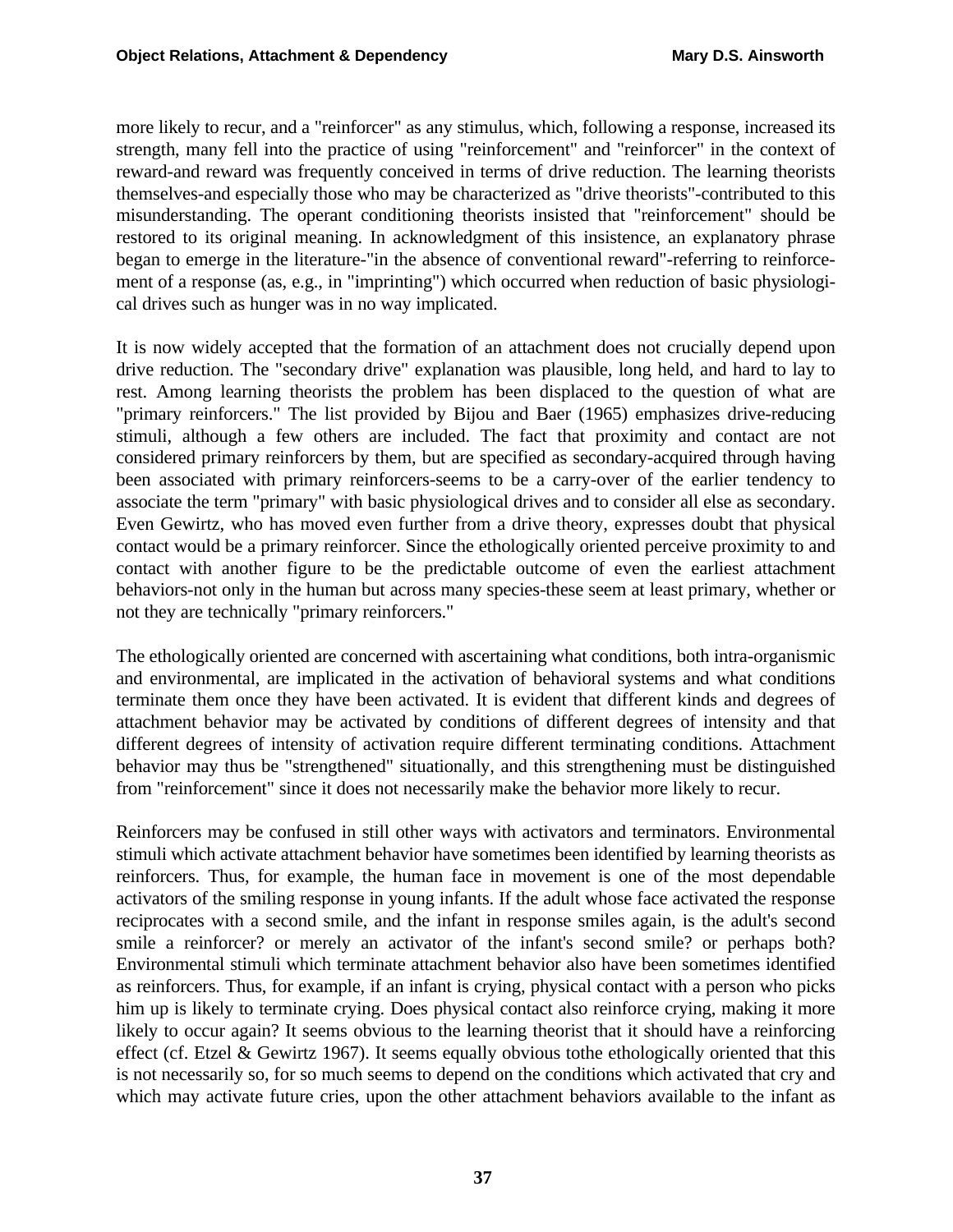alternatives, and also upon the whole context of mother-infant interaction. The ethologically oriented believe that some progress has been made in identifying activators and terminators of attachment behavior. It seems, however, that little progress has been made in identifying the reinforcers. As Gewirtz (1969) said, when discussing primary reinforcers, the matter of identification is an "empirical question."

It would make sense to the ethologically oriented that different attachment behaviors not only might have different primary reinforcers but also might continue to be reinforced differentially by different sets of consequences. Thus, while the mother's smile might reinforce the infant's watching or smiling behavior, it is difficult to assume that it might reinforce his postural adjustment, or clinging, or crying, or following. Learning theory, by contrast, holds that reinforcers, whether primary or secondary, can be identified as such regardless of the particular behaviors which they may be found to reinforce (Meehl 1950).

An explanation of this difference may well be found in the distinction between experimental studies and naturalistic observation. In experimental studies, if it is found that the potential reinforcer introduced into the situation is, in fact, associated with an increased response probability, it is identified as a reinforcer without concern for whether it is primary or secondary or whether it would be likely to be a reinforcer in the "ordinary expectable environment." In naturalistic studies, on the other hand, activators and terminators (and reinforcers) are observed as they naturally occur and are all viewed as relevant to, and possibly as specific to, the particular behavioral system being observed.

Another concept which differs from "reinforcement," despite similarities, is "feedback." Both concepts refer to the consequences of the emission of a specific behavior which influence subsequent behaviors; in both, the effect depends upon the consequence being contingent upon the behavior; both may serve to strengthen the behavior and make it more likely to recur-by definition in the case of reinforcement. But feedback has broader implications than reinforcement. Feedback may serve to cue the next behavioral link in a chain of fixed-action patterns and may serve to reinforce the whole chain or any adjacent pair of behaviors in the chain. Feedback serves to sustain what Piaget ([1936] 1952) has termed a "circular reaction:" When the infant's behavior has an "interesting" consequence, he tends to repeat the behavior, at least approximately, in the more or less dimly recognized expectation that the consequence can be re-evoked. Repetitive behaviors of this sort have often been described as "self-reinforcing"-a term to which the operant conditioning theorists take exception as implying a redundancy. Feedback serves also to guide behavior toward a set-goal, and in this case it has much wider ramifications than reinforcement. Although behavioral sequences which are efficient means of achieving a set-goal may become habitual through frequent repetitions, any given sequence may be both successful and unique because the conditions under which it was evoked were unique. Although feedback may be positive, it is conceivable that presumably "reinforced" behavior may never occur again in this or in a similar context. In regard to behavior directed by a plan, flexibility in the selection of alternative means to the end, in accordance with situational variations, is a more salient consideration than reinforcement.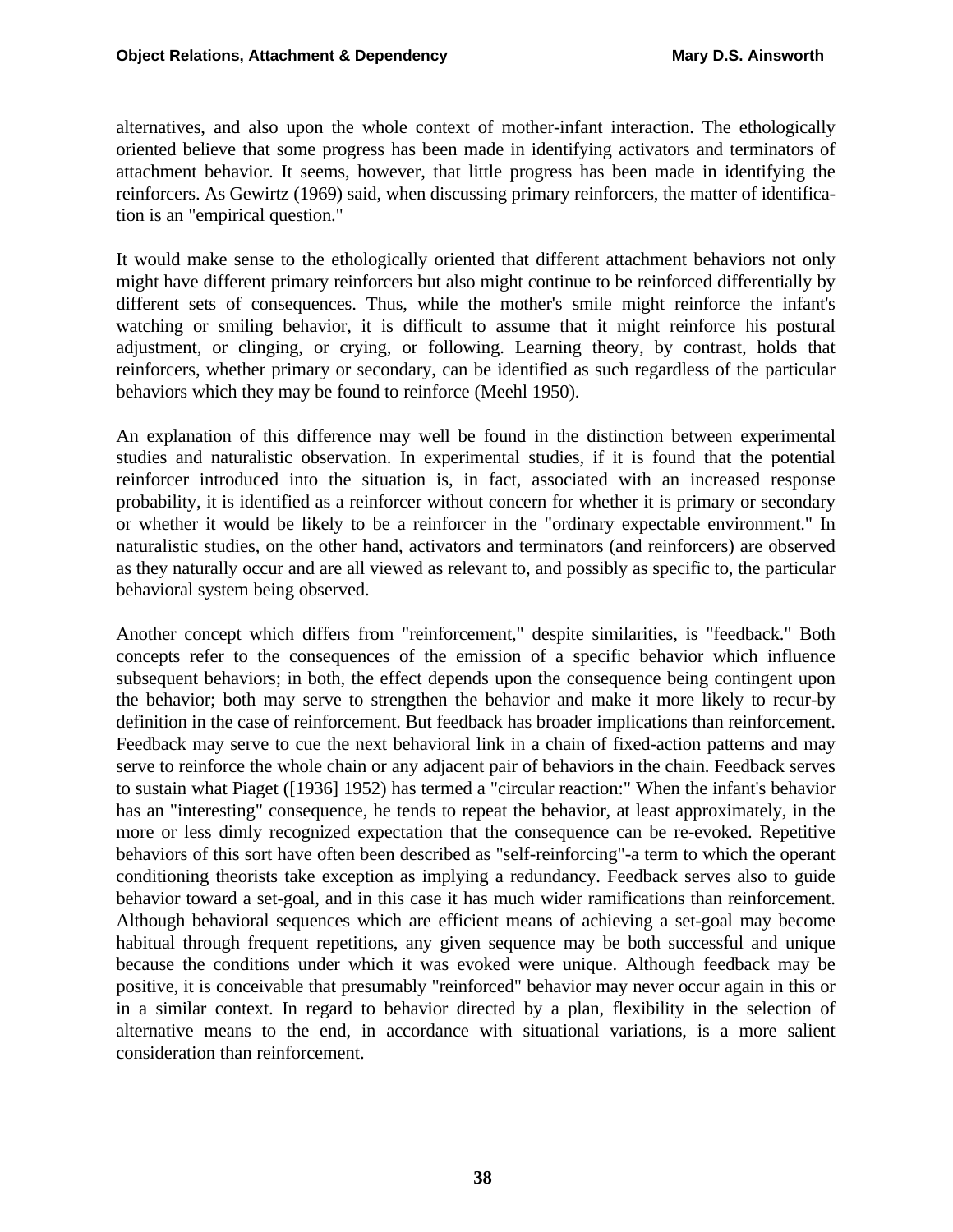An even more crucial source of misunderstanding revolves about the distinction between attachment and attachment behavior. To be sure, attachments can be observed only through attachment behavior, and attachments undoubtedly grow by virtue of the fact that attachment behavior tends to be activated and terminated chiefly by specific figures. But the "attachment" relates to something inside the organism which may be distinguished from the behaviors which mediate it. Thus, attachment behavior may be heightened or intensified in a given situation without the necessary implication that the attachment becomes stronger. For example, a child may cling strongly when alarmed or be more "clingy" during a period of illness, without necessarily becoming more strongly attached. When the alarm is over, or when the period of illness is over-assuming that neither is prolonged or frequently repeated-the child is likely to behave much as he did previously. A person, child or adult, may be chronically "over-dependent" and clingy. This does not imply that he is more attached to his specific objects of attachment than a person who is less dependent and less insecure.

Attachment is a synonym of love; dependency is not. Those in the psychoanalytic tradition use "object" and "love object" interchangeably in the context of attachment relationships. Presumably because lay readers understand "love" more readily than "attachment" both Bowlby (1965) and Ainsworth (1967) used "growth of love" in the titles of their publications rather than "growth of attachment." Harlow may have been facetious when he entitled his first paper on attachment behavior "The Nature of Love" (1958) , but subsequently he has been consistent in referring to "affectional systems." If one asks: "Does a phobic wife who clings to her husband and constantly seeks his proximity love him more than a woman who is less neurotic and more competent loves *her* husband?" the answer is clearly, "No, not necessarily." Indeed, a clinician might infer that the phobic wife loves less than the healthier wife. A comparable question is: "Is the child who especially clings to his mother more attached to her than a child who clings less-or is he merely more insecure?" Nevertheless the clingy child and the clingy wife are clearly more dependent, even though they do not necessarily love more, and even though they are not more strongly attached. We must conclude that dependency and attachment are by no means identical, even though there is a great overlap in infancy between dependency behaviors and attachment behaviors.

The social learning theorists have acknowledged some of these effects in specifying that isolation, arousal, anxiety, and stress heighten dependency-or rather dependency behavior, for dependency is entirely a behavioral concept. But what of the strength of intensity of a specific relationship? Gewirtz (1969) specifies, and would probably be supported by Cairns (1966a), that the greater the number of behavior systems under the stimulus control of a particular person, the greater the degree of control; and the greater the number of settings in which the control operates, the stronger the attachment may be said to be. Something is stronger in such a relationship-perhaps "dependency;" certainly `being controlled by "-but is it attachment that is stronger? It certainly seems unlikely that it is "love" that is stronger.

In this context the psychoanalysts have made a valuable contribution. They have not been concerned so much with the quantitative dimension of object relations-stronger or weaker love or attachment-as with the qualitative variations among different object relations. How ambivalent is the relationship, what admixture of love and hate, and how well is the ambivalence resolved?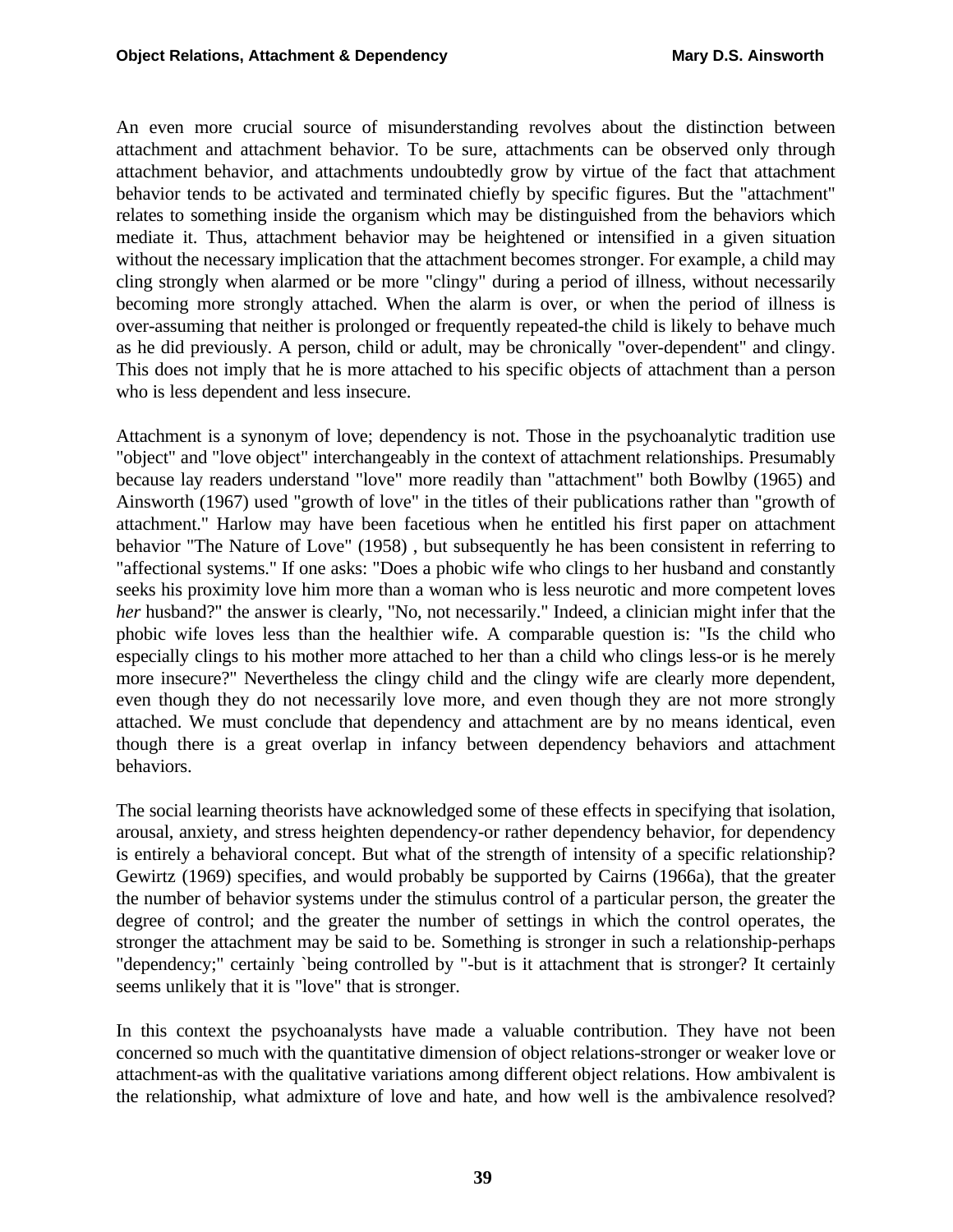How anxious is the relationship? How is it affected by the person's defenses against anxiety? All of these qualitative considerations have a bearing on the strength of attachment or dependency behavior. Both anxiety and ambivalence may heighten the behavior, while defenses against ambivalence and anxiety tend, in turn, to dampen down the behavior. If "attachment" refers to the "love" component of the relationship, rather than to the relationship as an amalgam of love, anger, and anxiety, then it is clear that the intensity of "attachment behaviors" is an obscure index of the attachment itself. Obviously, we are faced with an issue of definition. What do we mean by attachment? I lean to a definition which equates love and attachment. If such a definition is accepted, it is obvious that at the present time there is no set of indices n terms of which strength or intensity of attachment can be assessed, for all behavioral indices are affected by ambivalence, anxiety, stress, separation, and isolation.

Gewirtz (1969), in an attempt to integrate the concepts of dependency and attachment, suggests that attachment is focused and directed toward one or a few specific figures, whereas dependency is generalized toward a class of persons. Immediately appealing though this distinction may be, it seems unlikely that this is the focal difference between dependency and attachment. According to both the psychoanalytically and ethologically oriented points of view, a prerequisite of attachment (or object relations) in comparison to pre-attachment (preobjectal) relations is that the object of attachment be conceived as having a permanent existence in space and time which is independent of present perception. Piaget *([1937] 1954)* stresses the conceptual implications; the psychoanalysts speak of an "inner representation." This concept of inner representation of an object of attachment which transcends periods of absence and which does not wax and wane with gratifications provided or not provided by the object seems to be the crux of the difference between the social learning theorists and the others. The social learning theorists focus on the behavior and take it to be a dependable index of the relationship. So when the behavior becomes more intense the dependency (or attachment) relationship is assumed to be stronger, and when the behavior becomes less intense the relationship is assumed to have weakened. They do not concern themselves with anything "inside" which represents the relationship. The psychoanalytically and ethologically oriented theories imply that the attachment-the relationship-resides in the inner structure, which has both cognitive and affective aspects, and which affects behavior. To be sure, the existence of such an inner structure can be inferred only from behavior, but that it exists seems to me to be undeniable and demonstrable. Studies of responses to both separation from the attachment object and subsequent reunion with it yield unequivocal support to the proposition that attachments can and often do survive periods of absence, undiminished in strength, despite the fact that attachment *behavior* may diminish in strength during the period of absence.

The assertion of the significance of "inner structure" raises again the point that structural concepts are alien to learning theory. In contrast, throughout the biological sciences runs the persistent theme that organization and structure are fundamental to living material. Indeed, it is the persistence of structure in resistance to forces pressing toward change that is characteristic of life itself. It is only in death that the organism loses its characteristic structure -or the potential for developing it. Continuity of structure through and despite change is the focal biological theme.

Throughout both the phylogenetic and the ontogenetic accounts of development, a cardinal biological principle is that development takes place through transformations of structures already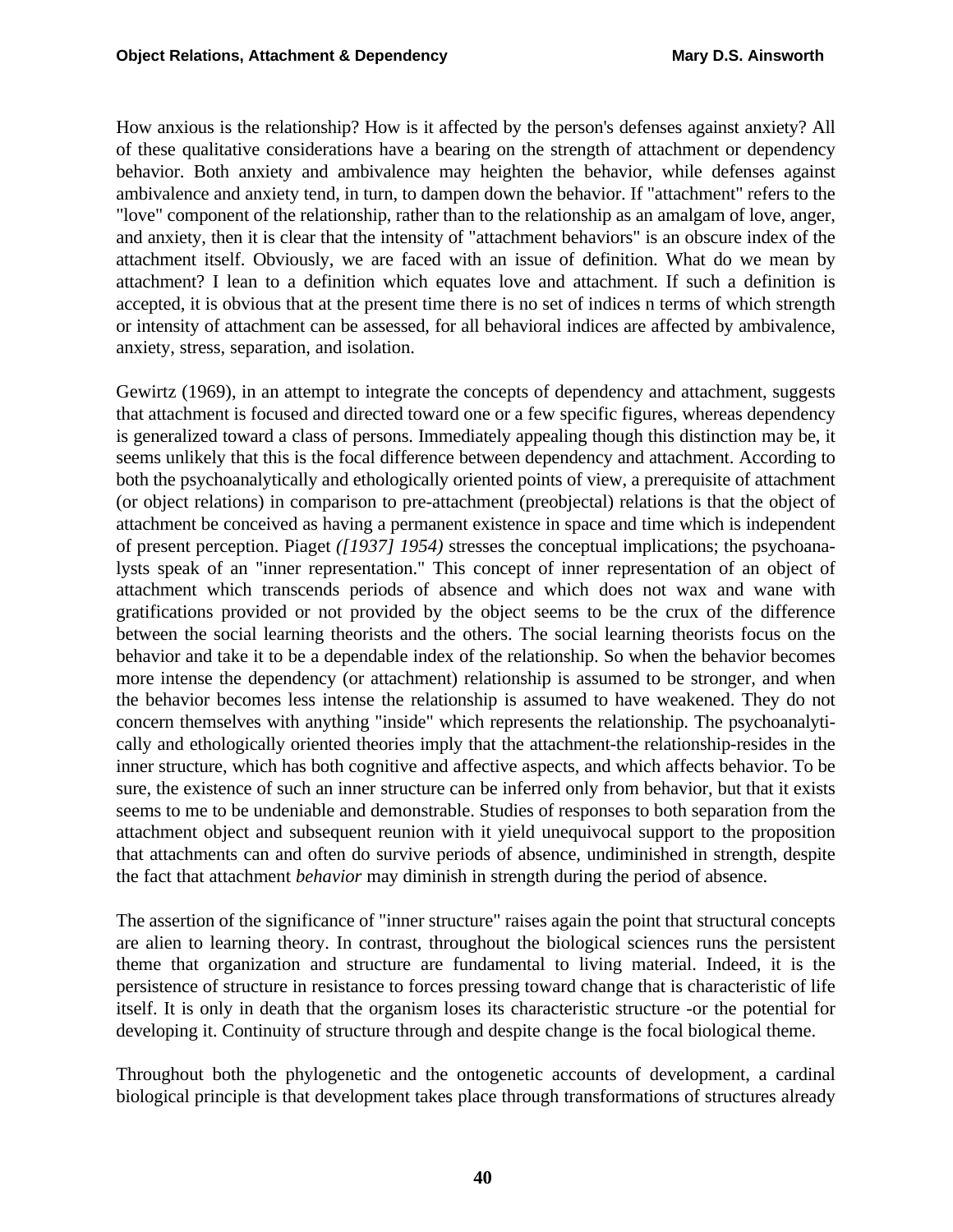present, rather than through a process of accretion or replacement, and that these transformations take place through continuous organism-environment interaction. To me, therefore, the emphasis placed by the social learning theorists upon environmental control seems excessive, and their relative neglect of intra-organismic states and structural organizations seems a fault. It is not a necessary fault, however, for there seems to be no essential incompatibility between learning principles and the concept of an organism with internal structure and changing states. Indeed, this must be a matter of relative emphasis, for all theories acknowledge that behavior is a resultant of organism-environment interaction.

Gewirtz (1969) characterized Bowlby's and my formulations as "prelearning" theories. The implication is that both were primarily concerned with the origins of attachment and with specifying their "primary" features but that neither was concerned with subsequent modifications under environmental influences. It is true that neither has offered a detailed account of learning processes. Bowlby (1969) repeatedly refers to learning, even to "reinforcement," but the references are scattered, and there is no formal discussion of learning processes. But he is by no means concerned only with the "pre-learning" origins of attachment. On the contrary, a major focus of his theoretical orientation concerns that period of early childhood after goal-corrected behavior has appeared and when reciprocal partnership becomes a possibility. He stresses the hierarchical organization of behaviors during this later period-organization according to a "plan." Learning theories have not attempted to cope with hierarchical organization within their models; they tend, rather, to stress the simpler organization of chaining.

Both Bowlby (1969) and Ainsworth (1967) proposed that the behaviors through which attachment develops are comparable to Piaget's ([1936] 1952, [1937] 1954) initial schemata-indeed most of them are the same-and that they develop through processes homologous to those which Piaget described for cognitive development. Piaget's theory of sensorimotor development seems a viable alternative to current learning theories, and for some purposes it seems a better fit for the empirical facts relevant to the development of attachment. In laboratory studies the purpose is to subject the organism to stimulus control; hence these studies predispose toward a view of the organism as coming under environmental control. Naturalistic studies give another impression of development. As Piaget has implied, the infant seems to be learning to bring the environment under his control. The operant conditioners, through environmental manipulation, "shape" the animal's behavior. The baby, through manipulation of the environment, seems to be shaping his own behavior. This is perhaps more conspicuous in regard to physical objects which tend to be static and, in at least some cases, more manipulable and controllable than people are. Nevertheles, the infant cannot be considered a passive recipient of stimuli from social sources, but as active in his attempts to gain control of what happens to him. Indeed, as Cairns, Gewirtz, Bijou, and Baer have all acknowledged, the adults in his environment may come, to some extent, under his "control."

A point of great importance, to ethology and to many (but not all) of the formulations which have borrowed from ethology, is the concept of biological function. Although the biological functions of some systems, such as the food-intake system, seem readily apparent, those of other systems may be inferred only after careful study of the species and of other related species in their natural habitats-and sometimes only after pertinent experimentation has been carried out. Nevertheless, it is a central assumption that each species-characteristic behavioral system must have a biological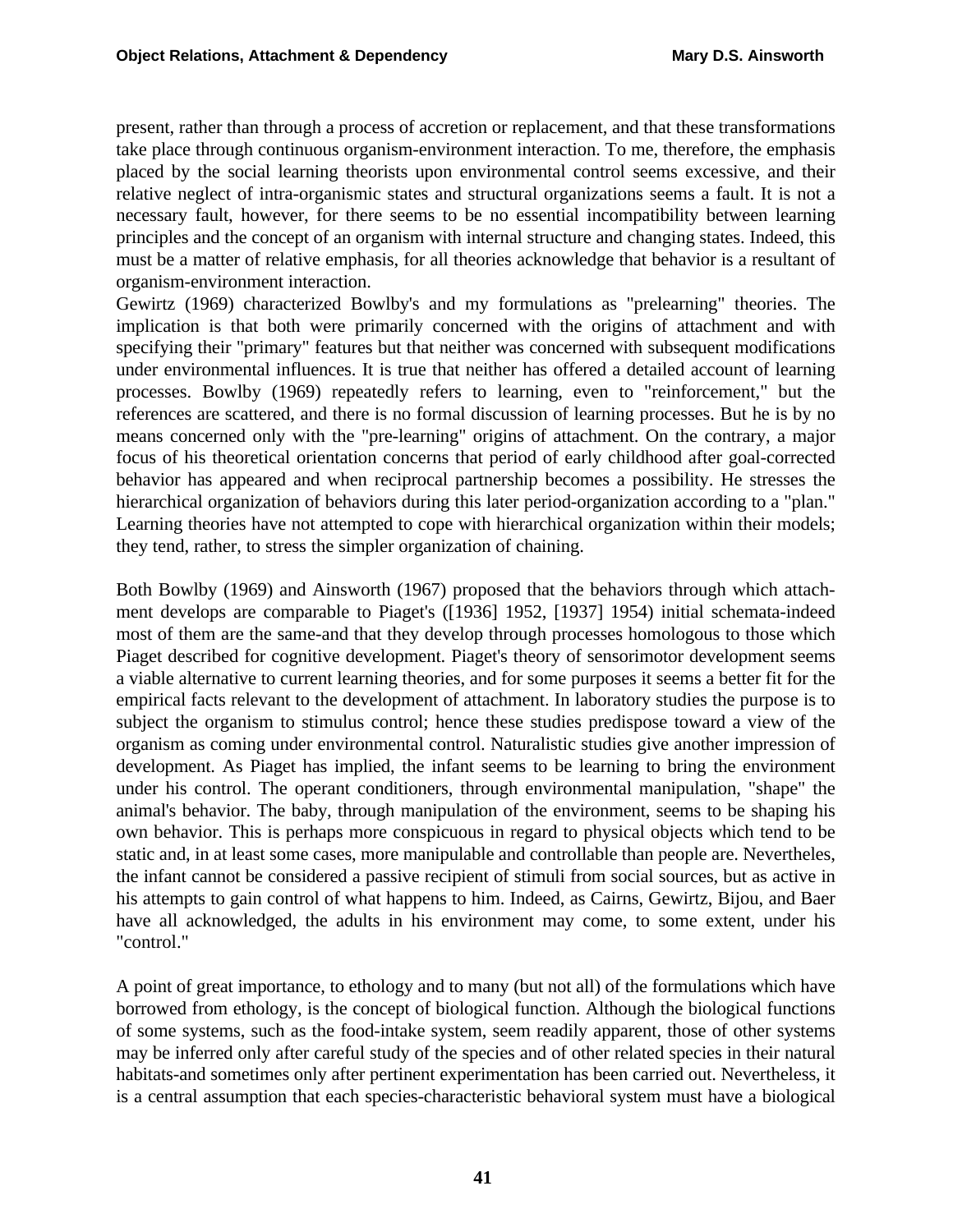function which facilitates species survival in the environment of evolutionary adaptedness and which accounts for the establishment through natural selection of the genetic coding basic to the behavioral system in question. The assumption that attachment behavior has a biological function of its own, quite independent of the functions of other systems such as food intake, gives it a primary role in human nature which is effectively missing in the other formulations considered in this review. For example, in all learning-theory formulations the fact that a child becomes attached to a mother figure is viewed as an accidental by-product, with consequences that are sometimes considered to be unfortunate and change-worthy.

Several times in the foregoing account, it has been implied that research methods influence the theoretical formulation associated with it. The reverse is also true. One heuristic claim of learning theory has been that it stimulates research. Through the hypothetico-deductive method testable hypotheses are derived from the theory, on the basis of which critical research can be designed. Ethology offers another research model, which, at least in its early stages of application, differs from learning theory, and which can also claim to stimulate significant research. Ethology proceeds through what Lewin (1951) termed "levels of successive approximation." First, in regard to any given species, the animal is observed naturalistically in its own habitat. Only after the main outlines of its behavioral repertoire have been observed, and after the relations between this repertoire and the natural habitat have been observed and evaluated, do refinements of scientific investigation begin. Several alternative lines of approach follow. The investigator may introduce experimental variations into the natural environment. He may observe a group of animals under conditions of captivity which preserve some of the chief features of the natural environment and especially an approximation o natural social grouping. Under these conditions, he may use either holistic and naturalistic observations or time-sample and coding techniques, or some combination of these. Or he may bring the animals into the laboratory in an attempt either to program their life histories, rearing them under artificial but specifically defined conditions, or to observe specific behaviors under controlled conditions. Regardless of his specific approach, however, he does not begin to frame hypotheses to be tested experimentally until after he has seen how the behavior in question fits into the animal's total behavioral repertoire, and how it appears to contribute to the survival of the species in the environment of evolutionary adaptedness.

For some decades developmental psychology tended to neglect naturalistic and longitudinal studies. This neglect was especially handicapping in the study of infant-mother attachment, in which the infant has to be studied over time in relation to a specific person, and preferably in his own family environment. The main theoretical accounts of this development-psychoanalytic and learning theories-framed what now seem to be naive hypotheses as deductions from their larger theoretical framework without adequate preliminary naturalistic exploration. The impact of an ethologically oriented view of development seems to be producing a dual effect on research into the early development of interpersonal relations-encouraging both naturalistic, longitudinal studies and an integration between these and studies using the experimental model. All the approaches reviewed here have a contribution to make to an integrated program of research and to the body of knowledge that would emerge therefrom. For such an integration to be maximally effective it is desirable that it be accompanied by some mutual accommodation and assimilation among the theoretical models themselves.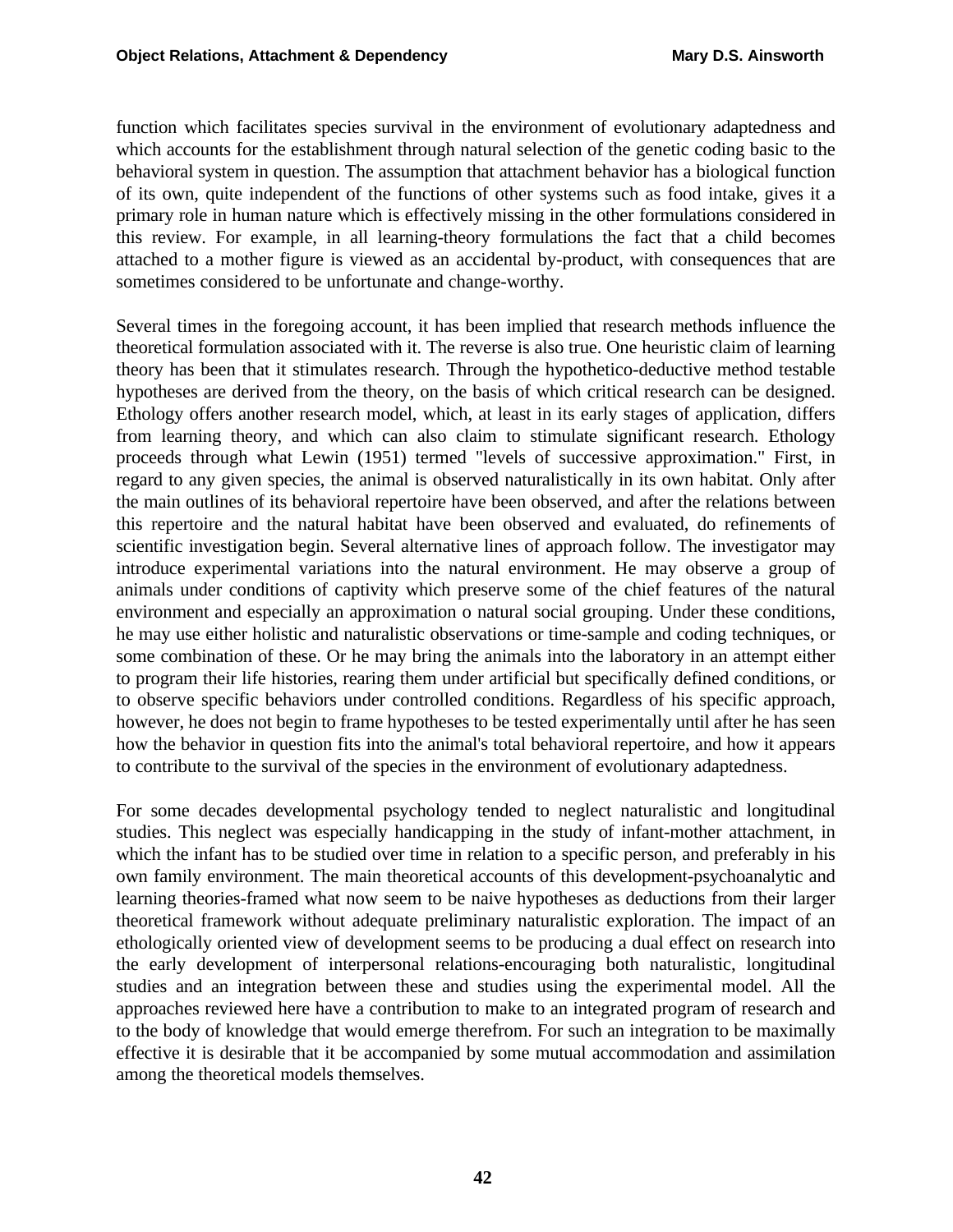## **Notes**

This paper was prepared in part while the author was a Fellow at the Center for Advanced Study in the Behavioral Sciences, and while receiving support through USPHS grant RO1 HD 01712. Gratitude is expressed to Silvia Bell, John Bowlby, and Stewart Hulse, whose constructive criticisms did much to improve this review, and to Bettye Caldwell and Henry Ricciuti, whose catalytic influence inspired this paper in its present form. Author's address: Department of Psychology, Johns Hopkins University, Baltimore, Maryland 21218.

1 A review of the research literature entitled "The Development of Infant-Mother Attachment," is being prepared by the present author and will appear in *Review* of *Child Development Research, Vol. 3.*

## References

- Ainsworth, M. D. The development of infant-mother interaction among the Ganda. In *B.* M. Foss (Ed.), *Determinants of infant behaviour 11.* London: Methuen; New York: Wiley, *1963. Pp. 67-112.*
- Ainsworth, M. D. Patterns of attachment behavior shown by the infant in Interaction with his mother. *Merrill-Palmer Quarterly,* 1964, 10, 51-58.
- Ainsworth, M. D. S. Infancy in Uganda: infant care and *the growth* of *love.* Baltimore: Johns Hopkins University Press, 1967.
- Ainsworth, M. D. S., & Bell, S. M. Some contemporary patterns of mother-infant interaction in the feeding situation. In J. A. Ambrose (Ed.), *The functions of stimulation in early post-natal development.* London: Academic Press, in press.
- Ainsworth, M. D. S., & Bell, S. M. Attachment, exploration, and separation: illustrated by the behavior of one-year-olds in a strange situation. *Child Development,* in press.
- Allport, G. W. *Personality: a psychological interpretation*. New York: Holt, 1937.
- Ambrose, J. A. The concept of a critical period for the development of social responsiveness. In B. M. Foss (Ed.), *Determinants o f infant behaviour, II*. London: Methuen; New York: Wiley, 1963. Pp. 201-225.
- Balint, A. Love for the mother and mother-love. 1939. Translated in International *Journal of Psycho-Analysis*, 1949, 30, 251-259.
- Balint, M. *Early developmental states of the ego. Primary object love.* 1937. Translated in International Journal of Psycho-Analysis, 1949, 30, 265-273.
- Bandura, A. & Walters, R. H. Social learning and personality development. New York: Holt Rinehart & Winston, 1963.
- Bateson, P. P. G. Relation between conspicuousness of stimuli and their effectiveness in the imprinting situation. *Journal of Comparative and Physiological Psychology*, 1984, *58*, 407-411.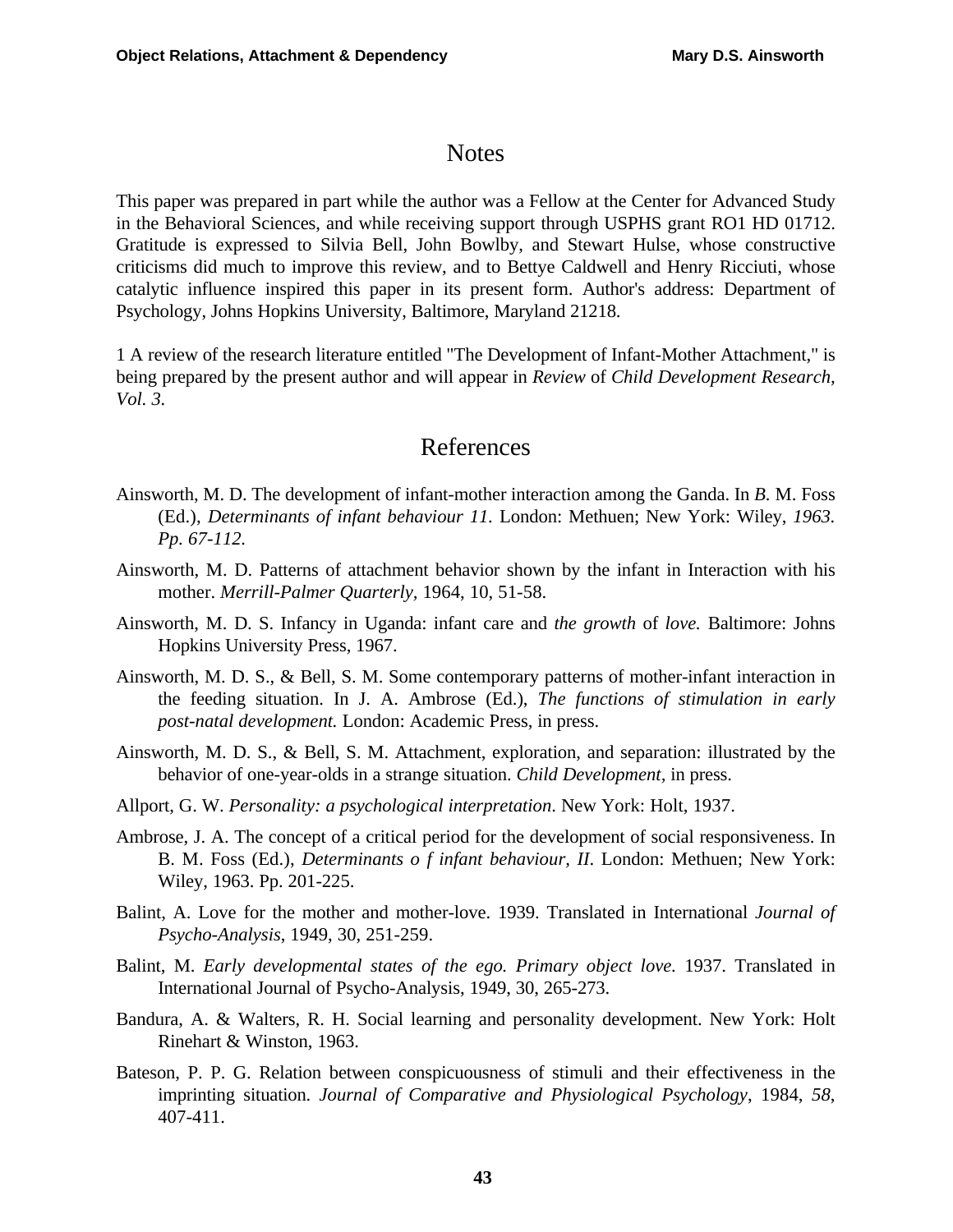- Bateson, P. P. G. The characteristics and context of imprinting. Biological *Review,* 1968, *41*, 177-220.
- Bell, S. M. The relationship of infant-mother attachment to the development of the concept of object-permanence. Unpublished doctoral dissertation, Johns Hopkins University, 1968.
- Beller, E. K. Dependency and independence in young children. *Journal of Genetic Psychology*, 1955, 87, 25--35.
- Beller, E. K. Dependency and autonomous achievement striving related to orality and anality in early childhood. *Child Development,* 1957, *28*, 287-314.
- Beller, E. K. Exploratory studies of dependency. Transactions of *New York Academy of Sciences*, 1959, *21*, 414-426.
- Benedek, T. Personality development. In F. Alexander and H. Ross (Eds. ), *Dynamic psychiatry.* Chicago: University of Chicago Press, 1952. Pp. 63-113.
- Bergman, P., & Escalona, S. K. Unusual sensitivities in very young children. *Psychoanalytic Study of the Child,* 1949, *3/4*, 333-352.
- Bijou, S. W., & Baer, D. M. Child development. Vol. 2. New York: Appleton Century-Crofts, 1965.
- Bowlby, J. An ethological approach to research in child development. *British Journal of Medical Psychology,* 1957, *30*, 230-240.
- Bowlby, J. The nature of the child's tie to his mother. *International Journal of Psycho-Analysis*, 1958, *39*, 350-373.
- Bowlby, J. Separation anxiety. *International Journal of Psycho-Analysis*, 1960, *41*, 69-113.
- Bowlby, J. *Child care and the growth of love.* (2d ed.) London: Penguin, 1965.
- Bowlby, J. *Attachment and loss. Vol. 1. Attachment.* London: Hogarth; New York: Basic Books, 1989.
- Brody, S. *Patterns of mothering. New* York: International Universities Press, 1958.
- Cairns, R. B. Attachment behavior of mammals. *Psychological Review,* 1988, *73*, 409-426. (a)
- Cairns, R. B. Development, maintenance, and extinction of social attachment behavior in sheep. *Journal of Comparative and Physiological Psychology*, 1968, *62*, 298-306. (b)
- Caldwell, B. M. The usefulness of the critical period hypothesis in the study of filiative behavior. *Merrill-Palmer Quarterly,* 1982, *8*, 229-242.
- Decarie, T. G. *Intelligence and affectivity in early childhood.* New York: International Universities Press, 1965.
- Deese J., & Hulse, S. H. *The psychology of learning.* (3d ed.) New York: McGraw-Hill, 1987.
- Dobzhansky, T. *The biological basis of human freedom.* New York: Columbia University Press, 1958.
- Dollard J., & Miller, N. E. *Personality and psychotherapy.* New York: McGraw-Hill, 1950.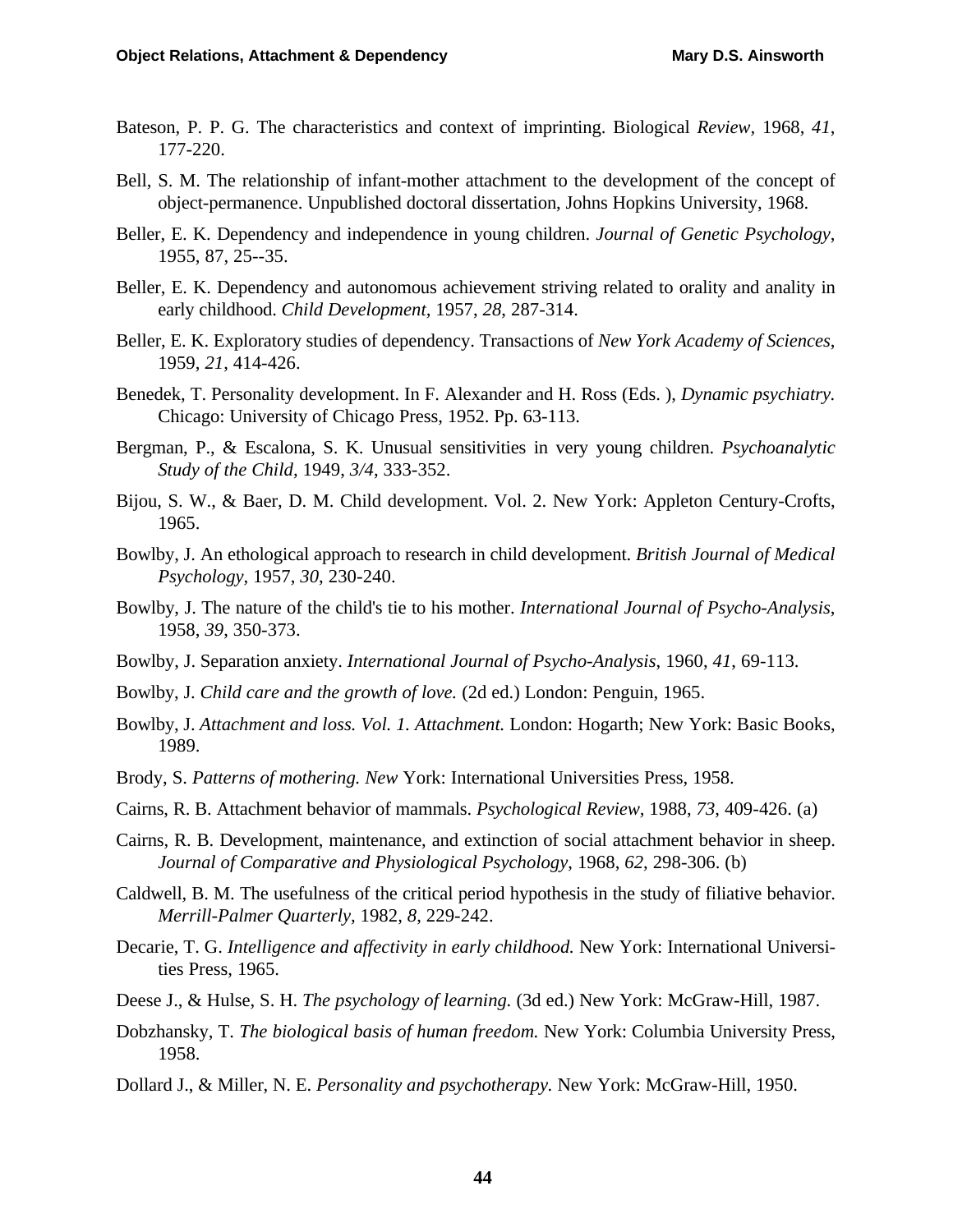- Erikson E. H. Growth and crises of the healthy personality. In M. J. E. Senn (Ed.), *Symposium on the healthy personality.* Suppl. 2. *Transactions of the fourth conference on problems of infancy and childhood.* New York: Josiah Macy Jr. Foundation, 1950. Pp. 91-146.
- Erikson, E. H. *Identity and the life cycle.* New York: International Universities Press, 1959.
- Escalona, S. K. *Emotional development in the first year of life*. In M. J. E. Senn (Ed.) Problems of infancy and childhood: Transactions o f the sixth conference. New York: Josiah Macy Jr. Foundation, 1953. Pp. 11-92.
- Escalona, S. K., Leitch, M. et al. Early phases of personality development. *Monographs* of *the Society for Research in Child Development,* 1952, *17*, (2, Serial No. 54 ).
- Etzel B., & Gewirtz, J. L. Experimental modification of caretaker-maintained high rate operant crying in a 6- and a 20-week-old infant. (Infans Tyrannotearus). *Journal of Experimental Child Psychology,* 1987, *5*, 303-317.
- Fairbairn, W. R. D. *Psycho-analytic studies of the personality.* London: Tavistock, 1952.
- Fairbain, W. R. D. A critical evaluation of certain basic psycho-analytical conceptions. *British Journal for the Philosophy of Science,* 1956, *7*, 49-80.
- Ferenezi, S. *Versuch einer Cenitaltheorie.* Vienna: Internationale Psycholanalytische Verlag, 1924. (Republished in English: *Thalassa.* Translated by H. A. Bunker. Albany, N.Y., Psychoanalytic Quarterly, Inc., 1938. )
- Flavell, J. H. *The developmental psychology of Jean Piaget.* Princeton, N.J.: Van Nostrand, 1963.
- Freedman D. G. Personality development in infancy: a biological approach. In S. L. Washburn & P. C. Jay (Eds. ), *Perspectives on Human Evolution 1.* New York: Holt, Rinehart & Winston, 1968. Pp. 258-287.
- Freud, A. The psychoanalytic study of infantile feeding disturbances. *Psychoanalytic Study of the Child,* 1948, *2*, 119-132.
- Freud, A. The mutual influence in the development of ego. *Psychoanalytic Study of the Child, 1952, 7 42-50.*
- Freud, A. Psychoanalysis and education. *Psychoanalytic Study of the Child,* 1954, *9,* 9-15.
- Freud, A. *Normality and pathology in childhood: assessments of development.* New York: International Universities Press, *1965.*
- Freud, A., & Dann, S. An experiment in group upbringing. *Psychoanalytic Study of the Child,* 1951, *8,* 127-88.
- Freud, S. Three essays on the theory of sexuality. *Standard edition, VII. 1905.* London: Hogarth, 1953. Pp. 125-245*.*
- Freud, S. On narcissism: an introduction. *Standard edition, XIV. 1914.* London: Hogarth, *1957. Pp. 73-102.*
- Freud, S. Inhibitions, symptoms and anxiety. *Standard edition, XX. 1928.* London: Hogarth, *1959. Pp. 87-172.*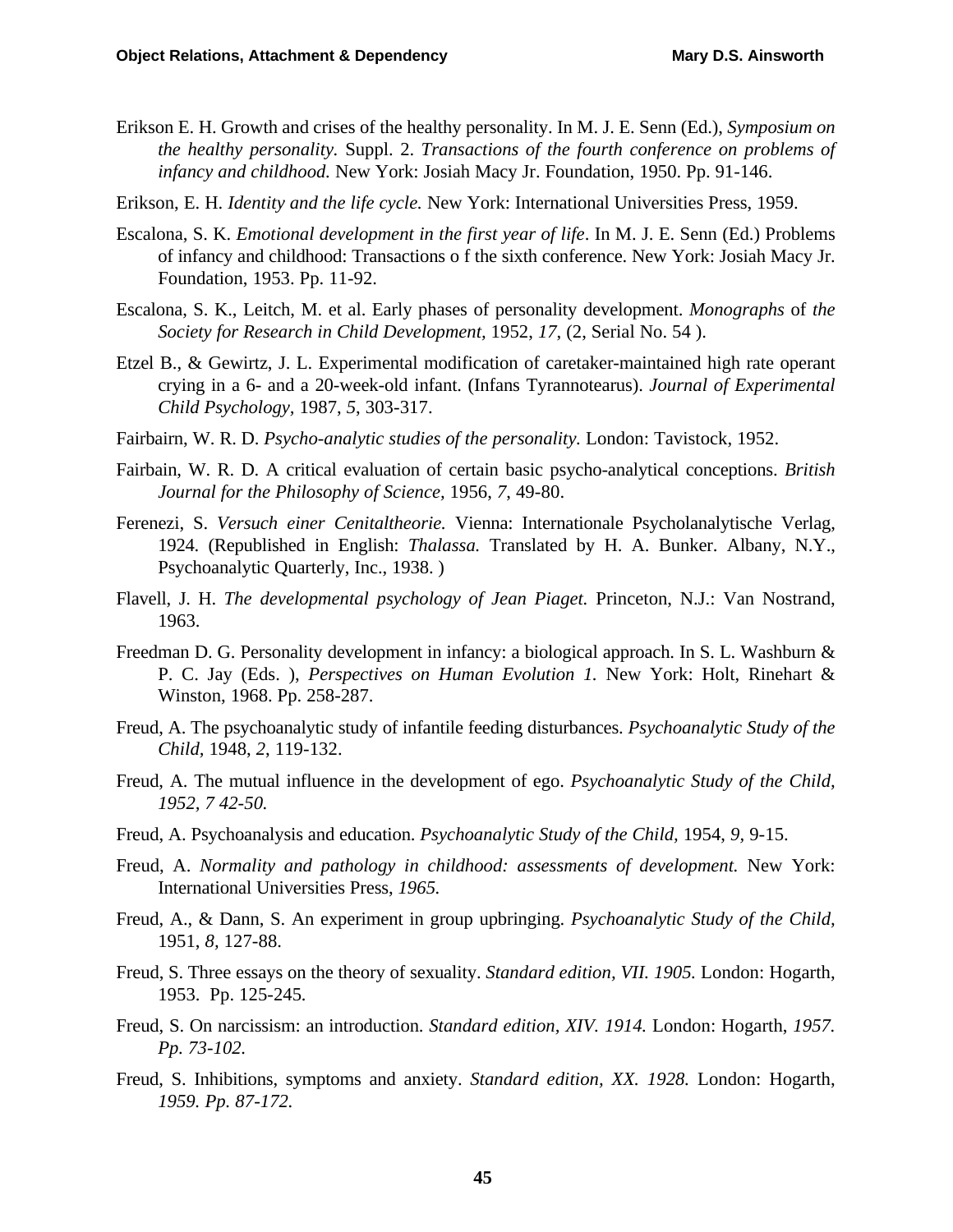- Freud, S. Female sexuality. *Standard edition, XXI. 1931.* London: Hogarth, *1961. Pp. 225-243.*
- Freud, S. *An outline of psychoanalysis.* London: Hogarth, *1938.*
- Gesell, A., & Ilg, F. L. *Infant and child care in the culture of today.* New York: Harper, *1943.*
- Gewirtz, J. L. Succorance in young children. Unpublished doctoral dissertation, State University of Iowa, *1948.*
- Gewirtz, J. L. A program of research on the dimensions and antecedents of emotional dependence. *Child Development,* 1958, *27, 205-221.*
- Gewirtz, J. L. A learning analysis of the effects of normal stimulation privation and deprivation on the acquisition of social motivation and attachment. In B. M. Foss ( Ed. ), *Determinants of* infant behaviour*.* London: Methuen; New York: Wiley, *1961. Pp. 213-290.*
- Gewirtz, J. L. Mechanisms of social learning: some roles of stimulation and behavior in early human development. In D. A. Goslin ( Ed. ), *Handbook of socialization theory and research.* Chicago: Rand McNally, *1969. Pp. 57-212.*
- Greenacre, P. Considerations regarding the parent-infant relationship. *International Journal of Psycho-Analysis,* 1960, *41, 571-584.*
- Harlow, H. F. The nature of love. *American Psychologist,* 1958, *13, 873-685.*
- Harlow, H. F. The development of affectional patterns in infant monkeys. In B. M. Foss ( Ed. ), *Determinants of infant behaviour.* York: Wiley, *1981. Pp. 75-97.*
- Harlow, H. F. The maternal affectional system. In B. M. Foss ( Ed. ), *Determinants of infant behaviour II.* London: Methuen; New York: Wiley, *1963. Pp. 3-34.*
- Harlow, H. F., & Zimmermann, R. R. Affectional responses in the infant monkey. *Science, 1959,* 130, *421-432.*
- Hartmann, H. *Ego psychology and the problem of adaptation. 1939.* New York: International Universities Press, *1958.*
- Hartmann, H.; Kris, E.; & Loewenstein, R. M. Comments on the formation of psychic structure. *Psychoanalytic Study of the Child,* 1948*, 2,* 11-38.
- Hartmann, H.; Kris, E.; & Loewenstein, R. M. Notes on the theory of aggression. *Psychoanalytic Study of the Child,* 1949*, 3/4, 10-38.*
- Hartup, W. W. Dependency and independence. In H. W. Stevenson ( Ed. ), *Child psychology: the* sixty-second yearbook of the National Society for the Study of Education, Part I. Chicago: University of Chicago Press, *1983.* Pp. 333-363.
- Heathers, G. Emotional dependence and independence in nursery school play. *Journal of Genetic Psychology,* 1955*, 87,* 37-57.
- Hinde, R. A. *Animal behaviour: a synthesis of ethology and comparative psychology.* New York: McGraw-Hill, *1988.*
- Hoffer, W. Mouth, hand and ego integration. *Psychoanalytic Study of the Child,* 1949*, 3/4, 49-56.*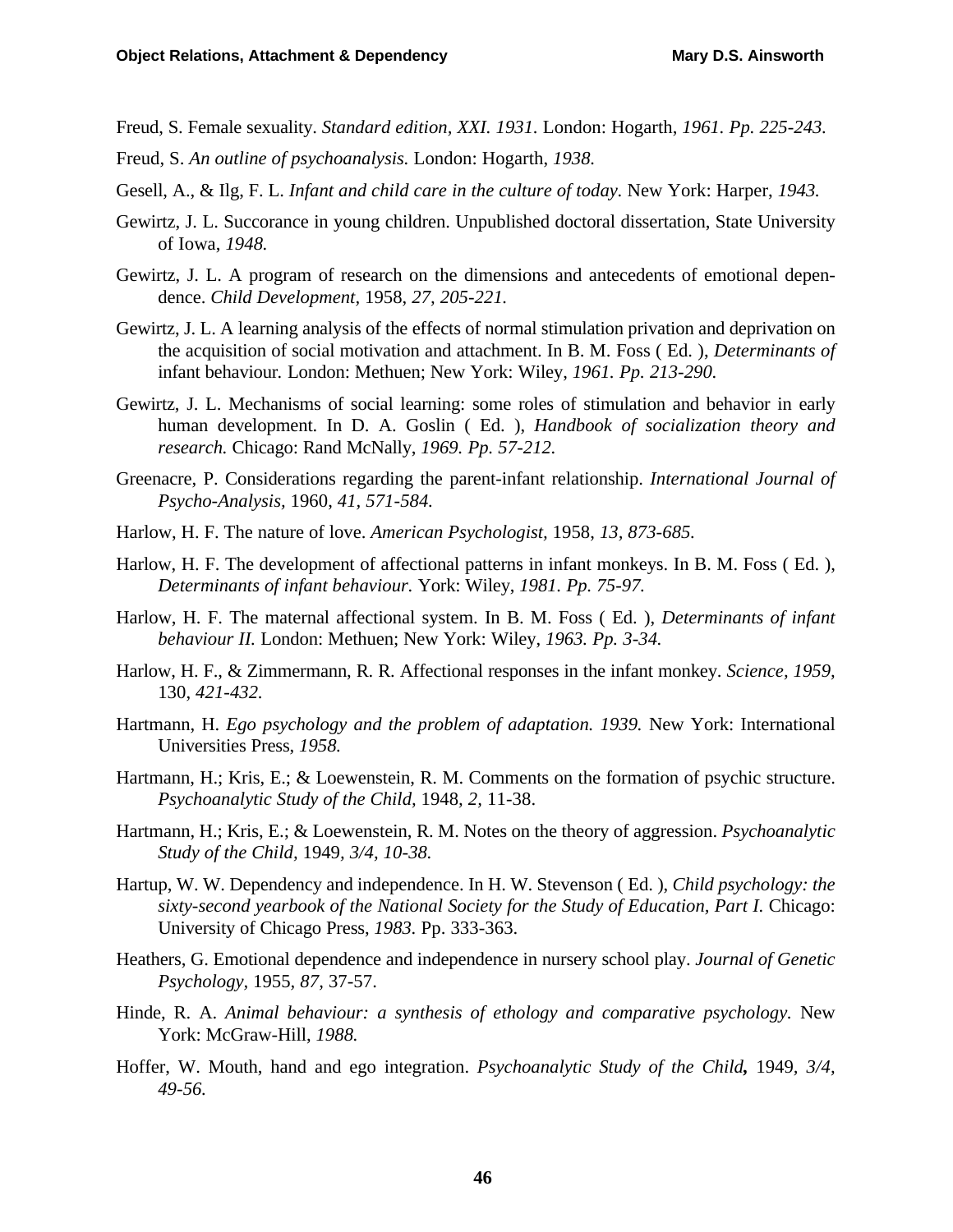- Hoffer, W. Development of the body ego. *Psychoanalytic Study of the Child,* 1950*, 5, 18-23.*
- Kagan, J., & Moss, H. A. *Birth to maturity.* New York: Wiley, *1962.*
- Kaufman, I. C., & Rosenblum, L. A. Depression in infant monkeys separated from their mothers. *Science,* 1987*, 155,* 1030-1031.
- Klein, M. Some theoretical conclusions regarding the emotional life of the infant. In M. Klein, P. Heimann, S. Isaacs, & J. Riviere, *Developments in psychoanalysis.* London: Hogarth, *1952. Pp. 198-236.*
- Paris, E. Some comments and observations on early autoerotic activities. *Psychoanalytic Study of the Child,* 1951*, 6,* 95-118*.*
- Kris, E. Neutralization and sublimation: observations on young children. *Psychoanalytic Study of the Child,* 1955*, 10,* 308*.*
- Levy, D. M. *Maternal overprotection.* New York: Columbia University Press, *1943.*
- Lewin, K. *Principles of topological psychology.* New York: McGraw-Hill, *1938.*
- Lewin, K. *Field theory in social science: Selected theoretical papers.* D. Cartwright ( Ed. ), New York: Harper, *1951.*
- Lorenz, K. Companionship in bird life. *1935.* In Claire H. Schiller ( Ed. ), *Instinctive behavior.* New York: International Universities Press, *1957, Pp. 83-118.*
- Maccoby, E. E., & Masters, J. C. Attachment and dependency. In P. Mussen (Ed.), *Carmichael's manual of child psychology,* in press.
- Mahler, M. S. On child psychoses and schizophrenia: autistic and symbiotic infantile psychoses. *Psychoanalytic Study of the Child,* 1952*, 7, 288-305.*
- Mahler, M. S. Thoughts about development and individuation. *Psychoanalytic Study of the Child,* 1983*, 18,* 307-324.
- Mahler, M. S. On the significance of the normal separation-individuation phase: with reference to research in symbiotic child psychosis. In M. Schur (Ed.), *Drives affects and behavior. Vol. 2.* New York: International Universities Press, *1965. Pp. 161-169.*
- Mahler, M. S. & Gosliner, B. On symbiotic child psychosis. *Psychoanalytic Study o f the Child,* 1955*, 10, 195-212.*
- Mahler, M. S., & LaPerriere K. Mother-child interaction during separation-individuation. *Psychoanalytic Quarterly,* 1985*, 34,* 483-198*.*
- Meehl P. E. On the circularity of the law of effect. *Psychological Bulletin,* 1950, *47,* 52-75.
- Miller G. A.; Galanter, E.; & Pribram, K. H. *Plans and the structure of behavior.* New York: Holt, Rinehart & Winston, *1960.*
- Morgan, G, A., & Ricciuti, H. N. Infants' responses to strangers during the first year. In B. M. Foss (Ed.), *Determinants of infant behaviour* IV. London: Methuen, 1968. Pp. 253-272.
- Murray, H. A. *Explorations in personality.* New York: Oxford University Press, 1938.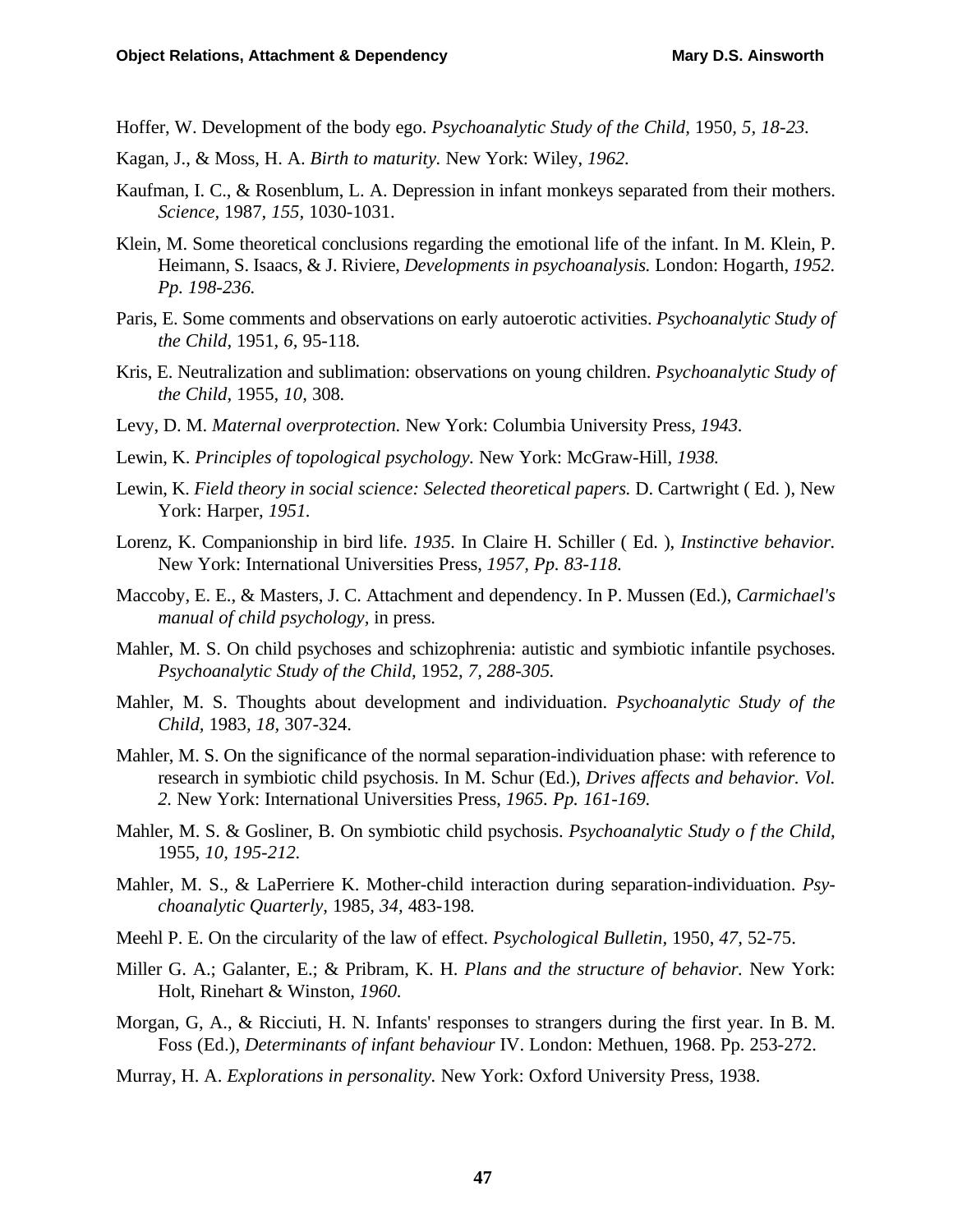- Pavlov, I. P. *Conditioned reflexes.* Translated by G. V. Anrep. London: Oxford, 1927.
- Piaget, J. *The origins of intelligence in children.* 1936. (2d ed.) New York: International Universities Press, 1952.
- Piaget, J. *The construction of reality in the child.* 1937. New York: Basic Books, 1954.
- Pribram, K. H. A review of theory in physiological psychology. *Annual Review o f Psychology,* 1960, 11, 1-40.
- Rheingold, H. L. Controlling the infant's exploratory behavior. In B. M. Foss (Ed.), *Determinants of infant behaviour* II. London: Methuen; New York: Wiley, 1963. Pp. 171-178.
- Robson, K. S. The role of eye-to-eye contact in maternal-infant attachment. *Journal of Child Psychology and Psychiatry,* 1967, *8*, 13-25.
- Sander, L. W. Issues in early mother-child interaction. *Journal of the American Academy of Child Psychiatry,* 1962, *1*, 141-166.
- Sander, L. W. Adaptive relationships in early mother-child interaction. *Journal of the American Academy of Child Psychiatry,* 1964, *3*, 231-264.
- Schaffer, H. R., & Emerson, P. E. The development of social attachments in infancy. *Monographs of the Society for Research in Child Development,* 1964, *29*, (3, Series No. 94).
- Scott, J. P. The process of primary socialization in canine and human infants. *Monographs of the Society for Research in Child Developments,* 1963, *28*, (1, Serial No. 85).
- Sears, R. R. Dependency motivation. In M. R. Jones (Ed.), *The Nebraska symposium on motivation.* Lincoln: University of Nebraska Press, 1963. Pp. 25-64.
- Sears, R. R.; Maccoby, E. E.; & Levin, H. *Patterns of child rearing.* Evanston, Ill.: Row & Peterson, 1957.
- Sears, R. R.; Rau, L.; & Alpert, R. *Identification and child rearing.* Stanford: Stanford University Press, 1965.
- Sears, R. R.; Whiting, J. W. M.; Nowlis, V.; & Sears, P. S. Some child rearing antecedents of dependency and aggression in young children. *Genetic Psychology Monographs,* 1953, *47*, 135-234.
- Sluckin, W. *Imprinting and early learning.* Chicago: Aldine, 1965.
- Spencer-Booth, Y., & Hinde, R. A. The effects of separating rhesus monkey infants from their mothers for six days. *Journal of Child Psychology and Psychiatry,* 1966, *7*, 179-198.
- Spitz, R. A. *No and yes: On the genesis of human communication.* New York: International Universities Press, 1957.
- Spitz, R. A. *A genetic field theory of ego formation.* New York: International Universities Press, 1959.
- Spitz, R. A. *The first year of life.* New York: International Universities Press, 1965. (a)
- Spitz, R. A. The evolution of dialogue. In M. Schur (Ed.), *Drives, affects and behavior.* Vol. 2. New York: International Universities Press, 1965. Pp. 170-190. (b)